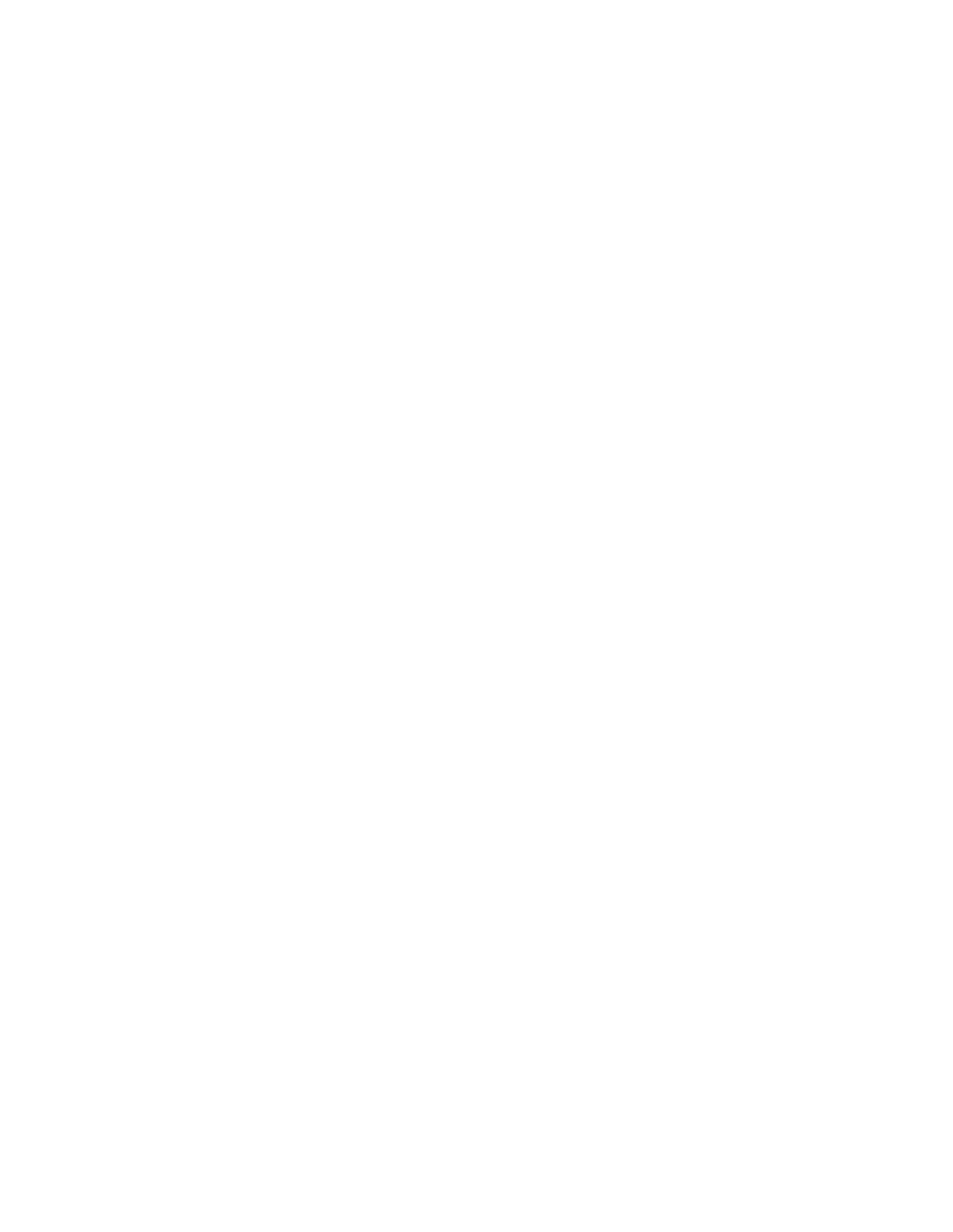

*The Minnesota Housing Finance Agency does not discriminate on the basis of race, color, creed, national origin, sex, religion, marital status, status with regard to public assistance, disability, familial status, gender identity, or sexual orientation in the provision of services.*

*An equal opportunity employer.*

*This information will be made available in alternative format upon request.*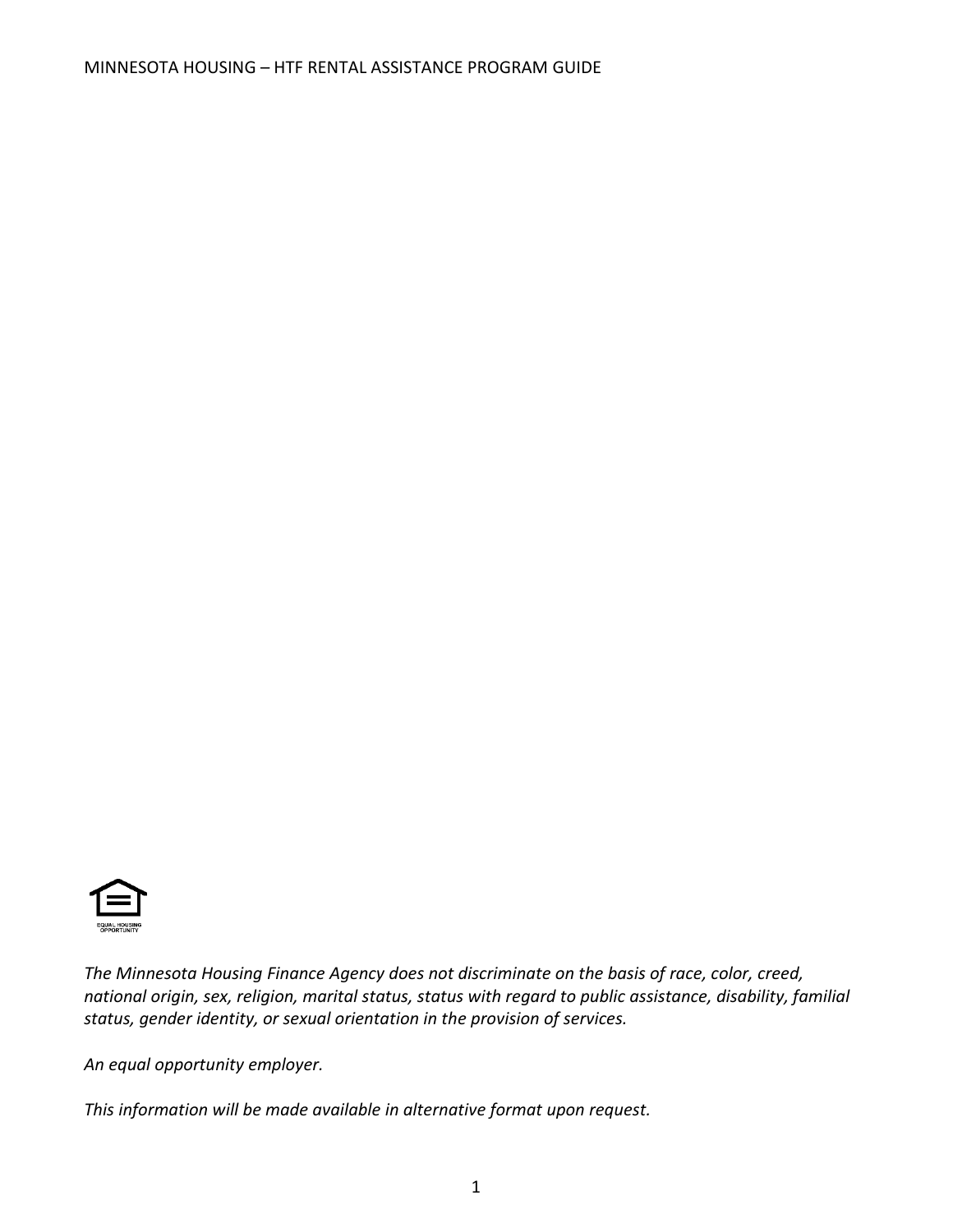# **Table of Contents**

| 1.01 |                                                                        |  |
|------|------------------------------------------------------------------------|--|
| 1.02 |                                                                        |  |
| 1.03 |                                                                        |  |
|      |                                                                        |  |
| 2.01 |                                                                        |  |
| 2.02 |                                                                        |  |
| 2.03 |                                                                        |  |
| 2.04 |                                                                        |  |
| 2.05 |                                                                        |  |
| 2.06 |                                                                        |  |
|      |                                                                        |  |
| 3.01 |                                                                        |  |
| 3.02 |                                                                        |  |
|      |                                                                        |  |
| 4.01 |                                                                        |  |
| 4.02 |                                                                        |  |
| 4.03 |                                                                        |  |
| 4.04 |                                                                        |  |
| 4.05 | Certificate of Participation - Statement of Participant Obligations 14 |  |
| 4.06 |                                                                        |  |
| 4.07 |                                                                        |  |
| 4.08 |                                                                        |  |
|      |                                                                        |  |
| 5.01 |                                                                        |  |
| 5.02 |                                                                        |  |
| 5.03 |                                                                        |  |
| 5.04 |                                                                        |  |
| 5.05 |                                                                        |  |
| 5.06 |                                                                        |  |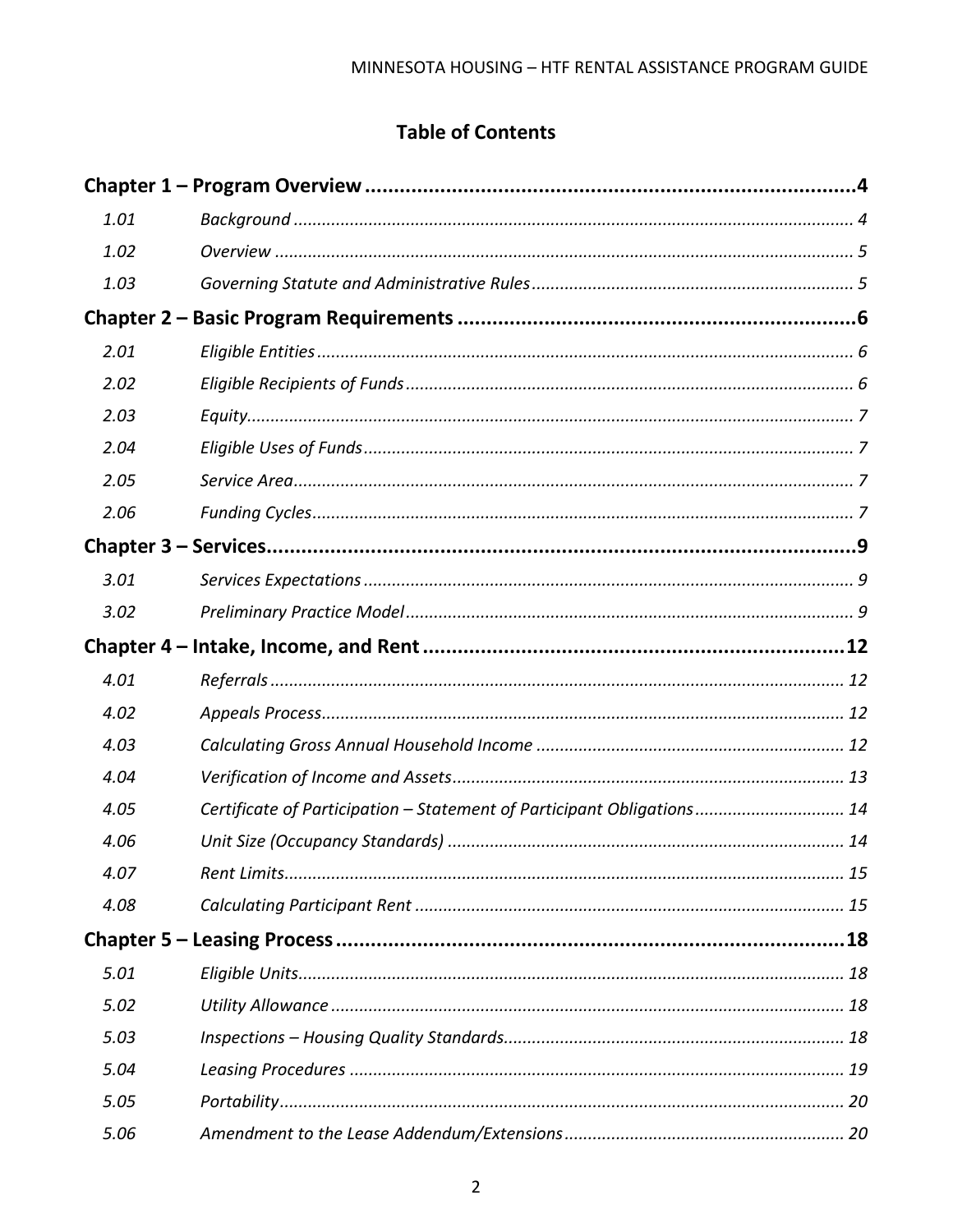### MINNESOTA HOUSING - HTF RENTAL ASSISTANCE PROGRAM GUIDE

| 5.07  |                                                                                       |    |
|-------|---------------------------------------------------------------------------------------|----|
| 5.08  |                                                                                       |    |
|       |                                                                                       |    |
| 6.01  |                                                                                       |    |
| 6.02  |                                                                                       |    |
| 6.03  |                                                                                       |    |
| 6.04  |                                                                                       |    |
| 6.05  |                                                                                       |    |
| 6.06  |                                                                                       |    |
| 6.07  |                                                                                       |    |
|       |                                                                                       |    |
| 7.01  |                                                                                       |    |
| 7.02  |                                                                                       |    |
| 7.03  |                                                                                       |    |
| 7.04  |                                                                                       |    |
| 7.05  |                                                                                       |    |
| 7.06  |                                                                                       |    |
| 7.07  |                                                                                       |    |
|       |                                                                                       |    |
| 8.01  |                                                                                       |    |
| 8.02  |                                                                                       |    |
| 8.03  |                                                                                       | 37 |
|       |                                                                                       | 38 |
|       | Chapter 10 - Fraud, Misuse of Funds, Conflict of Interest, Suspension, and Disclosure |    |
|       |                                                                                       |    |
| 10.01 |                                                                                       |    |
| 10.02 |                                                                                       |    |
| 10.03 |                                                                                       |    |
| 10.04 |                                                                                       |    |
| 10.05 |                                                                                       |    |
|       |                                                                                       |    |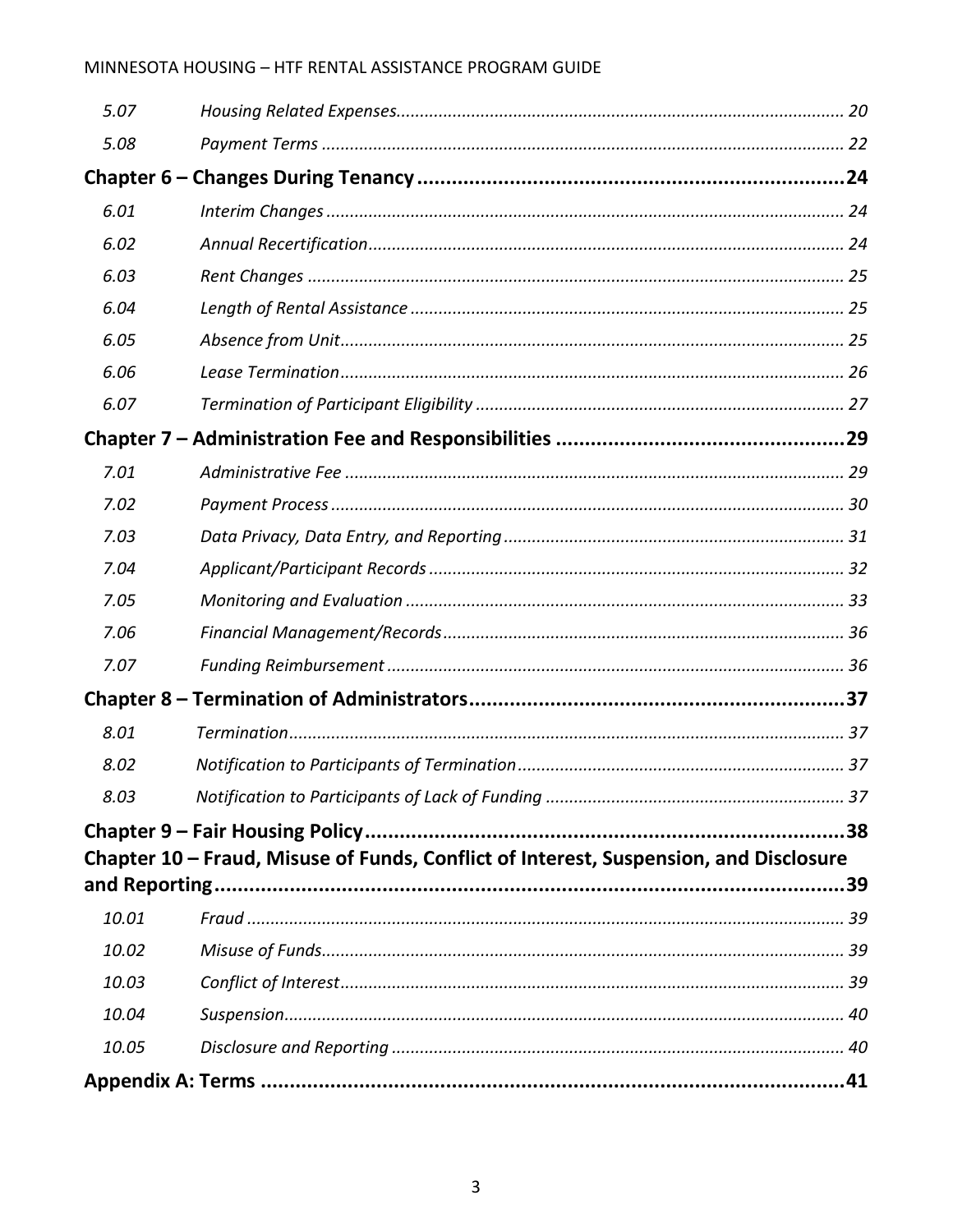# <span id="page-5-0"></span>**Chapter 1 – Program Overview**

### <span id="page-5-1"></span>**1.01 Background**

The Minnesota Legislature established the Housing Trust Fund (HTF) Rental Assistance Program in 1988 to support the development of affordable housing for low-income individuals and families. Revenue for the HTF Program is generated from the interest earnings on real estate broker's trust accounts as provided under Section 82.75, subdivision 8; money appropriated and transferred from other state appropriated funds; gifts, grants, and donations received from the United States, private foundations, and other sources.

In 2001, the Minnesota Legislature, at the request of the Minnesota Housing Finance Agency (Minnesota Housing), made substantial changes to the HTF Program, including the expansion of its funding activities. Since 2002, the HTF Program may be used for operating subsidy and rental assistance funding, in addition to the capital funding it has historically provided.

In 2005, the HTF Program rules were again modified to add a funding priority for developments and programs that serve Households Experiencing Long-Term Homelessness (LTH) in response t[o Heading](https://www.mnhousing.gov/sites/multifamily/headinghome)  [Home Together: Minnesota's Plan to Prevent and End Homelessness.](https://www.mnhousing.gov/sites/multifamily/headinghome)

In 2019, the HTF Program shifted to require all Participants to be High Priority Homeless (HPH) who are assessed as needing Permanent Supportive Housing (PSH) and referred through their local Continuum of Care (CoC) Coordinated Entry (CE) system.

The HTF Program funds three general types of activities:

- Capital funding: Construction and permanent financing for rental housing
- Operating subsidy: Minnesota Housing may provide an operating subsidy for rental housing for which Minnesota Housing has provided capital funding. The operating subsidy may be used for two cost categories:
	- o Unique costs: For those unique costs associated with operating low-income rental or supportive housing including tenant service coordination, front desk, and security costs.
	- o Revenue shortfall: To cover revenue shortfalls caused by differences between operating costs of the housing development and rents paid by eligible tenants.

**NOTE:** There is currently no new funding available for operating subsidies.

- Rental assistance: Two available options:
	- o Tenant-Based Rental Assistance: Rental subsidies for eligible housing of the Participant's choice within the Administrator's Service Area. Tenant-Based Rental Assistance cannot be committed to any specific development.
	- o Sponsor-Based Rental Assistance: Rental subsidies in developments that also received capital funding through Minnesota Housing. Minnesota Housing is not currently offering new funding for Rental Assistance opportunities in capital funded developments.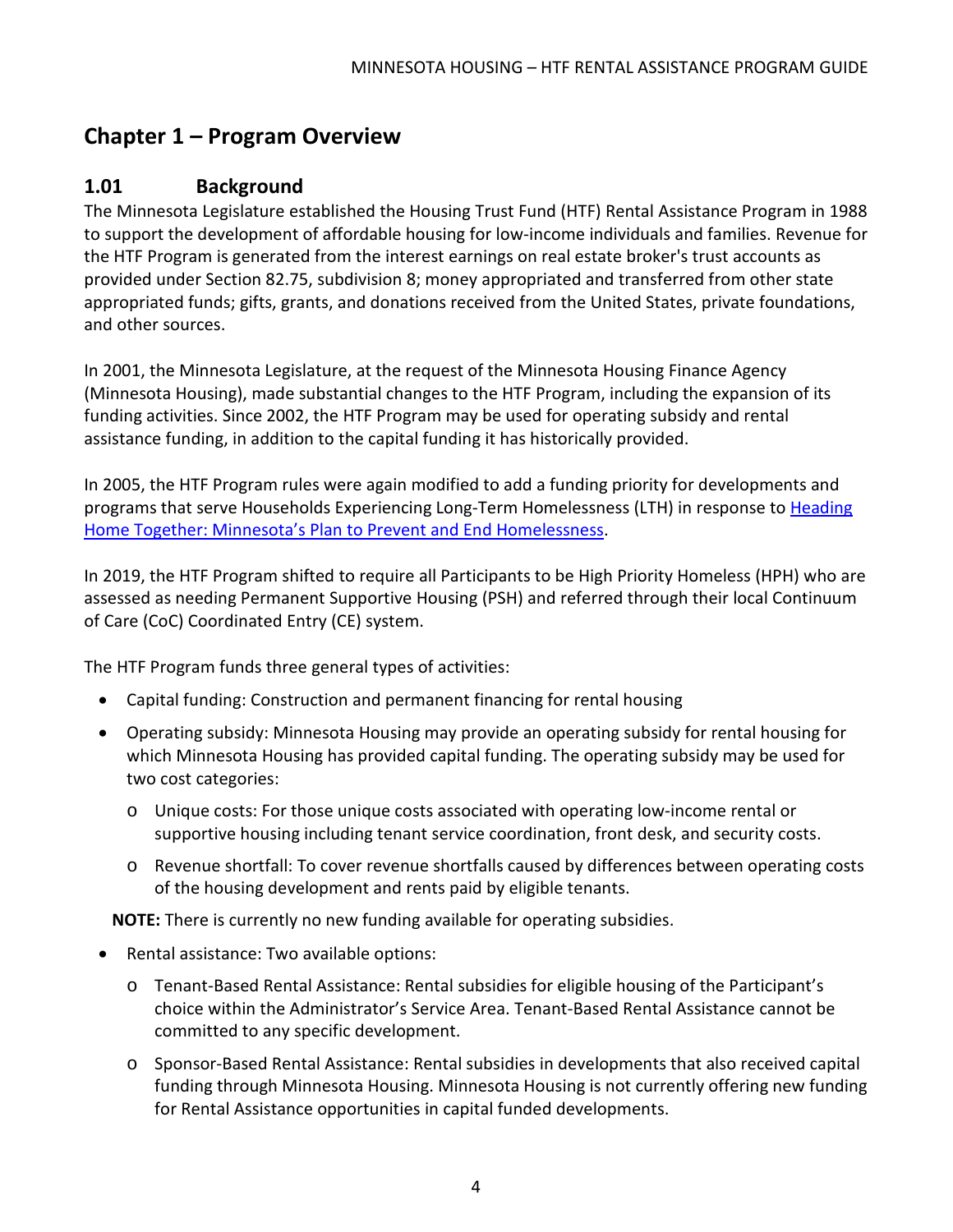#### MINNESOTA HOUSING – HTF RENTAL ASSISTANCE PROGRAM GUIDE

### <span id="page-6-0"></span>**1.02 Overview**

The HTF Program is a state-funded rental assistance program administered by Minnesota Housing. Minnesota Housing contracts with eligible entities to provide Rental Assistance and connect services to eligible households.

The HTF Program provides a temporary housing subsidy to HPH households who are referred through the local CE system. HPH households served through the HTF Program must have Gross Annual Household Income at or below 30% area median income (AMI) at the time of initial eligibility.

Per statute, an eligible Participant may have a Gross Annual Household Income, at the time of initial eligibility, up to 60% AMI adjusted for household size with priority to serve those at 30% AMI. Minnesota Housing has further restricted the HTF Program eligibility to meet the local HPH criteria.

HTF Program funds may be used to provide rent directly to a landlord, as well as security deposits, application fees and other fees necessary to obtain owner participation or to prevent repeat episodes of homelessness.

Participants do not have to be eligible for the Housing Choice Voucher Section 8 (HCV) program to be eligible for Rental Assistance funded by the HTF Program.

This HTF Program Guide outlines the requirements of the HTF Program. Administrators are responsible for creating and maintaining their Local Program policies and procedures using this HTF Program Guide as a basis for their development.

# <span id="page-6-1"></span>**1.03 Governing Statute and Administrative Rules**

The HTF Program provides Rental Assistance in accordance with Minnesota legislation that authorizes and appropriates funds under provision of [Minnesota Statute Section 462A.201](https://www.revisor.mn.gov/statutes/cite/462A.201) and following [Minnesota Administrative Rules 4900.3760](https://www.revisor.mn.gov/rules/4900.3760/) - [4900.3769.](https://www.revisor.mn.gov/rules/4900.3769/)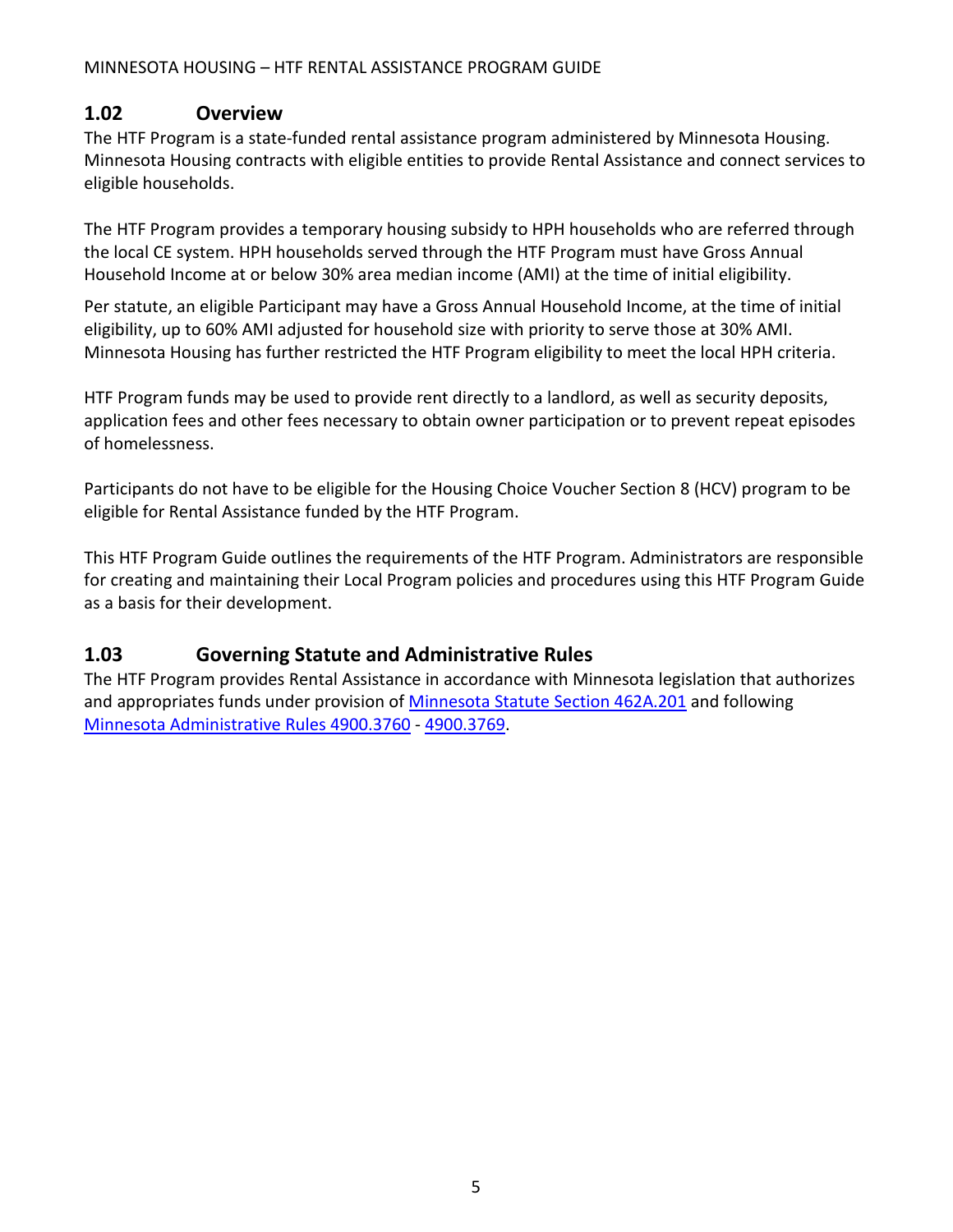# <span id="page-7-0"></span>**Chapter 2 – Basic Program Requirements**

### <span id="page-7-1"></span>**2.01 Eligible Entities**

To be eligible to apply to administer rental assistance funding under the HTF Program, an entity must be any of the following:

- A nonprofit organization, as defined in [Minnesota Statutes, section 462A.03, subdivision 22](https://www.revisor.mn.gov/statutes/cite/462A.03#stat.462A.03.22)
- A for-profit organization
- A limited dividend entity, as defined in [Minnesota Rules, part 4900.0010, subpart 14](https://www.revisor.mn.gov/rules/4900.0010/#rule.4900.0010.14)
- A cooperative housing corporation, as defined in [Minnesota Rules, part 4900.0010, subpart 8](https://www.revisor.mn.gov/rules/4900.0010/#rule.4900.0010.8)
- A city, as defined in [Minnesota Statutes, section 462A.03, subdivision 21](https://www.revisor.mn.gov/statutes/cite/462A.03#stat.462A.03.21)
- A joint powers board established by two or more cities
- A public housing agency
- An Indian tribe or tribal housing corporation
- A natural person

Entities must demonstrate experience and ability in the administration of housing assistance payments or experience in housing management or must contract with an organization with experience and ability in the administration of housing assistance.

#### **Subgrantees**

Administrators may partner with subgrantees such as other Administrators, a qualified nonprofit, or a tribal nation to administer the HTF Program and serve Participants in the region. If a subgrantee arrangement exists, Administrators are expected to enter into formal agreements with subgrantees and impose, at a minimum, the same expectations that Minnesota Housing requires of Administrators. The formal agreement should outline how the activities described in the Administrator's Program Summary will be performed on the local level. The formal agreement must remain in effect during the term of the Grant Contract Agreement; any changes must be communicated to Minnesota Housing at least 60 days prior to the change. In addition, Administrators should help ensure that communication received from Minnesota Housing is relayed to subgrantees.

#### **Partnering Service Provider**

The Administrator, if not the primary service provider, is required to enter into an MOU or other formal agreement with Partnering Service Provider(s) to make services available to Participants. The MOU between the Administrator and their Partnering Service Provider(s) should outline how the activities described in the Administrator's Program Summary will be performed on the local level and include an estimated number of households to be served. An MOU ensuring service provisions must remain in effect during the term of the Grant Contract Agreement. Any changes in the MOU must be communicated to Minnesota Housing at least 60 days prior to the change.

### <span id="page-7-2"></span>**2.02 Eligible Recipients of Funds**

The HTF Program provides temporary Rental Assistance to: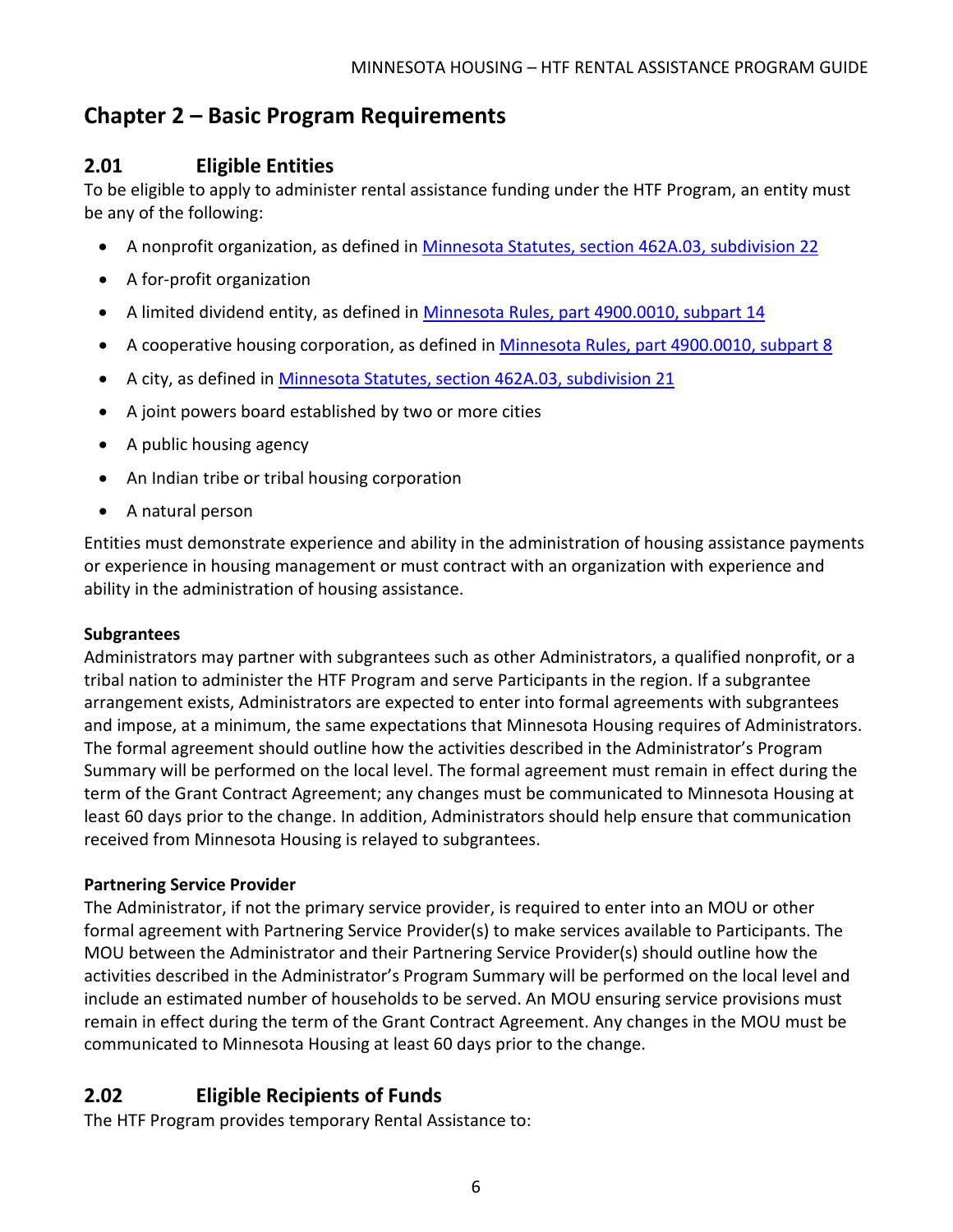- All households must meet HPH eligibility criteria as established by the local CoC. Persons verified as meeting Long-Term Homeless (LTH) eligibility criteria are considered to meet HPH criteria.
- People and families whose Gross Annual Household Income, at the time of initial eligibility, is at or below 30% AMI for the household size.
- Per statute, an eligible Participant may have a Gross Annual Household Income, at the time of initial eligibility, up to 60% AMI adjusted for household size with priority to serve those at 30% AMI. Minnesota Housing has further restricted the HTF Program eligibility to meet the local HPH criteria.

Administrators can propose deeper income or population targets in their applications as approved by Minnesota Housing in accordance with HTF Program requirements. Participants do not have to be eligible for the HCV program in order to be eligible for Rental Assistance funded by the HTF Program.

# <span id="page-8-0"></span>**2.03 Equity**

An underlying strategy in [Heading Home Together: Minnesota's Plan to Prevent and End Homelessness](https://www.mnhousing.gov/sites/multifamily/headinghome) is to address the racial disparities that exist among Minnesotans experiencing homelessness. Minnesota Housing will prioritize housing stability efforts led by, and in consultation with Tribal Nation and communities most impacted by homelessness including Black and Indigenous Minnesotans, and Minnesotans of color. Applicants are strongly encouraged to have human-centered and equitable approach in the strategies they use to serve disparately impacted communities and provide services that are responsive to the cultures, languages, and needs of those being served.

# <span id="page-8-1"></span>**2.04 Eligible Uses of Funds**

HTF Program funds may be used to provide any of the following:

- Tenant-Based Rental Assistance
- Sponsor-Based Rental Assistance
- Administrative Fee to Administrators of Tenant-Based and Sponsor-Based Rental Assistance
- Security deposits, damage claims, and/or vacancy payments
- Application fees
- Utility connection fees
- Other fees, as approved by Minnesota Housing necessary to obtain landlord participation or to prevent repeat episodes of homelessness

# <span id="page-8-2"></span>**2.05 Service Area**

An Administrator of an HTF Program will operate in the geographic area indicated in its Grant Contract Agreement. The geographic area is known as the Service Area. Minnesota Housing must approve in writing any change in the Service Area designation.

# <span id="page-8-3"></span>**2.06 Funding Cycles**

Funding for the HTF Program will be allocated through a Request for Proposals (RFP) process. All current Administrators and interested eligible parties are encouraged to apply for HTF Program funds.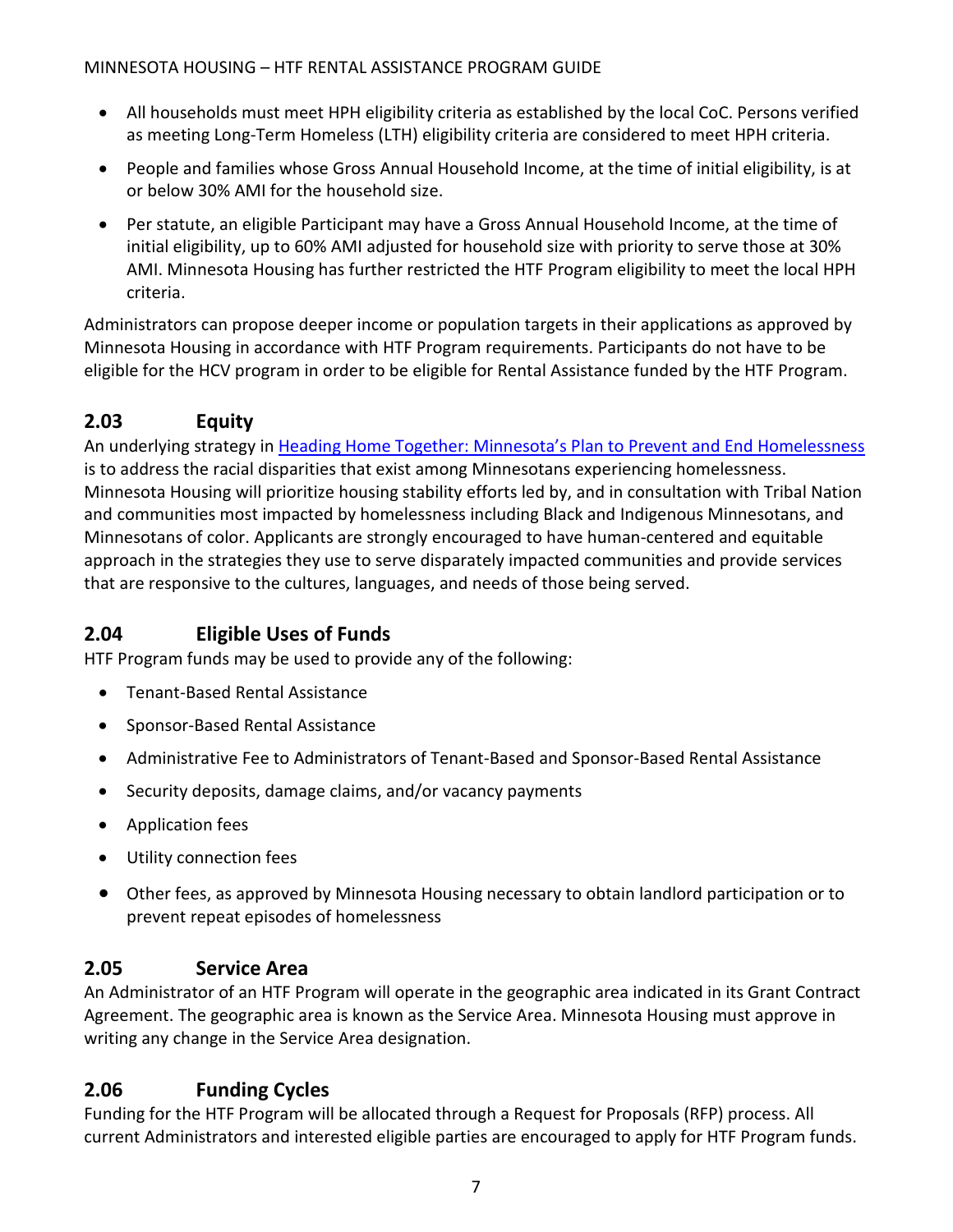Administrators with a current Grant Contract Agreement may be considered for funding based on the results of performance reviews, need, and utilization. New applications may be solicited, with preference given to Administrators proposing to meet state or local needs as established through the CoC CE system. New applicants will be assessed on experience, need and capacity to administer grant funds. Grant terms are typically two years.

The scoring methodology is designed to incentivize Administrators to be high performing entities that strive to:

- Identify and serve the HPH populations as identified through the regional CoC CE system
- Improve program design and procedures to efficiently serve the region identified in the Grant Contract Agreement
- Develop staffing models and practices that create access for homeless and diverse populations who have high barriers to housing
- Create collaborative partnerships that promote the best possible service outcomes for **Participants**
- Track outcomes to show improved HTF Program practices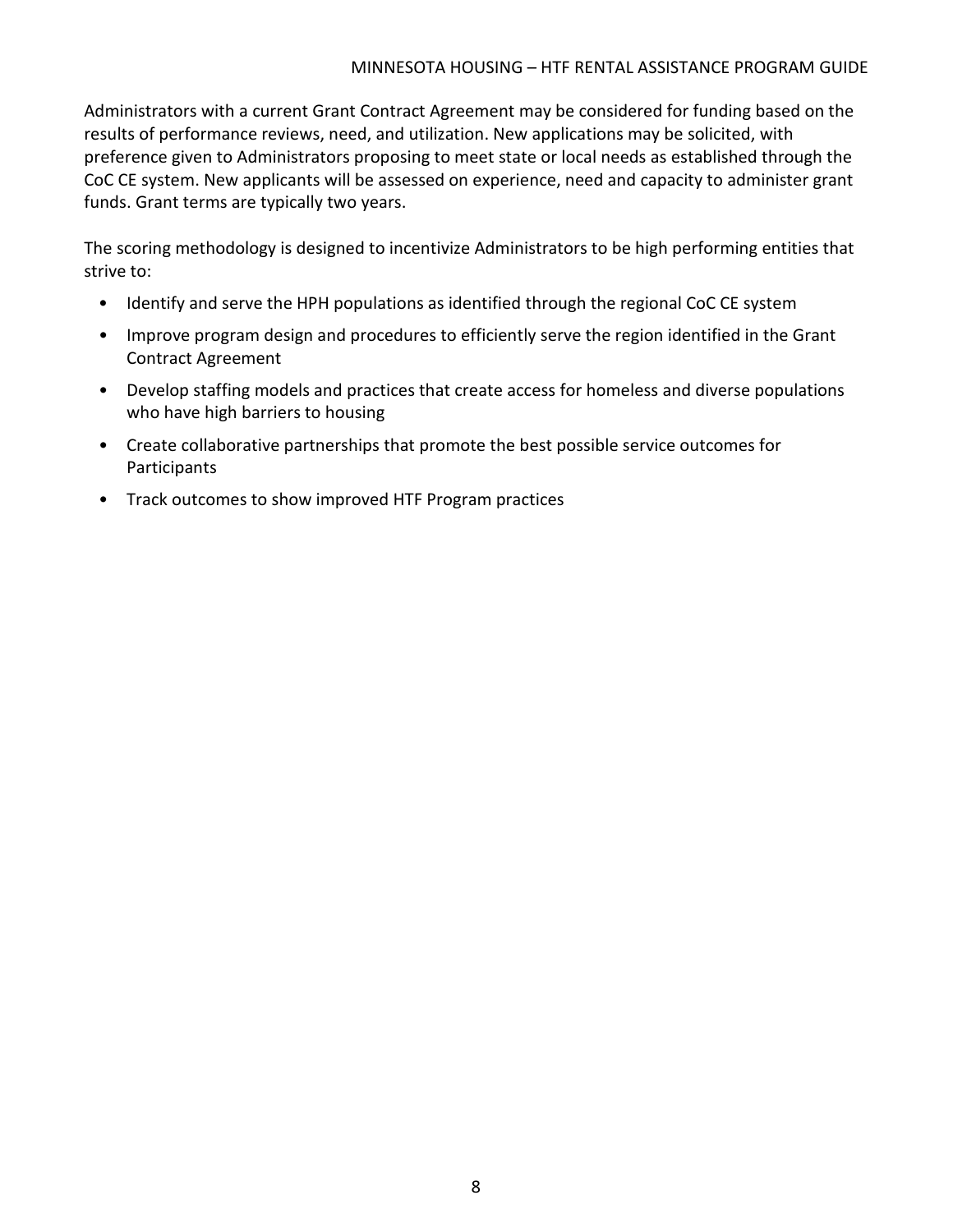# <span id="page-10-0"></span>**Chapter 3 – Services**

### <span id="page-10-1"></span>**3.01 Services Expectations**

The HTF Program has the expectation that Rental Assistance is provided in partnership with supportive services to promote housing stability. Because the Rental Assistance is temporary, Administrators are required to design their programs with transition goals in mind. Such program designs should focus on providing services necessary to assist the household in transitioning from the Rental Assistance. This can be accomplished by assisting Participants in increasing their incomes or locating an alternative source of assistance. Transition goals must be established at admission and reviewed at least annually, and documentation of the review(s) must be kept in the household's housing file. Expectations include the following:

- A memorandum of understanding (MOU) or other formal agreement and ongoing communication is required if the Administrator is not the primary service provider.
- Sufficient staffing and funding to implement the proposed services
- The Administrator has a clear plan to:
	- o Assist Participants to locate and access housing
	- o Help Participants maintain their housing
	- o Engage Participants in services they may need to maintain housing stability
	- o Assist Participants to successfully transition from Rental Assistance, including the creation of a transition plan and ongoing assessment

An Administrator cannot terminate a Participant solely for not completing or complying with their service or transition plan goals.

### <span id="page-10-2"></span>**3.02 Preliminary Practice Model**

In 2018, several state agencies and the [Heading Home Minnesota Funders Collaborative](https://headinghomemnfunders.org/) identified key elements of a preliminary practice model. The components described below are recommended practices:

**Equity focus.** Because homelessness impacts specific groups of people at disproportionate rates (e.g., Indigenous, Blacks, People of Color, LGBTQI persons), effective responses must be attuned to the populations at greatest risk for homelessness. While these populations vary across communities, identifying specific strategies to help ensure that interventions for homelessness are representative of the populations being served and responsive to the specific needs of those populations is critical.

**"Nothing about us without us."** Persons experiencing housing crises or homelessness have lived experience of how and where support systems are most effective and where they fail. Helping ensure that this expertise informs and guides community responses to homelessness can increase the likelihood of deploying resources effectively, create shared ownership of solutions, and leverage the resilience of people who have experienced homelessness. For this to occur, persons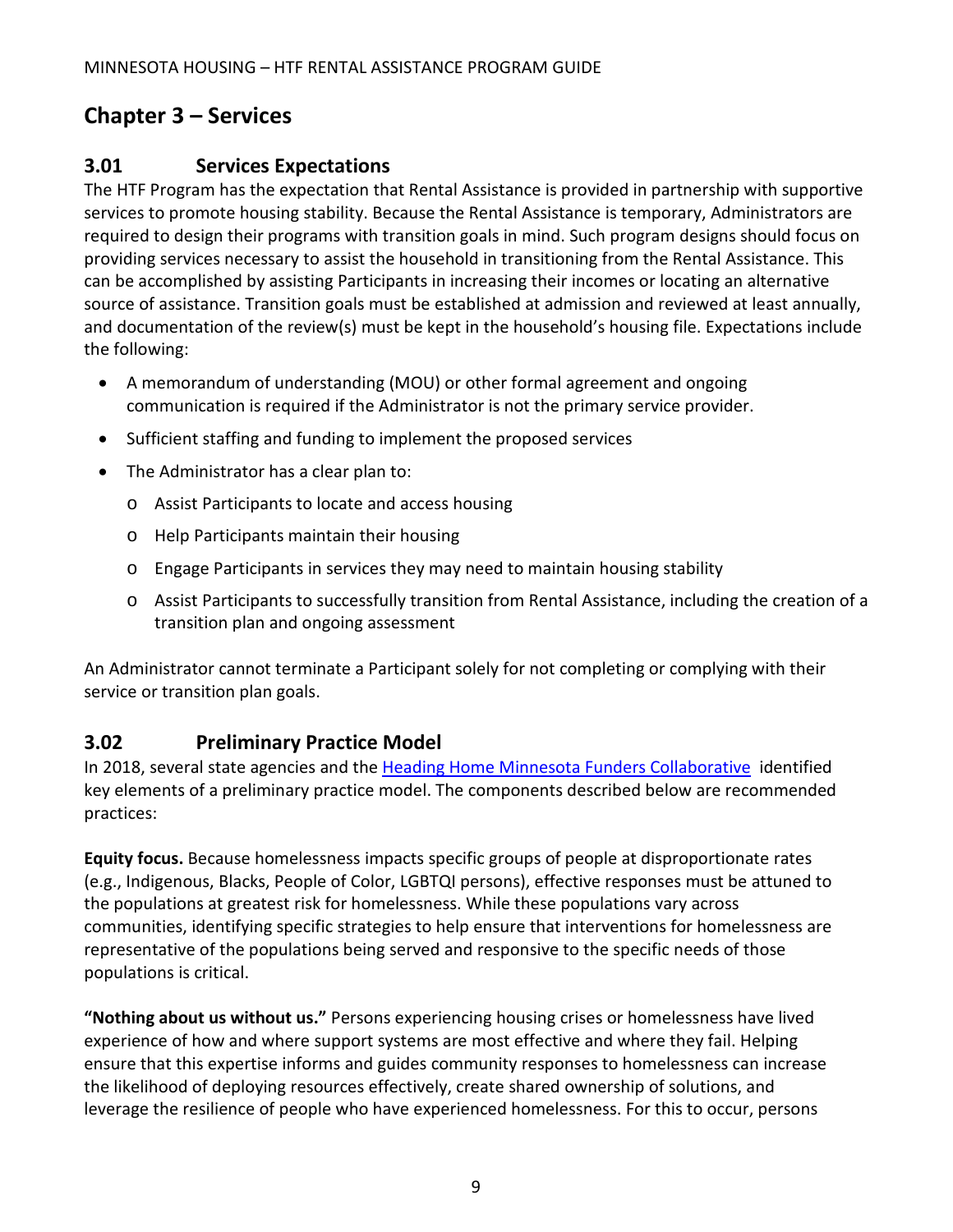with lived experience of homelessness must have meaningful ways to participate in shaping and implementing a community's response to homelessness.

**Early identification and trauma-informed responses.** Early identification of housing instability coupled with an affirmative response to those housing challenges can mitigate trauma that could otherwise occur. Often, implementing an effective response will require partnerships among entities that allow data sharing and deploy crisis-oriented resources to respond quickly to the specific circumstances of each household. Given the traumatic nature of homelessness itself and the trauma that often precedes homelessness, these responses themselves must be traumainformed and help support households in their recovery from trauma.

**Two-generational approaches.** Two-generational (2-Gen) or whole-family approaches recognize that impacting outcomes for children require supporting their parents, and vice versa. While many specific programs or funding streams focus on children or adults, 2-Gen approaches encourage looking at families holistically, focusing on outcomes that impact whole families, and whenever possible, combining programs and resources so that effective whole-family solutions are possible. 2-Gen approaches may include a mindset (e.g., considering parents and their children, not just one or the other), specific strategies (e.g., programs designed to support parents and children together), or systems-level organization (e.g., organizing services so that parents and children receive support simultaneously).

**Progressive Engagement.** A progressive engagement approach provides a structured way for services to be tailored dynamically to the specific and changing needs of each household experiencing homelessness so that people receive the support that they need. At a systems level, this approach also helps ensure that resources are available to help support the greatest number of people possible. A progressive engagement approach involves assessing initial needs and providing modest support responsive to those needs. If that is sufficient to help the household stabilize, those supports can be continued or weaned as ongoing needs dictate. If initial supports are not sufficient, a progressive engagement approach identifies paths for increasing or diversifying the supports available. This process continues iteratively as long as needed until the household achieves stability.

**Housing First orientation** Access to permanent housing is the fundamental solution to homelessness. A Housing First approach honors this fact by reducing barriers to accessing housing so that housing itself can serve as a platform for addressing any other challenges that someone experiencing homelessness may face. This approach is contrasted with a "housing readiness" approach that defines preconditions (e.g., sobriety, income, compliance with services) prior to receiving support to access permanent housing. In addition, client choice in housing selection and supportive services is an important factor of the Housing First philosophy.

**Leveraging mainstream resources.** Resources specifically intended to serve people experiencing homelessness provide important tools in effective community responses to homelessness, but they are small compared to mainstream programs serving low-income or vulnerable populations. Mainstream programs may include health programs, housing voucher or public housing programs, economic assistance, employment and training programs, or other social services designed to help people obtain stability or improve well-being. While these programs are typically not focused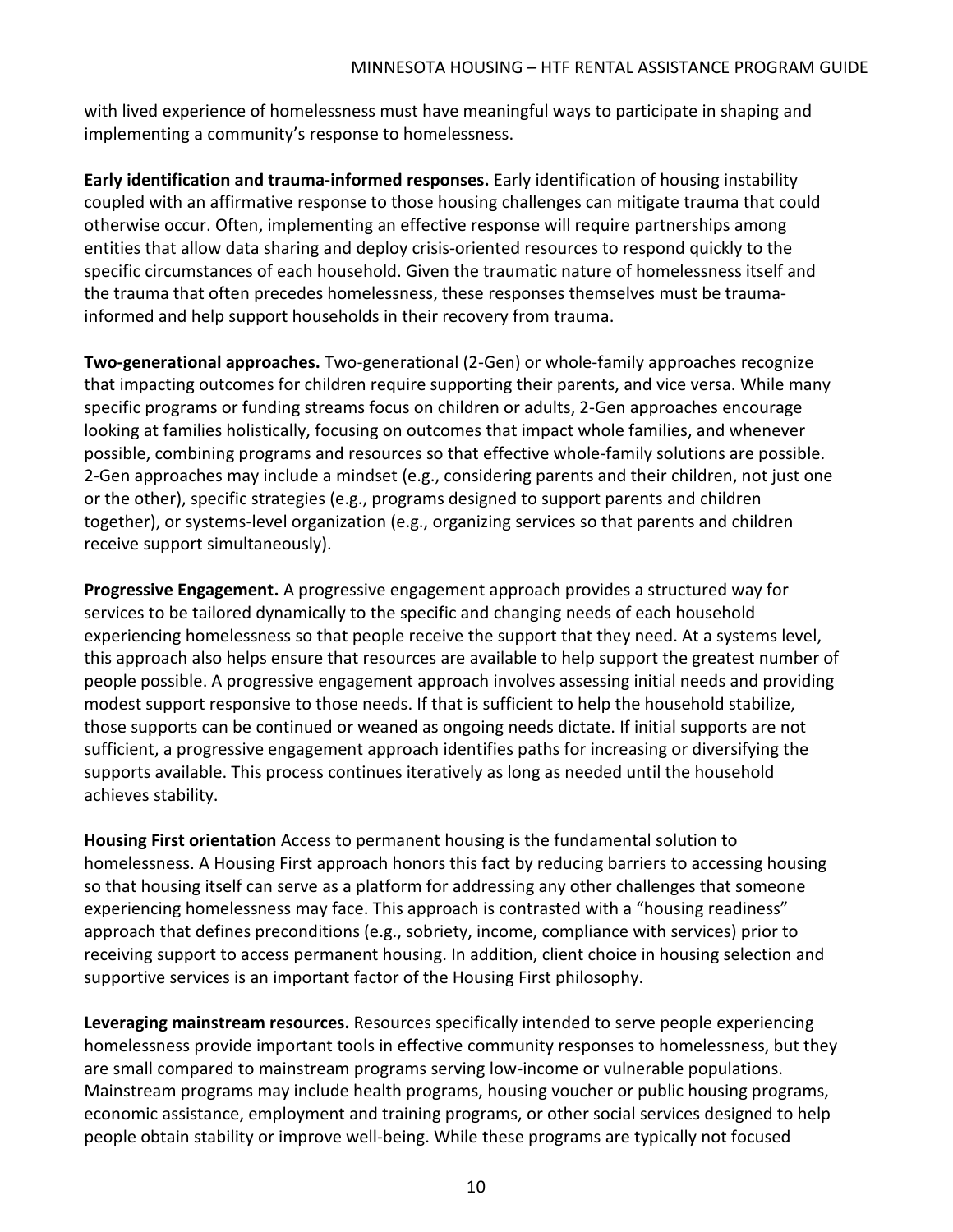#### MINNESOTA HOUSING – HTF RENTAL ASSISTANCE PROGRAM GUIDE

specifically on people experiencing homelessness, their impact for people experiencing homelessness can be significant, particularly if they implement strategies to make these programs accessible and responsive to people experiencing homelessness. Given the way that funding streams, outcomes, and lines of accountability are structured, linking mainstream programs to responses to homelessness often does not occur "naturally," but instead requires deliberate action.

**Continuous improvement.** Adapting and implementing effective solutions to homelessness requires ongoing refinement and attention to evolving needs and opportunities. Rather than expecting that a proposed intervention is complete or optimal as it was initially designed, a continuous improvement approach recognizes that ongoing participation from all stakeholders to identify successes, areas for improvement, and unanticipated needs will result in a stronger and more resilient long-term implementation.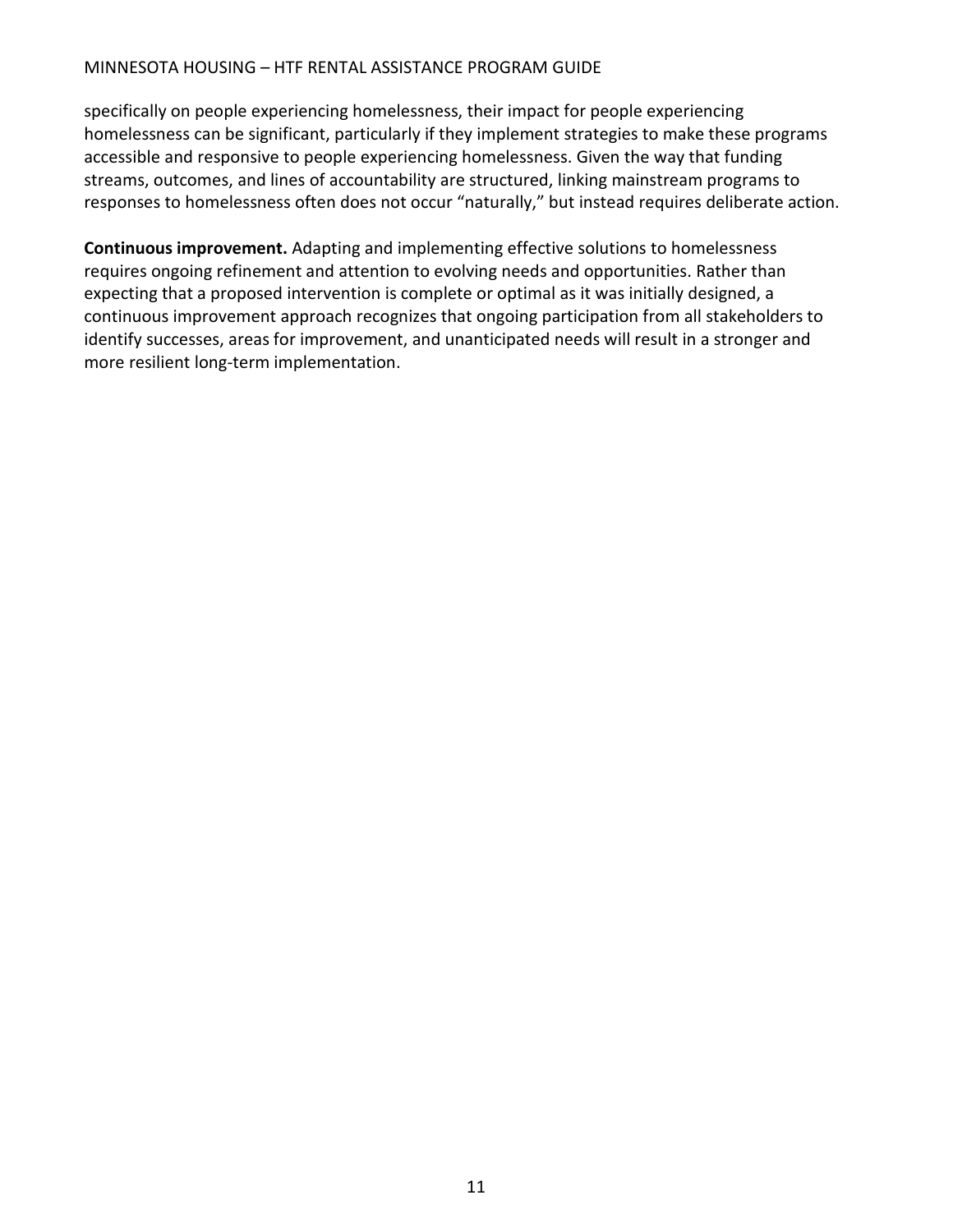# <span id="page-13-0"></span>**Chapter 4 – Intake, Income, and Rent**

### <span id="page-13-1"></span>**4.01 Referrals**

All referrals for the HTF Program are expected to come through the local CoC CE. CE provides the opportunity for people to more easily access appropriate housing and services. CE, which includes maintaining a centralized waiting list, allows communities to prioritize households with the highest need for Rental Assistance and support services.

Administrators must notify the CoC CE contact whenever Rental Assistance from the HTF Program is available, and they must agree to accept referrals to the HTF Program for eligibility screening. The exact referral process is determined by the local CoC and participating providers.

### <span id="page-13-2"></span>**4.02 Appeals Process**

If the Administrator determines that the household is not eligible, the Administrator must promptly notify the applicant in writing. The notice must:

- Set forth the reason for the ineligibility; and
- Provide notice that the household has fourteen days to respond in writing to request an informal hearing to discuss the decision.

If the household appeals the decision, the Administrator must provide a written final decision within five business days of the response or meeting.

### <span id="page-13-3"></span>**4.03 Calculating Gross Annual Household Income**

**Determination of Household Income.** The Administrator must determine the income eligibility of Participants prior to the approval of Rental Assistance and entering into Leasing forms. Eligibility for Rental Assistance is calculated based on Gross Annual Household Income. Gross Annual Household Income includes all income expected to be received in the next 12 months for all household members age 18 and over.

Gross Annual Household Income includes, but is not limited to:

- The full amount, before any payroll deductions, of wages and salaries, overtime pay, commissions, fees, tips and bonuses, and other compensation for personal services
- Net income from operating a business or profession or from rental of real or personal property
- Interest and dividends
- The full amount of periodic payments received from Social Security, annuities, insurance policies, retirement funds, pensions, disability or death benefits, and similar types of periodic payments
- Unemployment, disability, or workers' compensation or severance pay, and similar types of payments in lieu of income
- Public assistance payments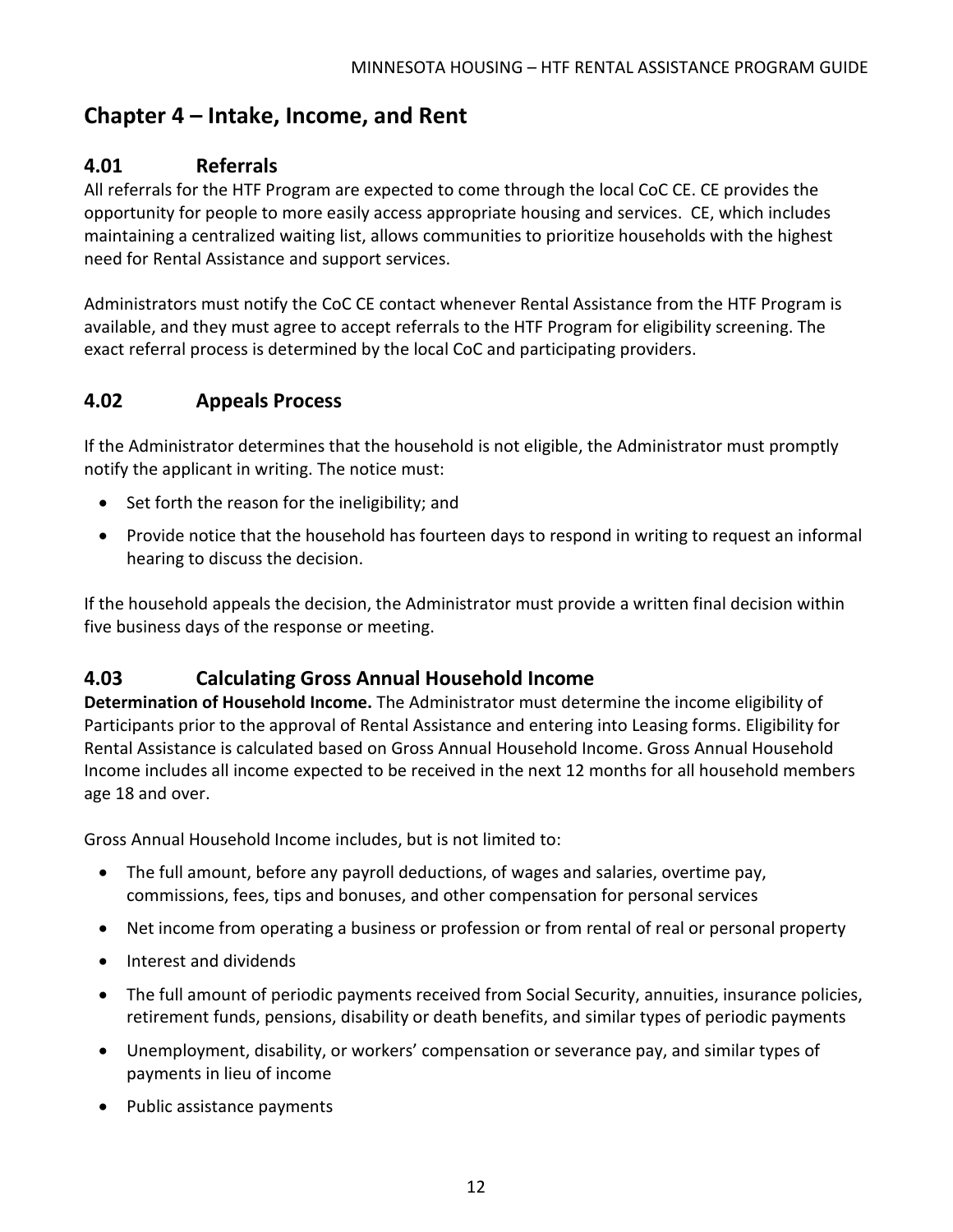- Periodic allowances such as alimony, child support, gifts/contributions received from people not residing with the Participant
- Regular and/or special pay and allowances for a member of the armed services who is the head of household or the spouse of the head of household

Gross Annual Household Income does **not** include:

- Earned income of minors (age 17 and under)
- Income of live-in healthcare aides
- Casual, sporadic, or irregular gifts
- Amounts specifically for reimbursement of medical costs, including Medicaid spend-down
- Inheritances, one-time insurance payments, capital gains, settlements for personal losses or property losses, and similar lump sum amounts
- Educational grants or scholarships paid expressly for tuition, fees, books, or equipment (amounts not for these purposes are counted as income)
- Combat pay for a Participant head of household who is in the armed services
- Relocation payments made under the federal Uniform Relocation Act (URA)
- Foster care payments
- Value of allotments such as food stamps and fuel assistance
- Payments made for people participating in federal or state volunteer programs
- Advance payments of the child tax credit authorized under the American Rescue Plan Act of 2021
- Emergency rental assistance payments authorized under either Section 501 of Division N of the Consolidated Appropriations Act, 2021, or section 3201 of the American Rescue Plan Act of 2021, section 3201

### <span id="page-14-0"></span>**4.04 Verification of Income and Assets**

Administrators should attempt to use third-party verification first, with review of alternative documentation related to income and assets only if third-party verification cannot be obtained.

Verified information must be no more than 120 days old prior to the award of the Certificate of Participation – Statement of Participant Obligations or other documentation of eligibility for assistance. Income and assets to be verified are:

- Records of earned income:
	- o Income tax return state and/or federal (most recent)
	- o Paycheck stubs
	- o W-2 forms
- Records of other income: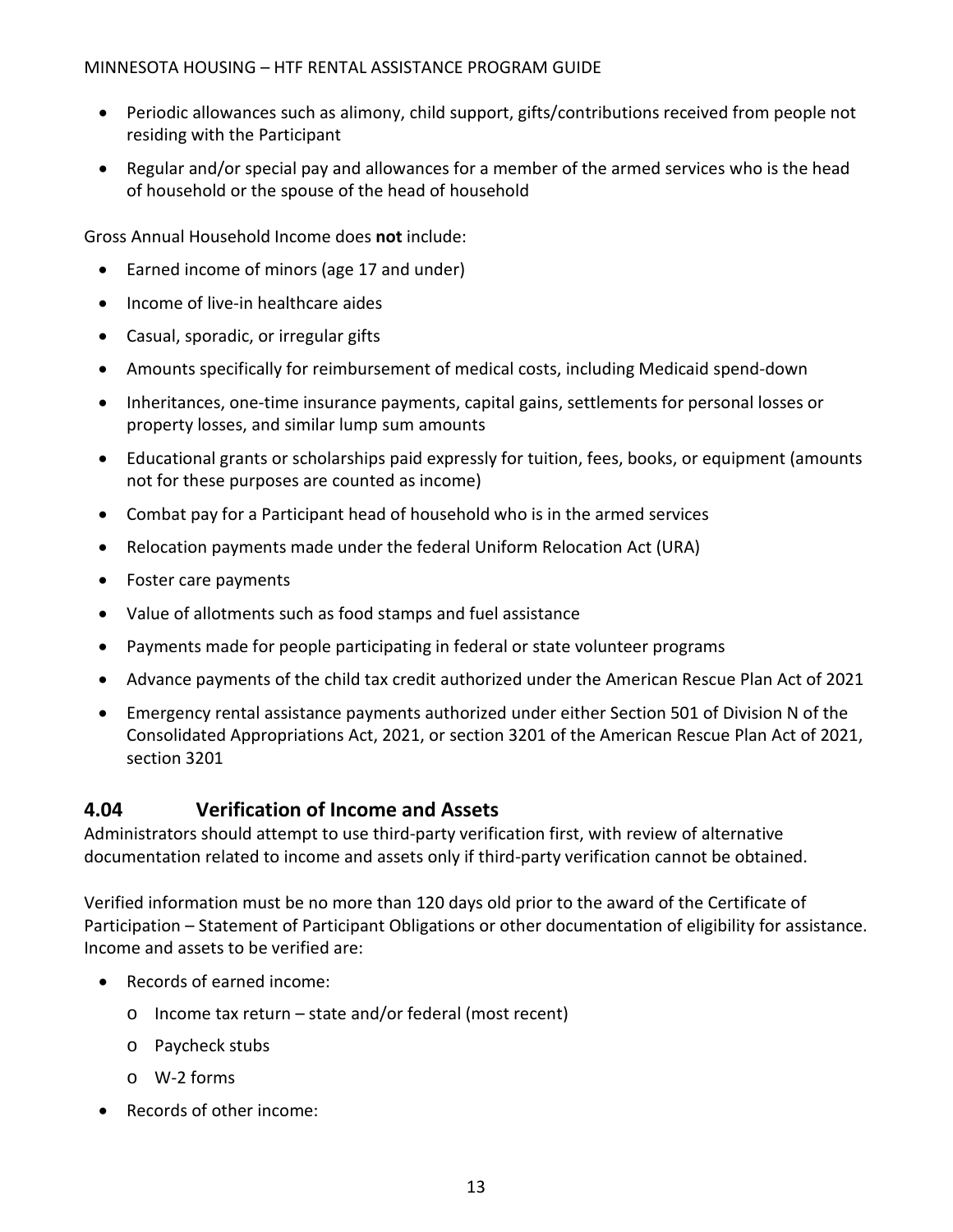- o Pensions and annuities latest check stub from issuing organization
- o Social Security current award letter
- o Unemployment compensation determination letter or latest check stub
- o Supplemental Security Income (SSI) award letter/most recent check stub
- o Minnesota Family Investment Program (MFIP) award letter/most recent check stub
- o Workers' Compensation determination letter, recent check stub
- $\circ$  Child support copy of court order
- o Alimony copy of court order
- o Educational scholarships/stipends (federal Title IV grants are excluded) award letter
- o Other public assistance award letter
- o Income from assets credit union/bank/savings and loan statements, etc.
- Assets to be evaluated include, but are not limited to:
	- o Checking and savings accounts or Certificates of Deposit
	- o Stocks and bonds
	- o Mortgage note or property tax statement
	- o Life insurance policy redemption or cash surrender value
	- o Net equity in real property
	- o Personal property held as an investment

### <span id="page-15-0"></span>**4.05 Certificate of Participation – Statement of Participant Obligations**

The Administrator will issue a Certificate of Participation - Statement of Participant Obligations to each eligible Participant when offered Rental Assistance from the HTF Program. This document certifies that the Participant is eligible for the HTF Program and outlines the criteria for an eligible Assisted Unit. The document also describes the process and required documents for obtaining the Rental Assistance as well as the Participant's obligations.

The Certificate of Participation – Statement of Participation allows the Participant 180 days to locate an eligible Assisted Unit and submit necessary documents to the Administrator. If a unit is not located within that timeframe, the Administrator has the discretion of extending the Certificate of Participation – Statement of Participant Obligations.

A signed Certificate of Participation – Statement of Participant Obligations is retained in the Participant file after it is issued at a briefing session where the program requirements are verbally explained to the Participant. The Administrator must inform the Participant during the briefing session that if they need additional time to locate an eligible Assisted Unit, they should contact the Administrator to request an extension of the certificate.

### <span id="page-15-1"></span>**4.06 Unit Size (Occupancy Standards)**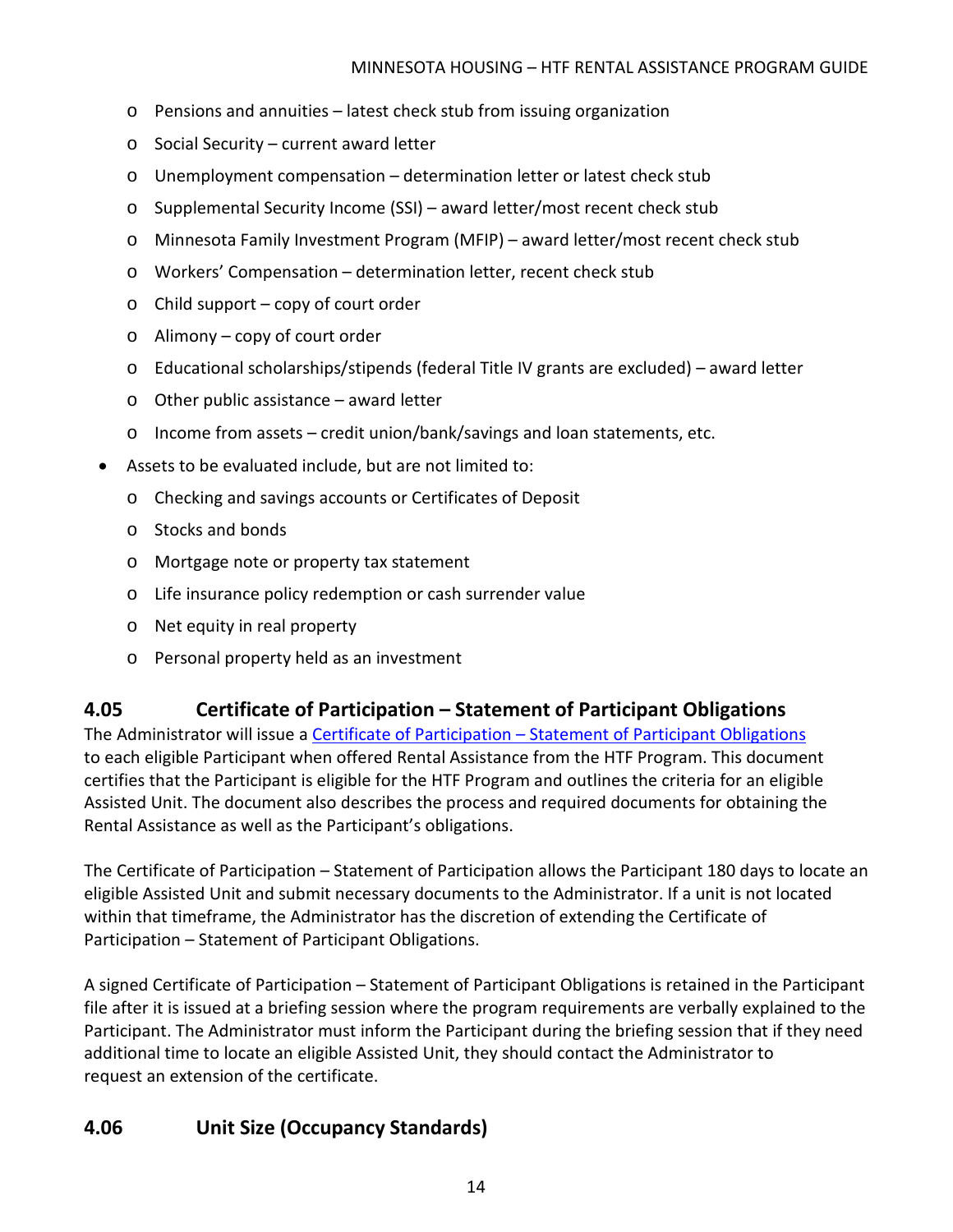**Unit Size.** The Administrator may use the unit size (occupancy standard) established for the HCV program in the jurisdiction. The Administrator must maintain written policies and procedures governing the determination of unit size in its files.

Exceptions may be considered for unusual circumstances, fully documented in the Participant file, and approved in writing by Minnesota Housing. The bedroom size allocated to a Participant must count full-time household members, children expected to reside in the Assisted Unit, and any live-in attendant necessary to care for a household member living with a disability, regardless of age. The Administrator must count the child or children:

- Of a pregnant woman
- Being adopted
- Whose custody is being obtained
- In joint custody, as long as the child/children will live in the Assisted Unit at least 50% of the time
- Who are in the unit under foster care
- Who are temporarily absent due to placement in a foster home

# <span id="page-16-0"></span>**4.07 Rent Limits**

**Rent Limits and Payment Standard Waivers.** It is the Administrator's responsibility to determine that the Assisted Units are rent reasonable, which means that the total rent requested for the unit and utilities is reasonable given the average rate for other similar type units, market conditions, and any other unique contributing factors. In general, it is preferred that Gross Rents do not exceed the Payment Standard for the HCV jurisdiction in which the unit is located. Exception Payment Standard rents, if applicable for the jurisdiction, are allowable. The maximum Rental Assistance amount available is the difference between 30% of the household's Gross Annual Household Income and the local Payment Standard. The landlord may not charge more rent for units assisted with the Rental Assistance than for comparable unassisted units.

The Participant may wish to rent a unit that exceeds the Payment Standard. In this event, the Participant will be responsible for their designated portion as well as the difference between the Gross Rent and the area Payment Standard amount. Administrators must work collaboratively with the household to discuss the impact of the additional expense and determine if the rent is reasonable given their monthly budget. To document that rent reasonableness was considered and affordability was discussed with the household, the Administrator must complete the Minnesota Housing [Payment](http://www.mnhousing.gov/download/MHFA_002388)  [Standard Waiver form](http://www.mnhousing.gov/download/MHFA_002388) and maintain it in the Participant's file.

# <span id="page-16-1"></span>**4.08 Calculating Participant Rent**

**Amount of Rental Assistance.** The maximum Rental Assistance available through the HTF Program is the difference between 30% of the Gross Monthly Household Income and the lesser of the Gross Rent (Contract Rent plus Utility Allowance) or area Payment Standard. The minimum Participant Rent is 30% of their Gross Monthly Household Income.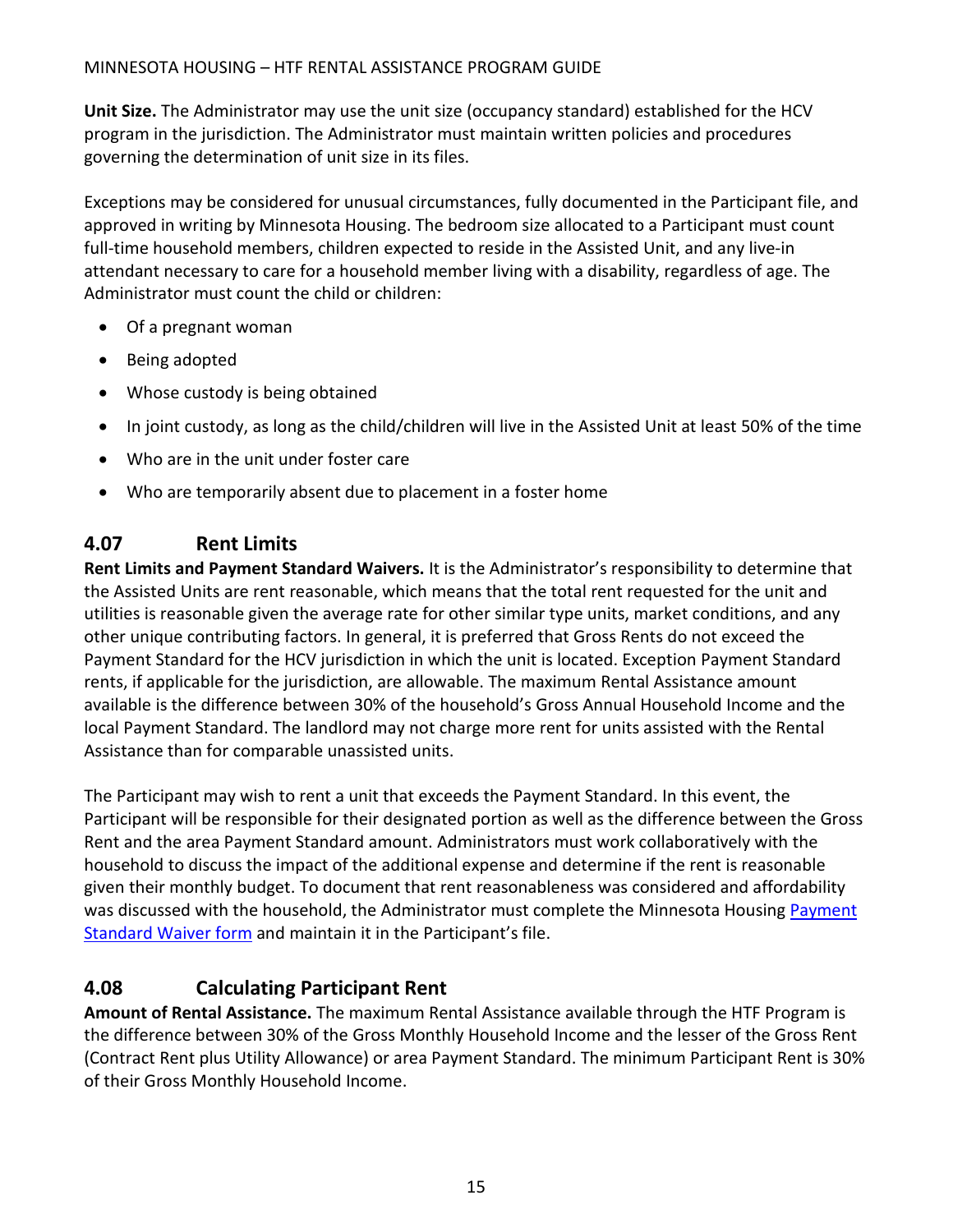If zero income is claimed, the Participant must provide a signed [Verification of Zero](http://www.mnhousing.gov/download/MHFA_002391) Income to the Administrator. The Administer may establish more frequent assessments until a source of income is established. It is important for the Administrator and Partnering Service Provider to collaborate in order to serve the target number of households by connecting households to eligible benefits and employment services.

Working within the guidelines on the maximum Rental Assistance, Administrators have flexibility to structure their programs to best serve their target population and maximize scarce resources. One example of differently structured programs includes subsidy cap programs in which the maximum Rental Assistance is based on the unit size. Program structures should be proposed at the time of application and are subject to Minnesota Housing approval. Administrators who wish to change the structure of their existing program should contact Minnesota Housing.

Administrators are required to keep a copy of each Rental Assistance calculation in the Participant's file. A [Request for Payment Standard Waiver](http://www.mnhousing.gov/download/MHFA_002388) may be used, or the Administrator may create their own form, as long as it contains the same information.

| <b>Rental Assistance Calculation</b>                                                                                                                                                 | <b>S</b> Amount |
|--------------------------------------------------------------------------------------------------------------------------------------------------------------------------------------|-----------------|
| <b>Contract Rent</b>                                                                                                                                                                 |                 |
| <b>Utility Allowance</b>                                                                                                                                                             |                 |
| Gross Rent (Contract Rent plus Utility Allowance)                                                                                                                                    |                 |
| Cannot exceed local Payment Standard of \$________ for a ____<br>bedroom unit                                                                                                        |                 |
| If Gross Rent exceeds the local Payment Standard, check here to<br>indicate that the Waiver from Payment Standard form is in Participant<br>file                                     |                 |
| 30% of Gross Monthly Household Income                                                                                                                                                |                 |
| Gross Annual Household Income ÷ 12 x .30                                                                                                                                             |                 |
| Round figure up if 50 cents or more, round down if 49 cents or less<br>(whole numbers only)                                                                                          |                 |
| <b>Rental Assistance</b>                                                                                                                                                             |                 |
| Enter the difference between 30% of Gross Monthly Household<br>Income and the lesser of the Gross Rent or the Payment Standard<br>(Gross Rent cannot exceed the Payment Standard) OR |                 |
| The program subsidy cap of _______, if applicable.                                                                                                                                   |                 |
| Participant Rent                                                                                                                                                                     |                 |
| Equals the difference between the Contract Rent minus the Rental<br>Assistance.                                                                                                      |                 |
| Excess Utility Expense (Optional, per Administrator policy)                                                                                                                          |                 |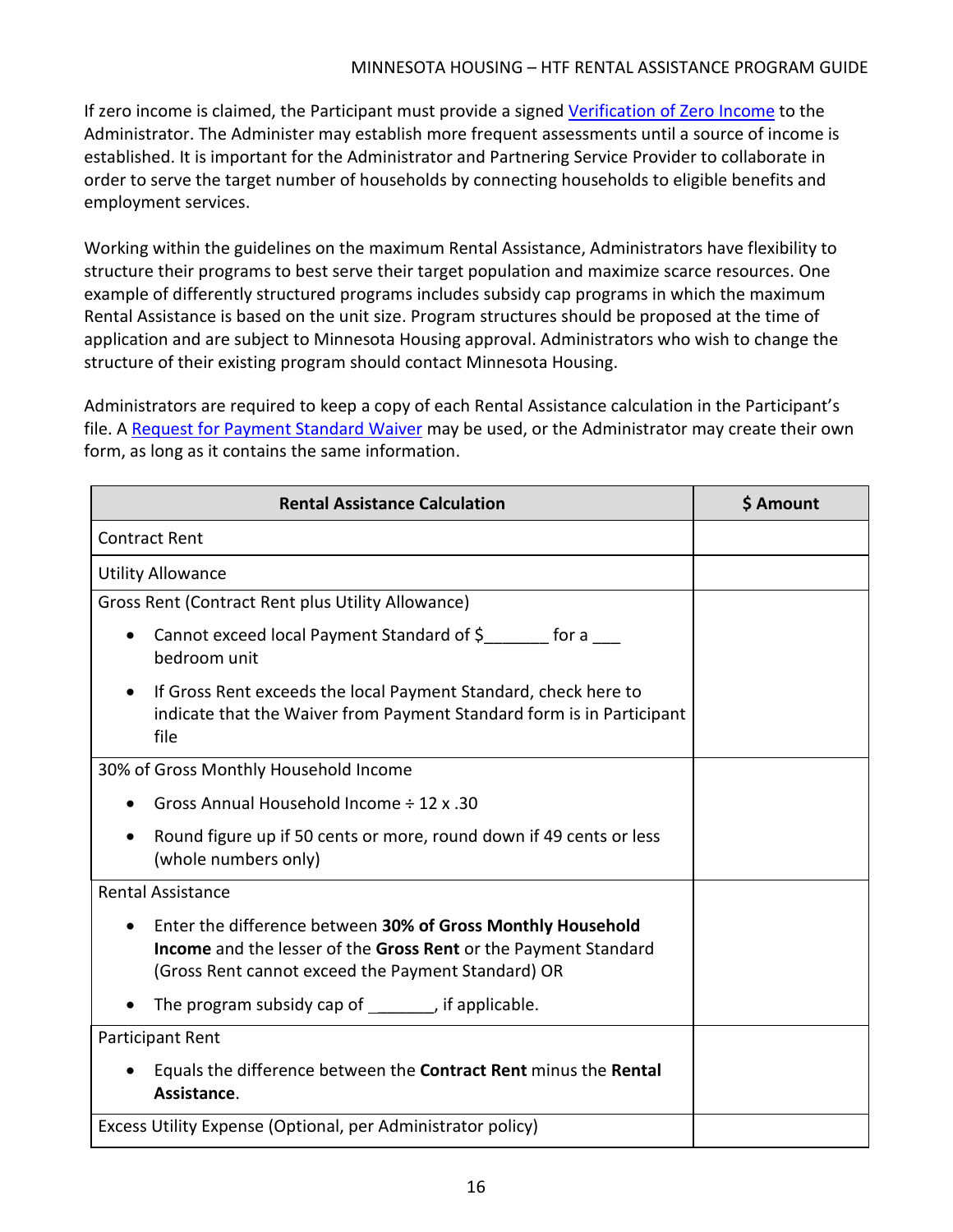| <b>Rental Assistance Calculation</b>                                                                                                                                                                                                                                                                                                                                                                                                       | \$ Amount |
|--------------------------------------------------------------------------------------------------------------------------------------------------------------------------------------------------------------------------------------------------------------------------------------------------------------------------------------------------------------------------------------------------------------------------------------------|-----------|
| Excess Utility Expense results when 30% of Gross Monthly Household<br>$\bullet$<br>Income is less than the amount of the Utility Allowance. When this<br>occurs, the Excess Utility Expense is the difference between 30% of<br>the Gross Monthly Household Income and the Utility Allowance                                                                                                                                               |           |
| If Gross Rent exceeds the local Payment Standard, the excess utility<br>$\bullet$<br>expense is limited to the difference between the Payment Standard<br>adjustment and the excess utility expense                                                                                                                                                                                                                                        |           |
| If Rental Assistance is capped by the Administrator, the maximum<br>$\bullet$<br>amount of excess utilities is the difference between the Rental<br>Assistance and the cap. (If the Participant is receiving the full capped<br>subsidy amount, they are not eligible for payment of excess utilities.)                                                                                                                                    |           |
| Excess Utility Expense should be paid directly to the utility company,<br>and payments must be made monthly, and not accrued. Presentation<br>of a utility bill is not required. If the excess utility expense payment<br>results in a credit balance, that is acceptable and can follow the<br>Participant if they leave the HTF Program. The Administrator must<br>keep records of payments to utilities made on a Participant's behalf. |           |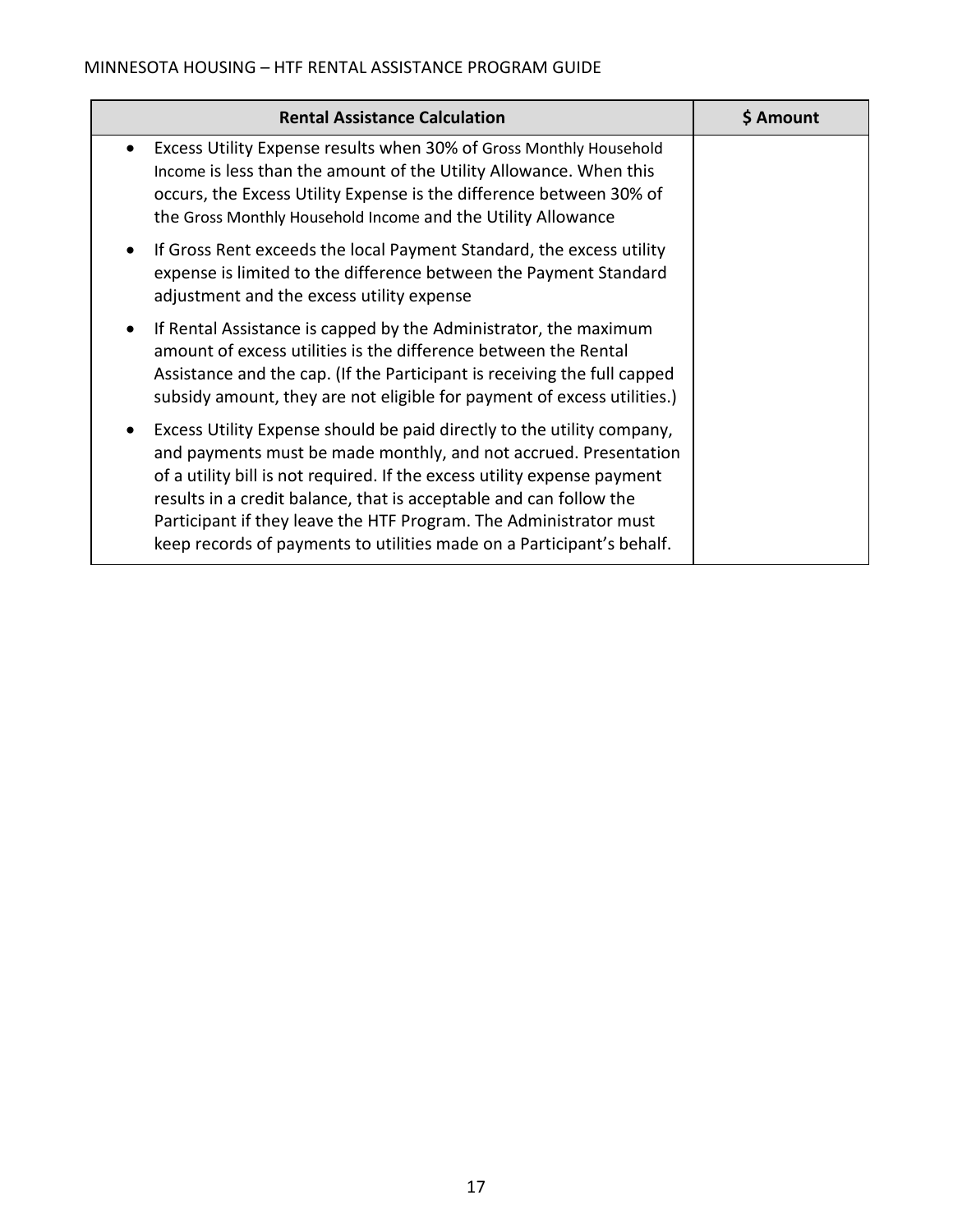# <span id="page-19-0"></span>**Chapter 5 – Leasing Process**

### <span id="page-19-1"></span>**5.01 Eligible Units**

The following types of units that are eligible for Rental Assistance include:

- Units owned or substantially controlled by an Administrator, so long as:
	- o All the units in the development are available for occupancy by the general public; and
	- o The rents are market rate and are subsidized only with Rental Assistance.
- Manufactured homes, with Rental Assistance going only toward rental payments for the unit and/or the lot. Rental Assistance cannot be used for mortgage payments on manufactured homes.
- Housing Cooperatives, so long as Minnesota Housing reviews and approves each Participant receiving assistance.
- Units that were constructed with federal or state assistance such as Section 236 or Farmers Home Administration, so long as:
	- o The rents approved for Participants are the market rate for the building; and
	- o No other rental subsidy (i.e., rent based on 30% of income) is provided to the Participant.
- Rental Assistance cannot be provided for landlord-occupied units unless the Participant leases a portion of the unit, such as a basement, that contains a private entrance, private bath, and private kitchen.
- Rental Assistance cannot be used for mortgage payments.

### <span id="page-19-2"></span>**5.02 Utility Allowance**

Rental Assistance is calculated using the Utility Allowance schedule(s) for all Service Areas specified in the Grant Contract Agreement. A copy of the Utility Allowance schedule used for each Rental Assistance calculation must be kept in the Participant file.

# <span id="page-19-3"></span>**5.03 Inspections – Housing Quality Standards**

All units to be leased under the HTF Program must be inspected by the Administrator or a contracted housing professional qualified to perform Housing Quality Standards (HQS) inspections. (Qualifications may include training, certification, licensure, and/or experience including, but not limited to, HQS Certification, UPCS Certification, building code inspection, licensed contractor, licensed property manager, or other comparable training and/or experience, as approved by Minnesota Housing.) An inspection form approved by HUD must be used for reporting and kept in the Participant's file. Units must pass the inspection before the Administrator makes a Rental Assistance payment to the landlord on behalf of the Participant. If the local jurisdiction has a housing maintenance code and the unit is locally certified on a regular basis, the local certification satisfies the requirement of ensuring the unit provides safe, sanitary, and decent housing conditions. Exceptions may be considered for unusual circumstances, fully documented in the Participant file, and approved in writing by Minnesota Housing.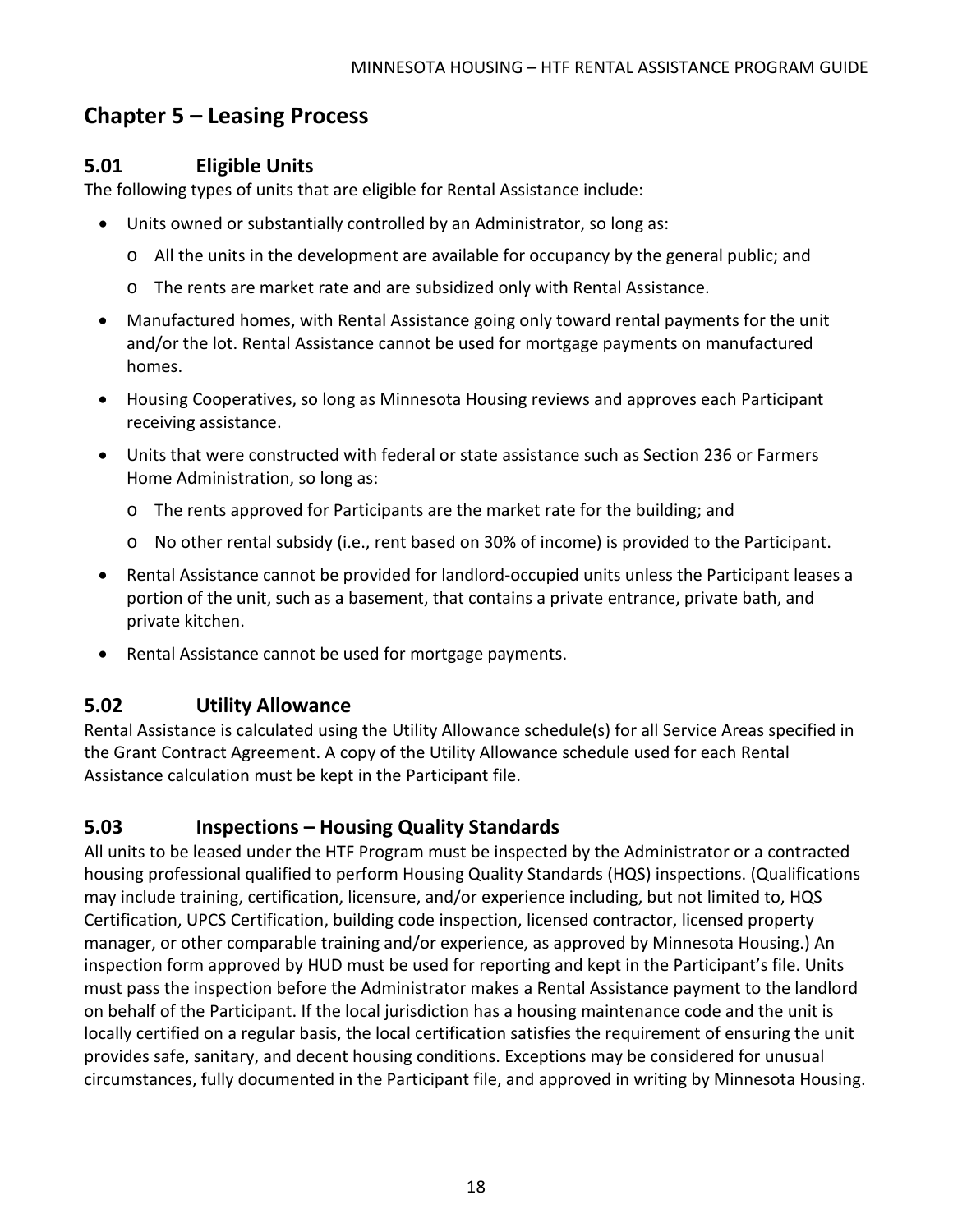#### MINNESOTA HOUSING – HTF RENTAL ASSISTANCE PROGRAM GUIDE

In the event that the unit does not pass inspection on or by the date that the Rental Assistance is scheduled to begin, the HTF Program payment shall be prorated based on the date that the unit passes inspection. Administrators should determine the pro-rated figure by dividing the Rental Assistance by 30 days and then multiplying the daily Rental Assistance by the number of eligible days for payment.

Units must be inspected at least annually. The Administrator should schedule the inspection well in advance of the annual due date in order to allow time for repairs, if needed. A copy of all HQS or the local housing maintenance code inspections, including passes and fails, must be kept in the Participant's file.

Minnesota Housing allows up to 50% of all Assisted Units to use virtual HQS inspections annually except under the circumstances listed below:

- Properties built before 1978
- Units owned or leased by landlords unfamiliar to the Administrator
- Landlord, Participant, or other party requests a physical inspection
- Landlord and/or Participant does not have the technology or resources to complete a virtual inspection

**NOTE:** Re-inspections of failed items can be completed either as a physical or virtual inspection regardless of the method used in the first inspection. Re-inspections would not count toward the 50% limit on virtual inspections.

Virtual inspections must be completed using the same [HQS](https://www.hud.gov/program_offices/public_indian_housing/programs/hcv/hqs) forms, procedures, and standards as physical inspections. Special safeguards may need to be taken to protect Participant information.

### <span id="page-20-0"></span>**5.04 Leasing Procedures**

Initial Lease terms may range from thirty days to one year. Landlords may use their own Lease form; however, the landlord and the Participant must execute a Lease Addendum in the format required by Minnesota Housing. The Lease Addendum is designed to incorporate all required provisions for participating in the HTF Program. The landlord and the Administrator must execute a Rental Subsidy Contract, which provides for the payment of the Rental Assistance to the landlord by the Administrator. The Lease Addendum and the Rental Subsidy Contract can be found on the Minnesota [Housing website.](https://www.mnhousing.gov/sites/multifamily/rentalassistance) All documents relating to leasing shall be maintained in the Participant's file.

The typical leasing procedure is as follows:

- The Participant and Administrator work together to locate a suitable unit
- The Participant submits a signed request for Lease approval to the Administrator
- The Administrator conducts an HQS inspection or arranges for a qualified contracted housing professional to conduct the HQS inspection or the local housing maintenance code, as applicable.
- When the unit passes the HQS inspection or the local housing maintenance code, as applicable, the landlord/management company and the Participant sign the Lease and the Lease Addendum, and the landlord/management company and the Administrator sign the Rental Subsidy Contract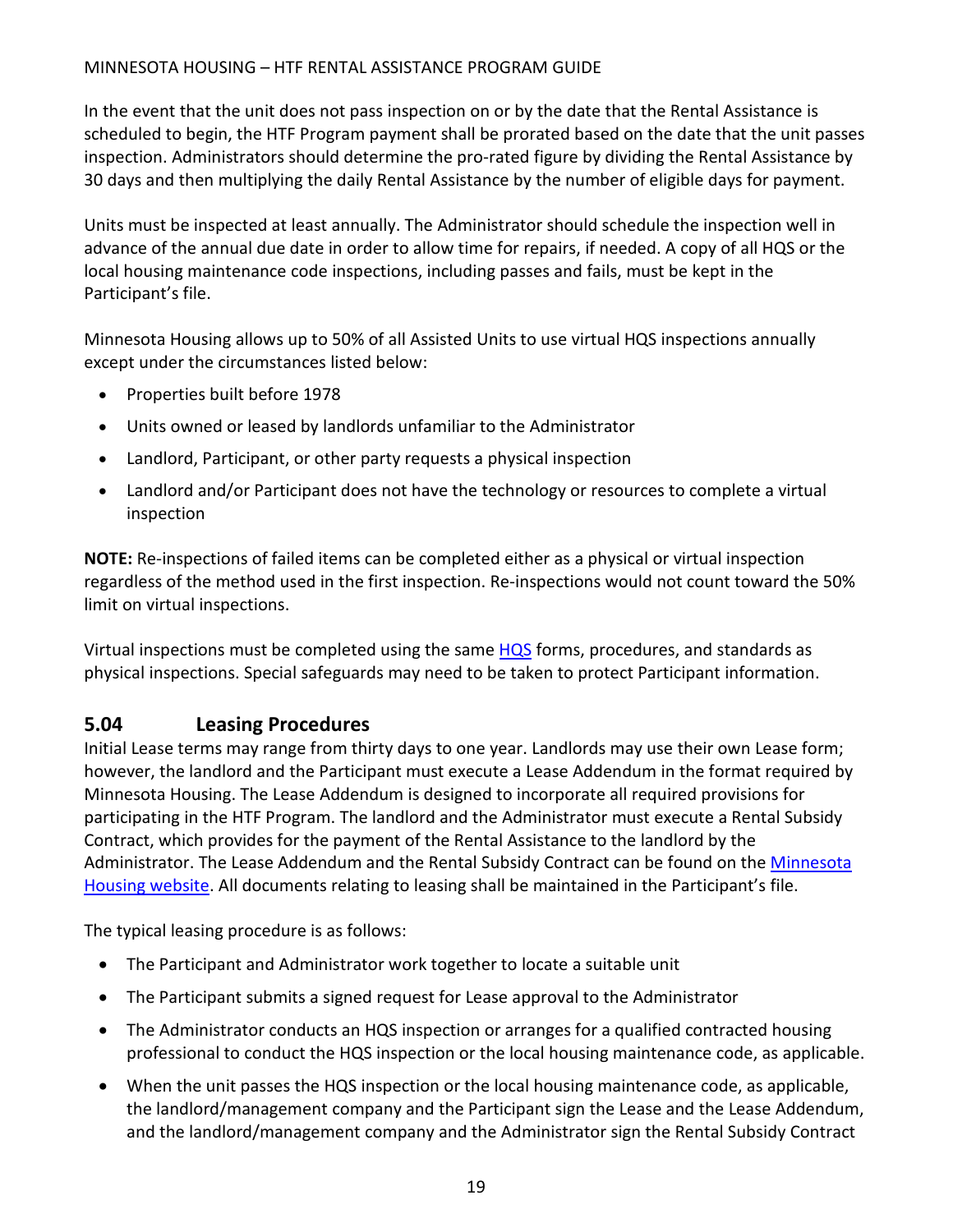The Administrator should work with the Participant to secure housing as quickly as possible. If the Participant is unable to locate suitable housing within 180 days, the Administrator may seek approval from Minnesota Housing for a housing search extension.

### <span id="page-21-0"></span>**5.05 Portability**

Participants must lease a unit within the Service Area of the Administrator who is providing the Rental Assistance. The Rental Assistance is not portable outside of the Service Area unless approved in writing by Minnesota Housing in its sole discretion.

### <span id="page-21-1"></span>**5.06 Amendment to the Lease Addendum/Extensions**

Minnesota Housing requires the Lease Addendum to provide for a renewal of the Lease after its initial term. Renewals may be month-to-month or longer, up to a maximum of one year. At Lease renewal, the landlord/management company and the Participant may opt to sign the Amendment to the Lease [Addendum,](http://www.mnhousing.gov/download/MHFA_006233) which is a shortened version of the Lease Addendum. All documents pertaining to the leasing process must be maintained in the Participant's file.

In case of income changes at annual or interim recertification, which result in a change to the Rental Assistance and Participant Rent, an Amendment to the Lease Addendum is not required, but verification and the calculation of the Rental Assistance must be retained in the Participant file. The Administrator must notify the landlord and the Participant, in writing, of the new amounts.

### <span id="page-21-2"></span>**5.07 Housing Related Expenses**

If the Administrator designated Housing Related Expenses in their budget with approval from Minnesota Housing and provisions in their administrative plan, they may utilize a portion of their HTF Program funds for Housing Related Expenses, which may include security deposits, application fees, utility connection fees, damage claims, vacancy payments, and other fees, as approved in writing by Minnesota Housing, that are necessary to obtain landlord participation or to prevent repeat episodes of homelessness. Administrators are responsible for communicating to Participants the funds available for Housing Related Expenses, how to access them, how frequently a Participant can access the funds, how award amounts are determined, if there is a limit, etc. The Administrator will be required to track and report to Minnesota Housing the amount and type of Housing Related Expenses paid on behalf of Participants.

### **Security Deposits**.

If the Participant cannot afford to make a security deposit for the Assisted Unit and no other resource is available within a reasonable amount of time, the Administrator, upon request of the Participant, may pay the security deposit to the landlord using HTF Program funds. The security deposit may not be paid until after a unit passes inspection.

To enhance utilization, Minnesota Housing is temporarily supporting payment of double security deposits, which is allowable when required by landlords. If no other resource is readily available, double security deposits or payment of the second deposit will be payable through HTF Program funds without requesting approval by Minnesota Housing. (Note that payment of the last month's rent is not allowed.)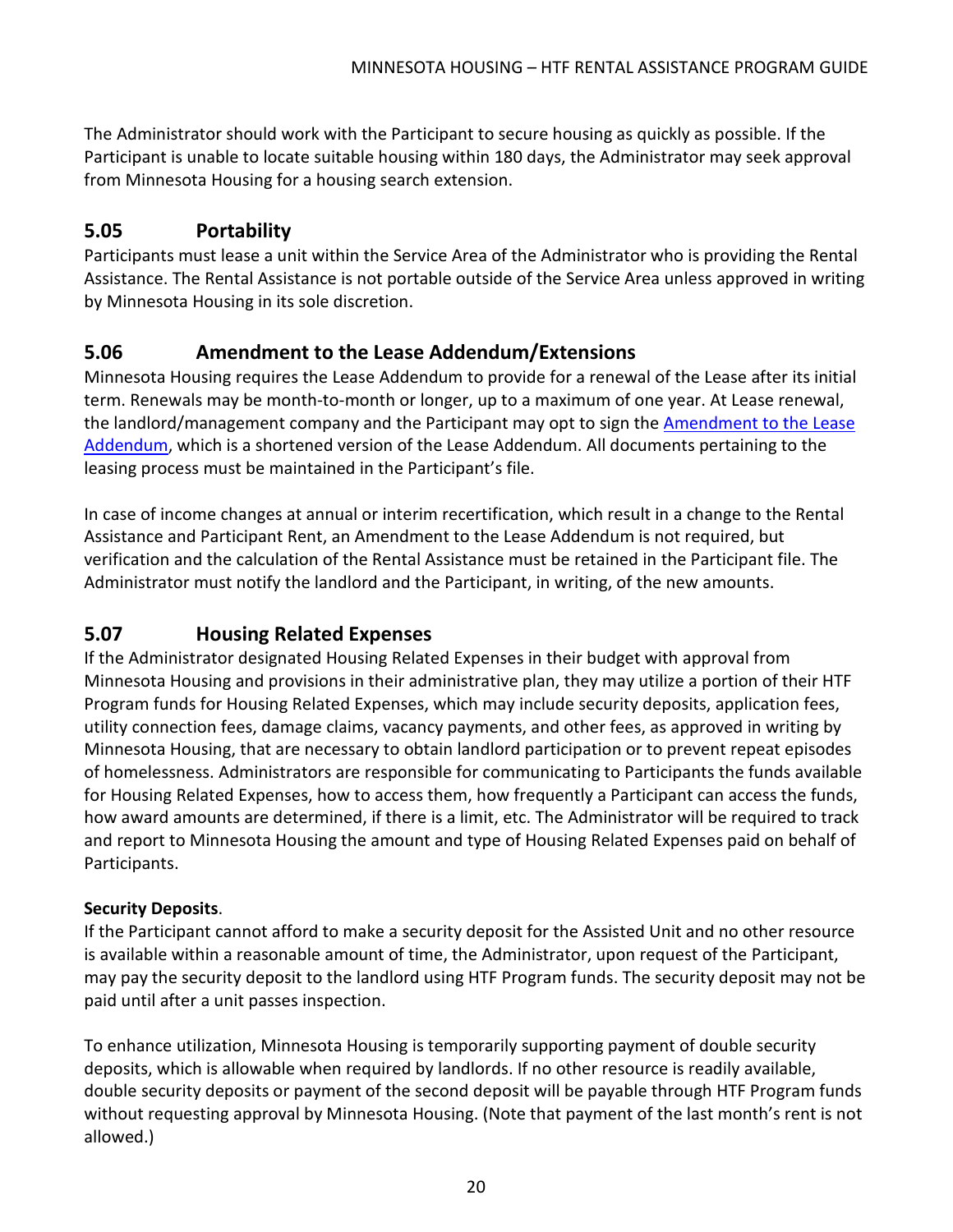If the Participant leaves a unit and the unit has damages or unpaid rent and/or unpaid utilities, then the landlord retains all or part of the security deposit to pay for unpaid rent and/or unpaid utilities or damages to the unit or property. The landlord must provide documentation to the Administrator and Participant that the deposit, plus interest, was used to offset expenses.

Participants who are transferring to a new Assisted Unit may request assistance from the Administrator for a new security deposit, which may be permitted at the Administrator's discretion.

A Participant may keep all or part of the security deposit, plus interest, when any of the following apply. The Participant:

- Leaves a unit and the unit has no damages
- Leaves a unit and the unit has damages in an amount less than the security deposit
- Stays in a unit, leaves the HTF Program

**Damage Claims and Vacancy Payments.** An Administrator may pay a damage claim or vacancy payment on behalf of a Participant when:

- The documented damages were attributable to the Participant residing in the Assisted Unit and the damages exceed the security deposit that was collected by the owner at initial occupancy.
- The owner experiences a vacancy loss when a Participant leaves the unit without proper notification to re-rent the unit, and/or repairs for the damages incurred by the Participant prolong the ability of the landlord to re-rent the unit. Vacancy claims can be made for the respective unit, for a maximum of 30 days, when the vacancy expenses for the unit (not to exceed the cost of one month's rent) exceed the security deposit collected by the owner at initial occupancy.

Minnesota Housing's written approval is required prior to the Administrator disbursing funds for damage claims and vacancy payments. The Administrator shall require appropriate documentation from the landlord regarding the requested damage and/or vacancy claim and shall review such documentation for feasibility before submitting the request to Minnesota Housing. Minnesota Housing will review the documentation and notify the Administrator regarding approval. Approval may be for an amount that is less than requested. In addition, to claim documentation and reasonableness, Minnesota Housing will consider the impact on the program budget. Vacancy payments will not be approved by Minnesota Housing until the period of vacancy has ended. If the unit is re-leased for part of the month, a pro-rated payment may be approved.

#### **Application Fees**

To enhance utilization, Minnesota Housing is temporarily supporting an Administrator paying up to three application fees per adult in the household. Written approval is required for more than three application fees. Application fees can be reimbursed from HTF Program funds once the household has secured housing through the HTF Program.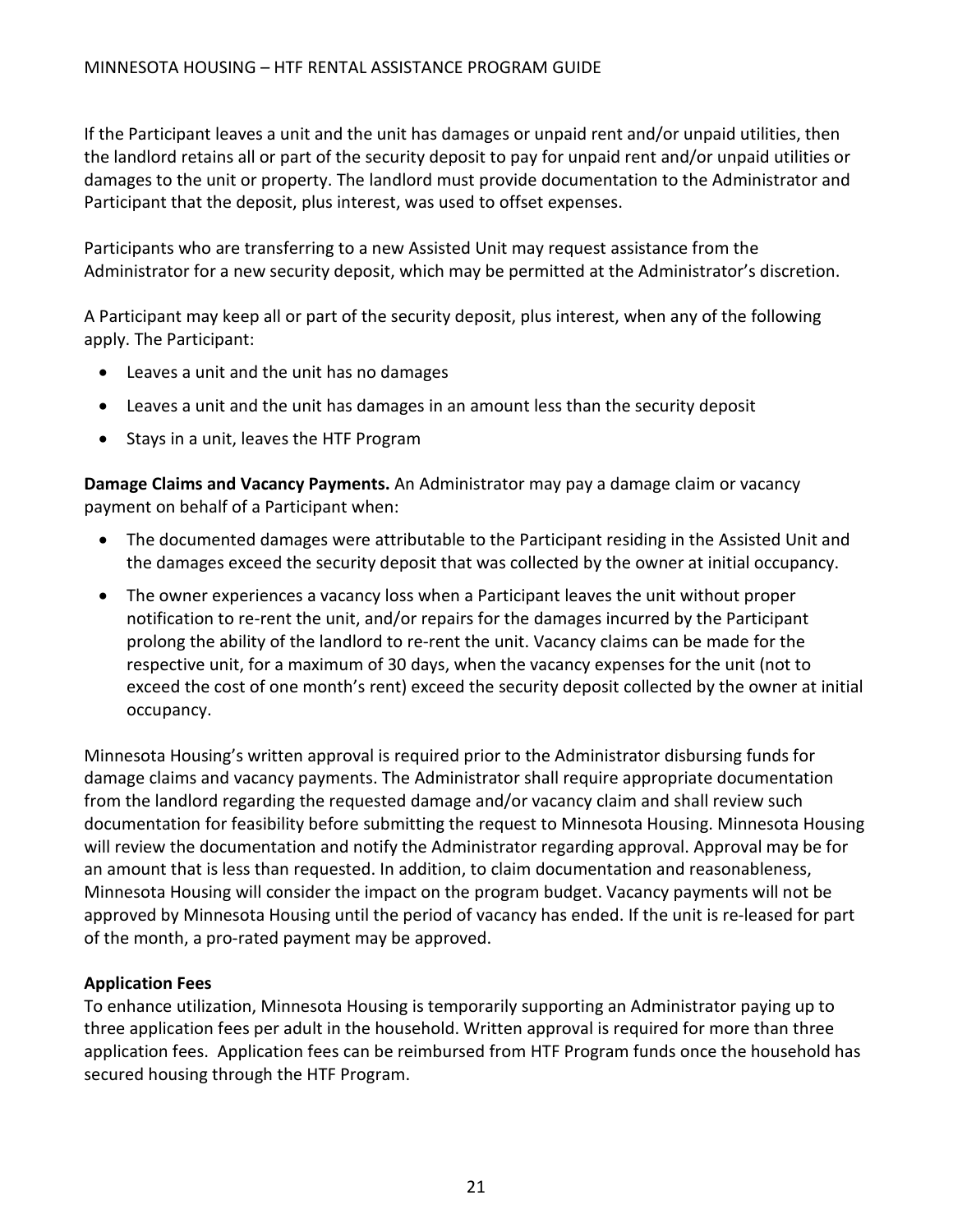### **Utility Connection Fees, Past due Utilities, etc.**

An Administrator may pay a utility reconnection fee and/or other fees, as approved in writing by Minnesota Housing, that are necessary to obtain landlord participation or to prevent repeat episodes of homelessness. The Participant must have exhausted all other mainstream resources such as emergency assistance, energy assistance, and/or local service organizations that usually provide financial assistance for such activities.

To enhance utilization, Minnesota Housing is temporarily supporting households whose past due utilities accrued prior to admission to the HTF Program and the past due payments are a barrier to securing a unit. The HTF Program will pay utility arrearages, limited to one time per household and capped at a maximum of \$1,000 per household. Amounts exceeding \$1,000 should be submitted to Minnesota Housing for approval on a case-by-case basis. Activities to reduce the amount owed or find other resources to assist should continue. The household must be housed through the HTF Program for past due utility costs to be reimbursed from HTF Program funds.

#### **Housing Navigation**

To enhance utilization and increase housing access for Participants, Minnesota Housing is temporarily supporting the following housing navigation activities funded as a limited time opportunity through a competitive process for Tenant-Based Rent Assistance Administrators only. Eligible uses include:

- Utilizing housing search engines to locate opportunities
- Assisting households in completing housing applications
- Assisting household in obtaining application fees, if needed
- Transporting the household to housing appointments
- Assisting the household in communicating to a potential landlord any housing barriers
- Providing tenant education on landlord and tenant rights and responsibilities
- Expediting the move-in timeline when feasible, between the date of acceptance and Lease signing

### <span id="page-23-0"></span>**5.08 Payment Terms**

Rental Assistance payments will be made by the Administrator to the landlord on behalf of the Participants when all of the following payment terms have been met:

- The Participant leases a unit within HUD's published local Payment Standard, or if the rent exceeds these rates, a **Payment Standard Waiver** has been completed
- The Participant's unit has passed an HQS inspection or the local housing maintenance code, as applicable
- The landlord and the Administrator have signed and dated a [Tenant-Based Subsidy Contract](http://www.mnhousing.gov/download/MHFA_006236) or [Sponsor-Based Rental Subsidy Contract](http://www.mnhousing.gov/download/MHFA_006221)
- The Participant and landlord have signed and dated an approved Lease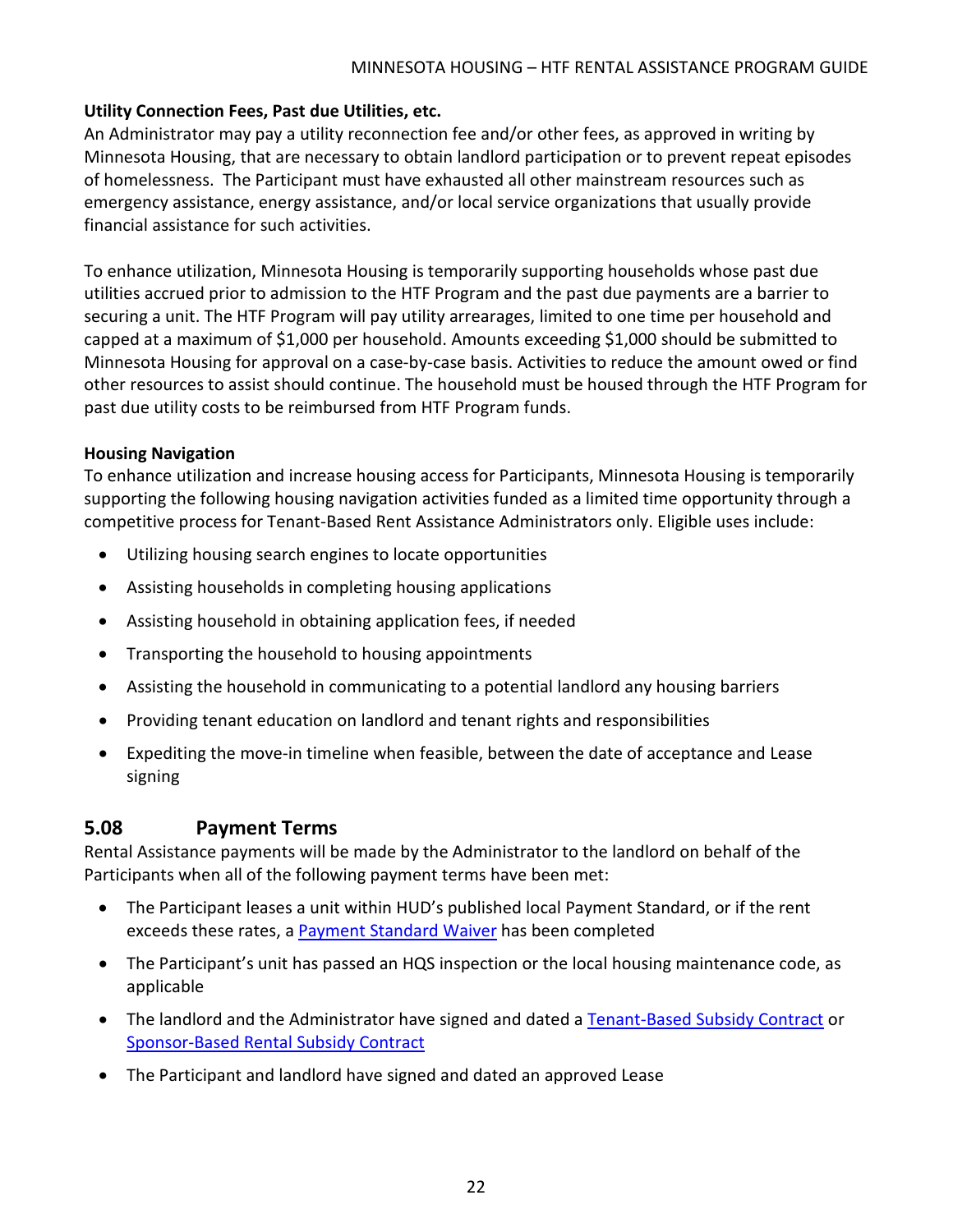#### MINNESOTA HOUSING – HTF RENTAL ASSISTANCE PROGRAM GUIDE

The landlord may not charge more rent for Assisted Units than for comparable unassisted units. Rental Assistance payments on behalf of Participants meeting the above requirements for payment will continue until the Participant receives a permanent housing subsidy, becomes ineligible and is suspended or terminated from the HTF Program, voluntarily withdraws from the HTF Program, or the HTF Program terminates.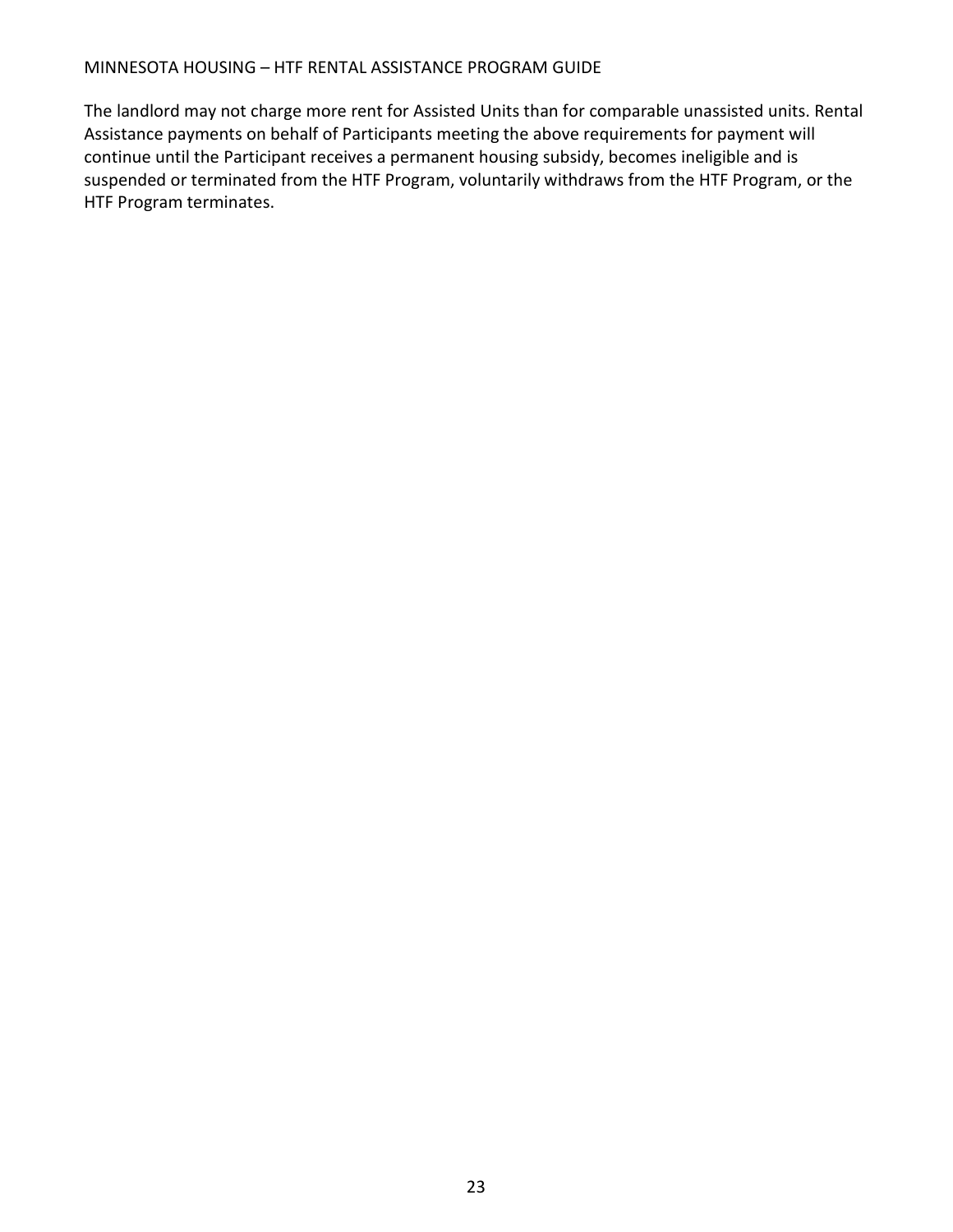# <span id="page-25-0"></span>**Chapter 6 – Changes During Tenancy**

### <span id="page-25-1"></span>**6.01 Interim Changes**

All decreases in the Gross Monthly Household Income, regardless of the amount, must be verified and the changes implemented on the first day of the next month after the Administrator receives the information about the decrease (e.g., a verified decrease in income reported in June would result in a reduced Participant Rent on July 1). Written notice of the change in Participant Rent and the amount of the subsidy must also be provided to the Participant and landlord.

Changes related to increases to the Gross Monthly Household Income must be handled in compliance with the Administrator's written policies.

Participants who wish to add another adult to the Lease must inform both the Administrator and the landlord in advance. A Participant must be informed that they must seek the landlord's permission to add an additional adult to the Participant's Lease or they could be evicted. The landlord may deny permission of an additional adult, based on the landlord's usual Participant screening procedures. All income of the additional adult must be verified and added to the Gross Monthly Household Income. An Amendment to the Lease Addendum must be used when adding an additional adult to the lease.

The Participant should review the Lease for requirements regarding reporting additional minors. If a larger unit is needed, the Participant should notify the Administrator.

A new Lease and [leasing](https://www.mnhousing.gov/sites/multifamily/htf) forms are required if a Participant moves to a new unit. An HQS inspection or the local housing maintenance code, as applicable must be conducted on the new Assisted Unit before the Participant moves or payment from the HTF Program is made.

# <span id="page-25-2"></span>**6.02 Annual Recertification**

For Participants with an annual Lease, the recertification will coincide with the effective date of a new Lease. It is not necessary to verify income if the most recent interim change was done within the last 120 days. If the verification indicates that 30% of the Gross Monthly Household Income equals or exceeds the Contract Rent for the Assisted Unit for four consecutive months, then the Participant will be declared ineligible because the Participant Rent will be equal to the Contract Rent and no Rental Assistance is provided. Participants who are determined ineligible due to income must be notified in writing and given the option to request an informal hearing if they disagree with the findings.

For households receiving Rental Assistance from the HTF Program through Sponsor-Based Rental Assistance grants, and whose income at recertification is determined to be too high to be eligible to continue to receive the Rental Assistance, it is important to remember that households who are still in need of supportive services will retain their HPH eligibility or LTH eligibility at the property. The property should follow procedures outlined in the [Supportive Housing Information and Resources](http://www.mnhousing.gov/get/MHFA_1043310) document, Chapter 10, Section 10.2, **"**Rents for Supportive Housing Units without a Rent Subsidy".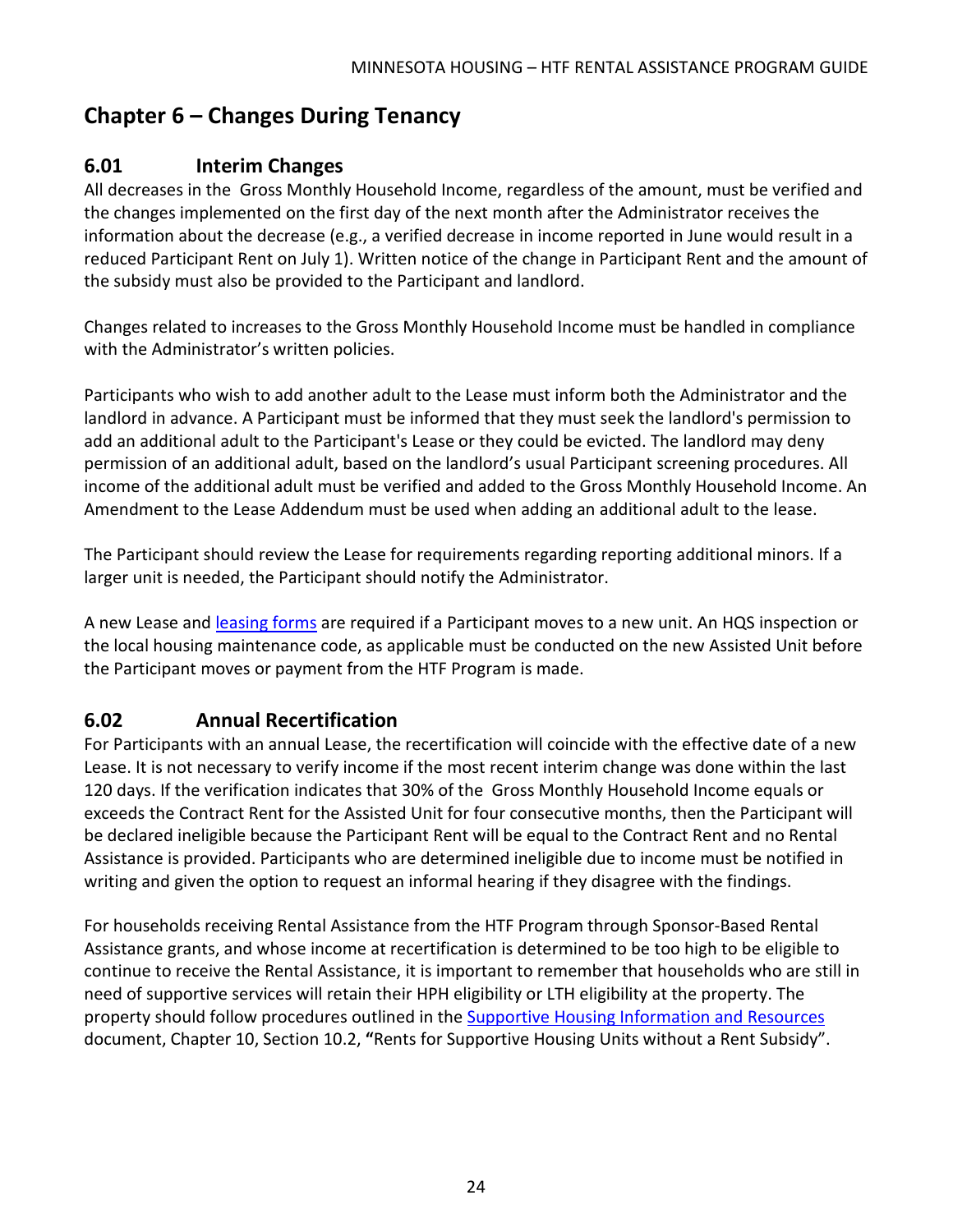# <span id="page-26-0"></span>**6.03 Rent Changes**

The landlord may increase the rent only upon the expiration of the Lease term and execution of a new or renewal Lease. A Participant's Contract Rent may not exceed contract rents paid by unassisted tenant at the same property.

If the local Payment Standard is increased during the term of the lease, the increased Payment Standard amount shall be used to calculate the monthly housing assistance for the household beginning at the effective date of the household's next annual recertification on or after the effective date of the increase in the Payment Standard amount.

If the amount of the Payment Standard is decreased during the term of the lease, the lower Payment Standard amount must be used to calculate the monthly Rental Assistance for any new households following the effective date of the decrease in the Payment Standard amount. The current Payment Standard will continue to be used for Participants that remain in their current unit. If they decide to move, the new Payment Standard policy will be applied.

# <span id="page-26-1"></span>**6.04 Length of Rental Assistance**

The HTF Program is designed to be temporary in nature. A Participant shall not receive Rental Assistance for longer than five consecutive years. This time limit does not apply to eligible Participants who have applied for federal rental assistance but have not been able to apply due to closed waiting lists or been accepted in such programs due to funding limitations, or who are ineligible for federal rental assistance.

An Administrator must not commit to provide Rental Assistance to an eligible Participant for amounts or terms in excess of funding allowable under the Grant Contract Agreement between the Administrator and Minnesota Housing.

Because of the temporary nature of the HTF Program, Administrators are required to design their programs with transition goals in mind. Such program designs should focus on providing services necessary to assist the household in transitioning from the HTF Program by assisting Participants in increasing their income or locating an alternative source of assistance or otherwise affordable housing that is not limited to a specific period. Transition goals must be reviewed at admission and at least annually, and documentation of the transition goal review(s) must be kept in the household's housing file. An Administrator cannot terminate a Participant solely for not completing or complying with their service or transition plan goals.

# <span id="page-26-2"></span>**6.05 Absence from Unit**

### **Absence from Unit: First 60 days**

During an absence from the rental unit for medical or mental health treatment, hospitalization, or incarceration, the Rental Assistance may be paid for up to 60 days from the first day of the month following the Participant's notice to the Administrator of the expected absence. During this period, the Participant will be shown on the payment log as if they were active. The absence should be noted in the "Comments" portion of the log, and documented in the Participant's file, along with the notice of absence. The Participant will continue to be responsible for the Participant Rent during this time.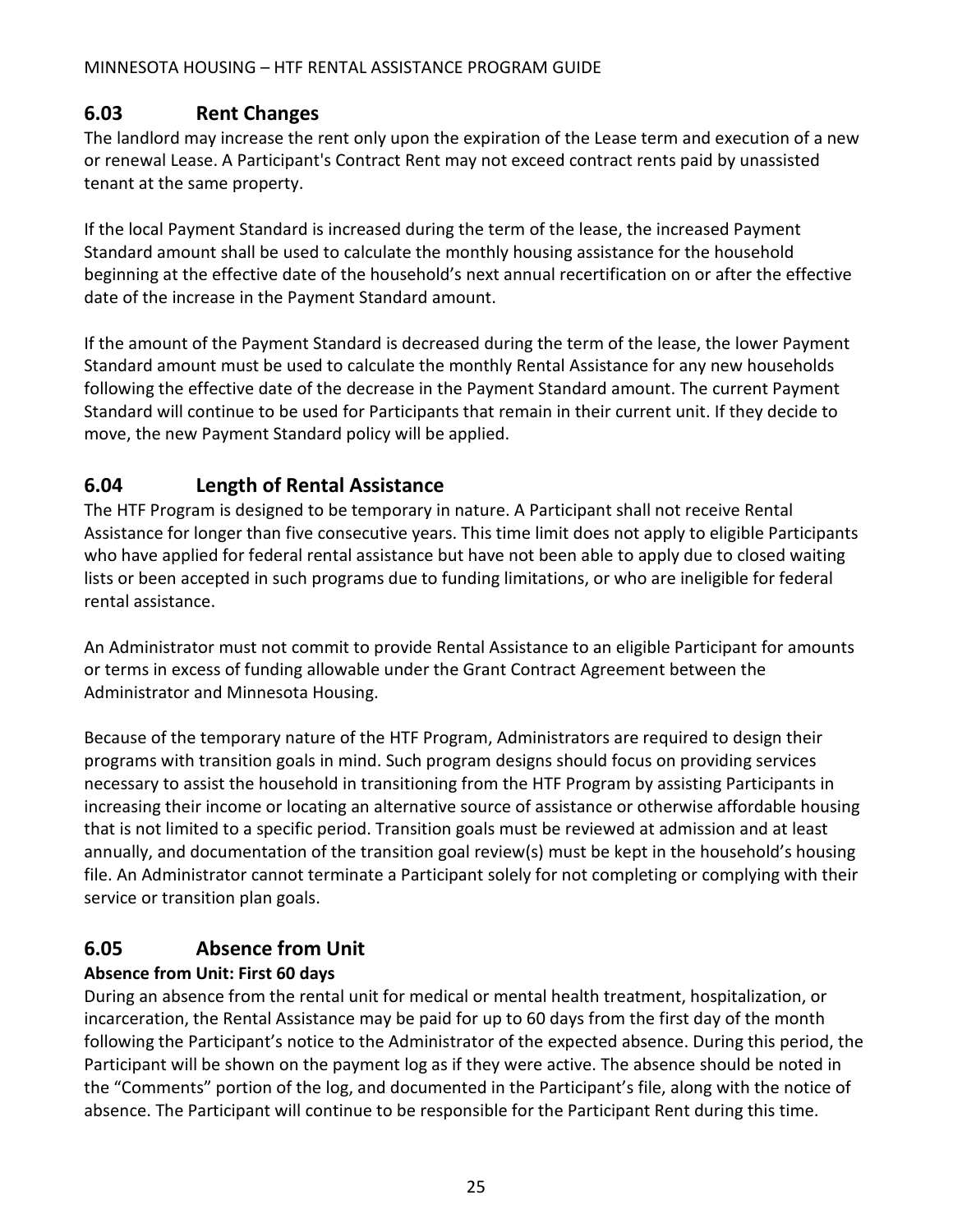#### **Absence from Unit: More than 60 days**

If the absence is expected to be longer than 60 days, the Participant can give notice to vacate their unit or seek alternative resources to pay the subsidized portion of their rent for the remainder of their absence. If the Participant utilizes alternative resources to pay the subsidized portion of their rent after the first 60 days, and does not give up the unit, they will be in "Suspended" status on the payment log, which is allowed for up to four months. If at the end of the four-month suspension period the Participant is not yet in residence, they will be terminated from the HTF Program. Sixty days written notice should be given to the Participant prior to the last day of the second month of suspension that they will be terminated from the HTF Program, and a copy of this notice should be kept in the Participant's file.

### <span id="page-27-0"></span>**6.06 Lease Termination**

**Participant Chooses to Move.** When a Participant chooses to move, written notice must be given by the Participant to the landlord and the Administrator in accordance with the Lease. If the Participant intends to continue receiving Rental Assistance, they must additionally notify the Administrator at least 31 days before they intend to move. When the Participant locates a new unit, the Administrator must use the same procedures as described in the Leasing Process (Chapter 5 of this HTF Program Guide).

**Unit Does Not Meet HQS**. If at recertification the Administrator determines that the Assisted Unit is not in compliance with HQS or the local housing maintenance code, as applicable, the Administrator must give the landlord reasonable time to correct the deficiencies. The Administrator may retain the Rental Subsidy until the unit passes HQS or the local housing maintenance code, as applicable. If the landlord fails to comply in reasonable time, the Administrator must notify the landlord and the Participant in writing that subsidy payments will be suspended, and the Rental Subsidy Contract will be terminated. If the Participant wishes to continue receiving a Rental Assistance at a different location, they must notify the Administrator. When the Participant locates a new unit, the Administrator must use the same procedures as described in the Leasing Process (Chapter 5 of this HTF Program Guide).

**Landlord Gives Participant Notice to Move**. The landlord may give the Participant notice to move (not connected with an eviction) only if the Lease provisions permit such a notice. The landlord must notify the Administrator. The Participant may wish to locate to a new unit and continue to receive the Rental Assistance. When the Participant locates to a new unit, the Administrator must use the same procedures as described in the Leasing Process (Chapter 5 of this HTF Program Guide).

**Landlord Issues an Eviction Notice to Participant**. If the landlord issues an eviction notice, the requirements of the Lease and state and local laws must be followed, which may permit the landlord to evict the Participant for one or all of the following:

- Serious and repeated Lease violations
- Violations of federal, state, or local law(s) in connection with the occupancy or use of the Assisted Unit and surrounding premises
- Other good cause

The landlord must send a copy of the eviction notice to the Administrator at the same time it is served to the Participant. The Participant may remain eligible, at the Administrator's discretion, to participate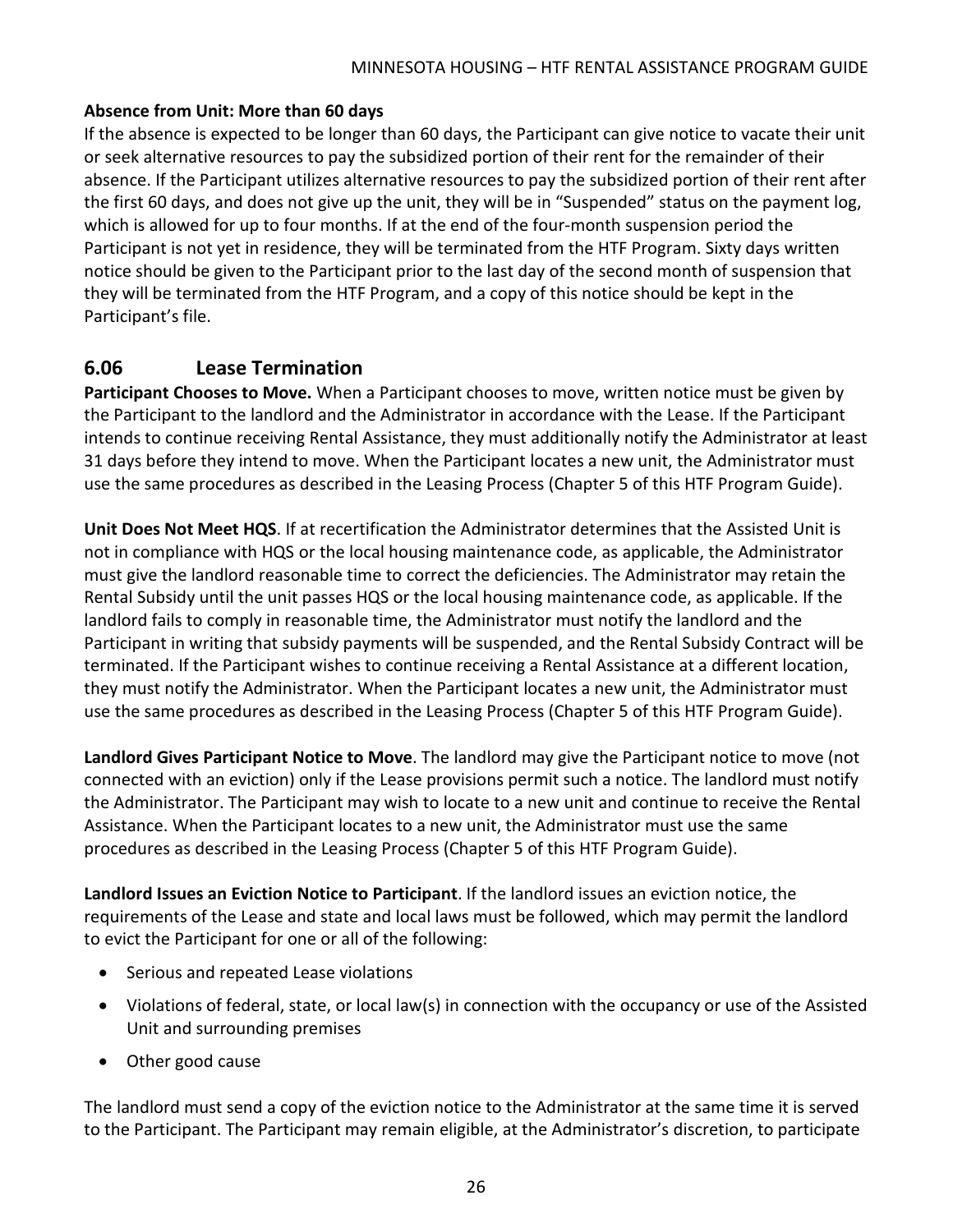#### MINNESOTA HOUSING – HTF RENTAL ASSISTANCE PROGRAM GUIDE

in the HTF program, subject to the provisions of Section 5.04 of this HTF Program Guide and may seek other housing. When the Participant locates a new unit, the Administrator must use the same procedures as described in the Leasing Process (Chapter 5 of this HTF Program Guide).

### <span id="page-28-0"></span>**6.07 Termination of Participant Eligibility**

**Required Termination.** The Administrator must terminate Rental Assistance to a Participant when 30% of the Gross Monthly Household Income for four consecutive months equals or exceeds the Gross Rent.

For Participants receiving Rental Assistance from the HTF Program through Sponsor-Based Rental Assistance grants, and whose income at recertification is determined to be too high to be eligible to continue to receive the Rental Assistance, it is important to remember that households who are still in need of supportive services will retain their HPH eligibility or LTH eligibility at the property. The property should follow procedures outlined in the [Supportive Housing Information and Resources](http://www.mnhousing.gov/get/MHFA_1043310) document, Chapter 10, Section 10.2, **"**Rents for Supportive Housing Units without a Rent Subsidy".

### **Optional Termination.**

- An Administrator may terminate a Participant's Rental Assistance if the Participant is evicted by its landlord for (1) serious or repeated violations of terms and conditions of its Lease or (2) violation of any federal, state, or local law(s) that imposes obligation on the household in connection with occupancy or use of the unit in which the household resides.
- An Administrator may terminate a Participant's Rental Assistance if the Participant fails to cooperate with the annual recertification process, including a property inspection. The Administrator may terminate Rental Assistance to a household if the Administrator does not receive future funding from Minnesota Housing under the HTF Program.

### **Other Reasons for Termination.**

- Participant Chooses to Move: If a Participant chooses to move; written notice must be given to the landlord and the Administrator in accordance with the Lease. If the new rental unit is still in the Administrator's Service Area and the Participant is still eligible for the HTF Program, the Administrator must use the leasing procedures described in this guide to qualify the new rental unit. If the new rental unit is not in the Administrator's Service Area, the Administrator may terminate the Participant's Rental Assistance. Such practice must be outlined in the Administrator's policies and procedures.
- Unit Does Not Meet HQS: If at recertification the Administrator determines that the unit is not in compliance with HQS or the local housing maintenance code, as applicable, the landlord must be given a reasonable time (generally 30 days) to correct the deficiencies. The Administrator may put the Rental Assistance on hold until the unit meets HQS or the local housing maintenance code, as applicable. If the landlord fails to comply in a reasonable time, the Administrator must notify the landlord and the Participant that Rental Assistance will be suspended, and the Rental Subsidy Contract terminated. If the Participant wishes to continue receiving Rental Assistance at a different location, the Administrator must use the leasing procedures described in this guide to qualify the new unit.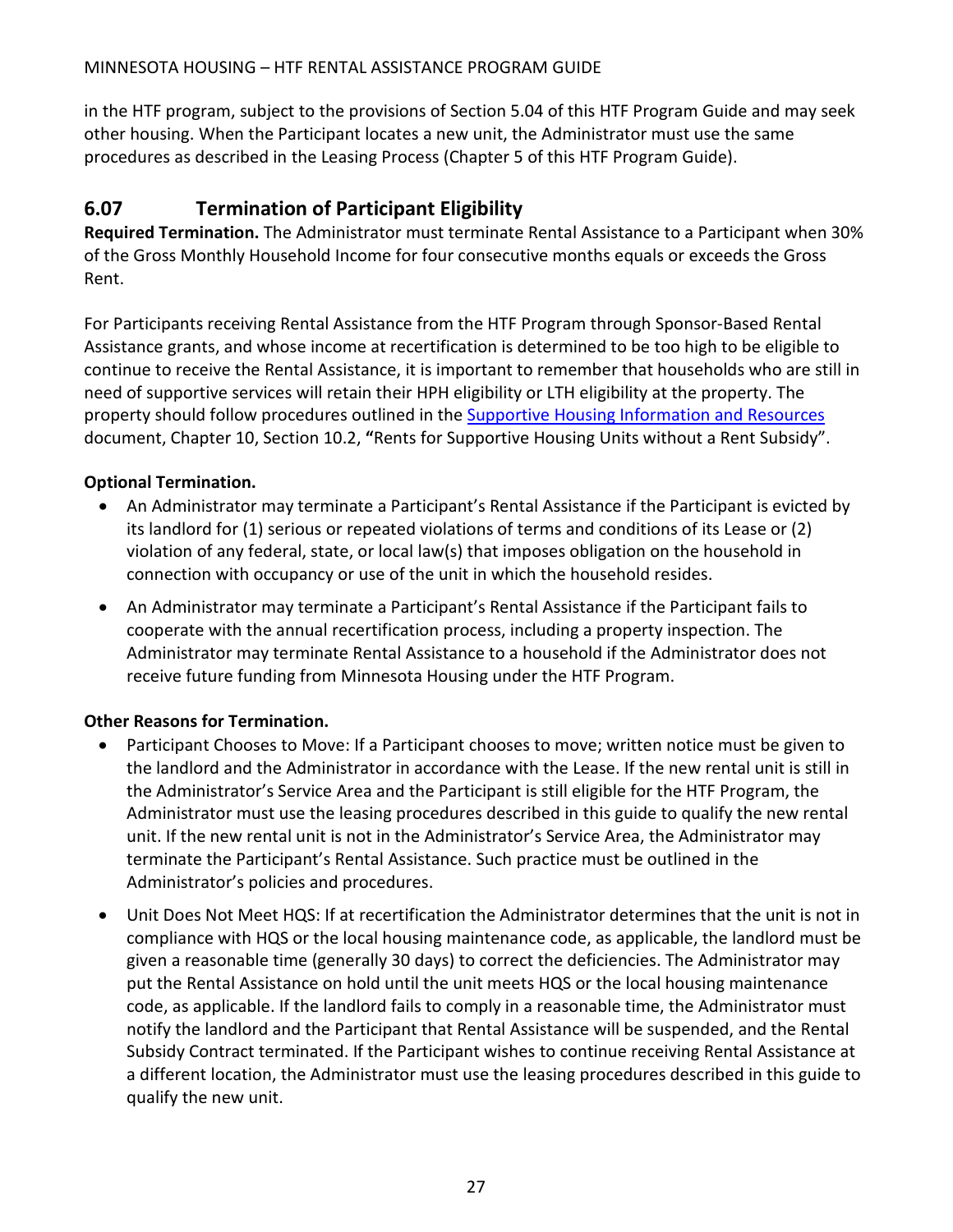- Transition Plans and Other Local Program Requirements: The HTF Program is a temporary program and requires that an Administrator establish a plan(s) for transitioning Participants from Rental Assistance. The transition plans should be flexible in nature, possibly changing over time to meet the individual needs of the Participant. Administrators **cannot** terminate the Rental Assistance solely because a Participant fails to cooperate with the terms of their service plan. The Administrator can terminate and/or transition a Participant from Rental Assistance once the Participant has received Rental Assistance for the maximum time limit, based on the program's design. This time limit does not apply to eligible Participants who have applied for federal rental assistance but have not been accepted in such programs due to funding limitations, or who are ineligible for federal rental assistance. This time limit does not apply to eligible Participants who cannot apply for such programs because the application process is closed. The Administrator may wish to ask its legal counsel to review the addendum for compliance with Fair Housing laws and for more information on transition plans and other Local Program requirements.
- Threats and/or Acts of Violence: The HTF Program does not expect Administrators to tolerate threats and/or acts of violence from Participants. Administrators should establish and provide Participants with a written copy of their policies regarding threats and/or acts of violence. Contact Minnesota Housing at [mhfa.rental-assistance@state.mn.us](mailto:mhfa.rental-assistance@state.mn.us) to discuss potential remedies, if such a situation should arise.

### **Notice of Termination for Participants.**

- If an Administrator terminates a Participant's Rental Assistance because the Gross Annual Household Income at recertification exceeds the limits set forth above, the Administrator must provide written notice to both the household and the landlord that the Rental Assistance will end on the last day of the second month following the month in which the notice is given. A Participant shall be given an opportunity to meet with the Administrator and submit any information documenting that income did not exceed the limits and justifies continuing the Rental Assistance.
- If an Administrator gives notice to terminate a Participant's Rental Assistance because the Participant is being evicted, the Administrator must provide written notice to both the Participant and the landlord that the Rental Assistance will end on the last day of the month in which the Participant vacates the unit.
- If an Administrator gives notice to terminate a Participant's Rental Assistance because the Participant is not cooperating with the annual recertification process, which may include the annual HQS inspection, the Administrator shall submit written notice to the Participant and landlord that the Participant has 60 days to comply with recertification requirements. If the Participant does not comply with recertification requirements within 60 days, the Administrator shall submit written notice to the Participant and landlord that the Rental Assistance will end on the last day of the month in which the Participant receives the notice.
- If an Administrator gives notice to terminate a Participant's Rental Assistance for reasons outlined above, the Participant shall be given an opportunity to meet with the Administrator to determine if the conditions causing possible termination can be resolved and the Participant can continue receiving the Rental Assistance.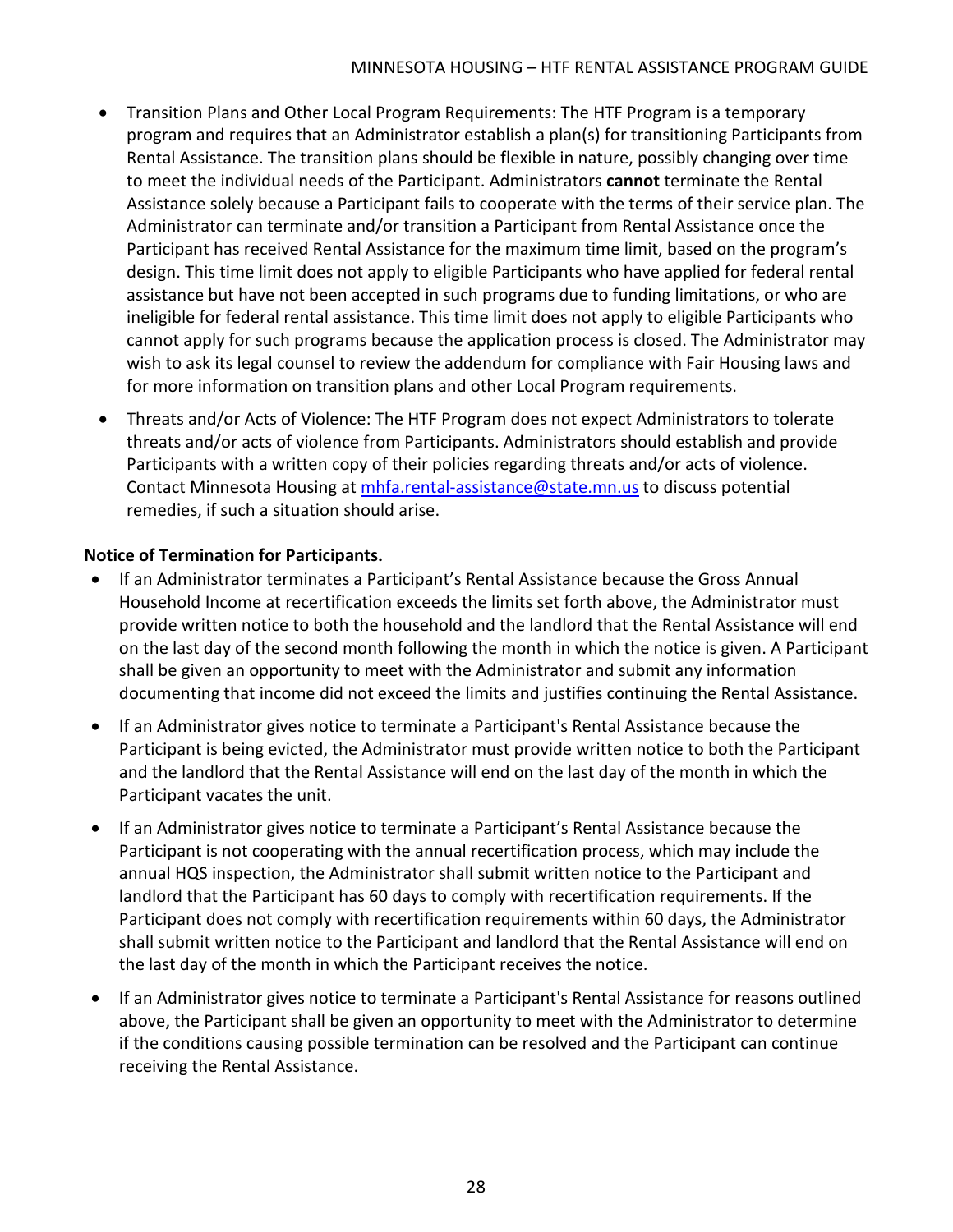# <span id="page-30-0"></span>**Chapter 7 – Administration Fee and Responsibilities**

Administrators' responsibilities include activities such as marketing the program, establishing Participant selection criteria, communicating and coordinating work with the Partnering Service Provider to help ensure transition plan goals are being followed, determining Gross Annual Household Income , paying Rental Assistance to landlords on behalf of Participants, conducting property inspections, creating program forms in addition to Minnesota Housing provided forms, and complying with Minnesota Housing's reporting requirements.

### <span id="page-30-1"></span>**7.01 Administrative Fee**

Administrative Fee ranges from a minimum of \$60 per household per month to a maximum of \$68 per household per month.

**The Percentage Rate Schedule.** Minnesota Housing has developed a compensation schedule for the administration of the HTF Program. The Administrative Fee is partially based on the number of households that the Administrator is funded to serve. The percentage rate schedule is below:

| # of Households<br><b>Targeted in Grant</b> | <b>Maximum Percentage</b><br><b>Available for Rental</b><br><b>Assistance Administration</b> |
|---------------------------------------------|----------------------------------------------------------------------------------------------|
| $0 - 10$                                    | 10%                                                                                          |
| $11 - 25$                                   | 9.5%                                                                                         |
| $26 - 50$                                   | 9.1%                                                                                         |
| $51 - 100$                                  | 8.8%                                                                                         |
| $101 - 250$                                 | 8.4%                                                                                         |
| 251-500                                     | 8%                                                                                           |
| 501-1000                                    | 7%                                                                                           |
| 1001-2000                                   | 6%                                                                                           |

**Compensation for Applicants/Administrators who Serve Large Geographic Areas.** An additional \$5 a month per household may be added onto the maximum eligible Administrative Fee to compensate for the additional time and travel expense associated in administering programs that cover a geographic Service Area of a 50-mile radius or larger.

**The Flat Percentage.** Administrators who offers a subsidy cap of \$400 or less per month are eligible for a maximum Administrative Fee of up to 13% of the total funds received pursuant to the HTF Program.

With this Administrative Fee, the Administrator is required to provide the following activities:

- Recruit landlords
	- o Landlord recruitment, including outreach to an organization's network of existing landlords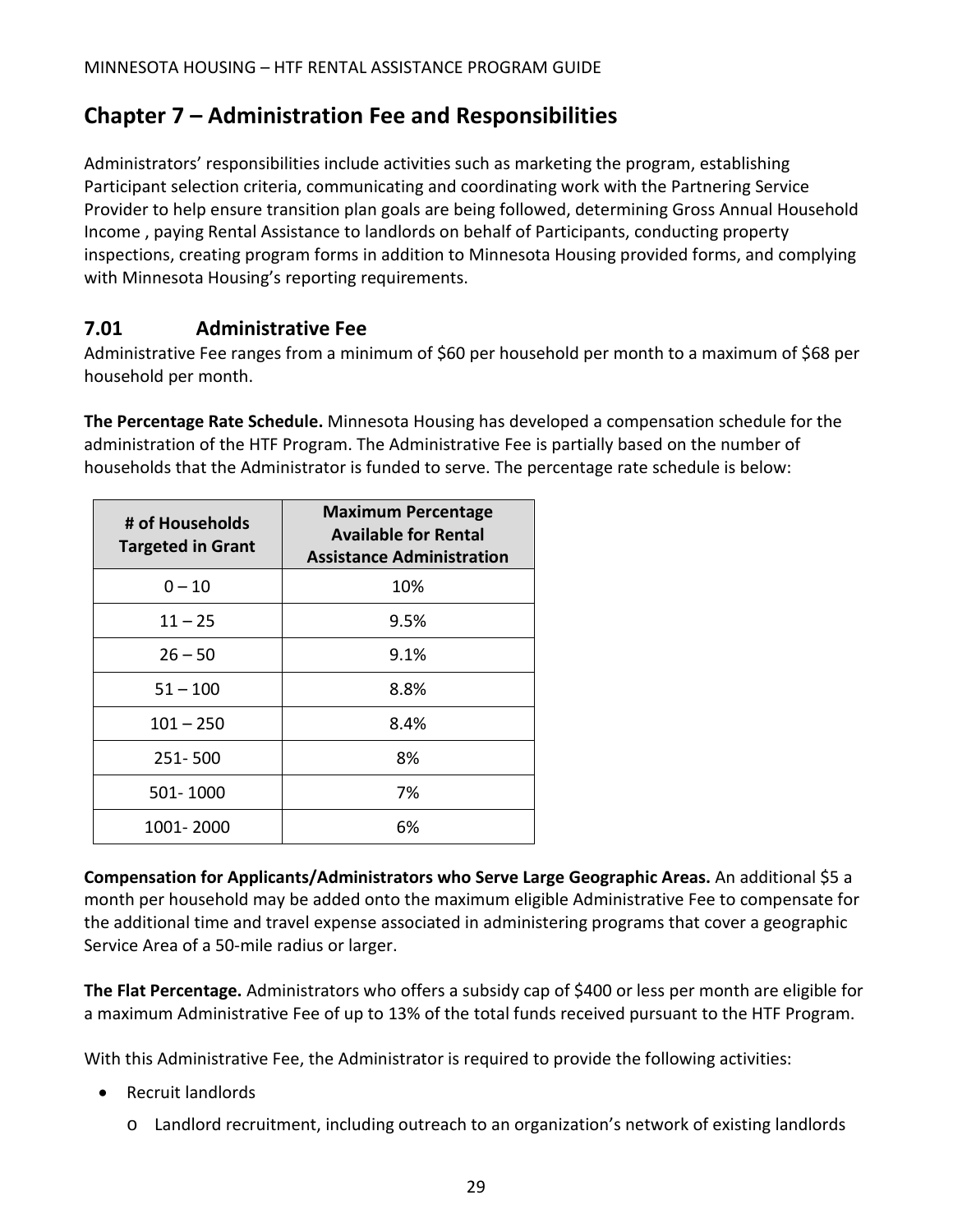- o Attaining ongoing communication with landlords to engage, maintain a positive relationship with, and mitigate any issues that may arise
- o Keeping an active list of subsidized housing waiting list openings
- Recruit and determine eligibility of Participants
	- o Conduct verification, interim (if/when necessary) and annual recertification of Participant income
- HQS inspection: Help ensure the quality of the Assisted Unit
- Create, implement, and assess Participant transition plans
	- o Participant Communication: Provide sufficient notification in the case of Rental Assistance termination
- Payment/Accounting
	- o Paying Rental Assistance directly to owners or management agents in a timely manner
	- o Monthly invoicing to Minnesota Housing for Rental Assistance repayment
	- o Financial management to include oversight of funding utilization
- Reporting/Records
	- o Meet reporting requirements
	- o Maintain and retain records

### <span id="page-31-0"></span>**7.02 Payment Process**

**Administrator Monthly Draw Request.** Minnesota Housing will reimburse Administrators for eligible monthly expenses directly related to the Rental Assistance and Housing Related Expenses involved in the administration of the HTF Program. To receive a payment, the Administrator is required to submit a completed Draw Request Form - [Rental Assistance Payment Request Workbook.](http://www.mnhousing.gov/download/MHFA_006593) The payment request and log forms must be submitted monthly to Minnesota Housing. The Draw Request Form must describe the number of households that the Administrator served during the past month and the amount of Rental Assistance and Housing Related Expenses (and Administrative Fee, if applicable) associated with the assisted Participants during the past month. Any known adjustments for previous months should be included in the monthly Draw Request Form.

The Administrator must submit the Draw Request Form [-Rental Assistance Request Workbook](http://www.mnhousing.gov/download/MHFA_006593) to Minnesota Housing using th[e Partner Login Secure Upload.](https://www.mnhousing.gov/sites/np/login) Draw Request Forms should be submitted to Minnesota Housing no later than the fifteenth day of the month in which the Rental Assistance, Administrative Fee, and Housing Related Expenses are incurred.

Minnesota Housing will have 20 days to process the Draw Request Form. Administrators will be asked to correct incomplete or unsubstantiated data submitted. In most cases, complete and accurate Draw Request Forms will be processed, and Administrators will receive the payments in fewer than 20 days. Draw Request Forms will be processed in the order in which they are received and can be submitted prior to the fifteenth of the month. Forms and technical assistance resources are available on [Minnesota Housing's Rental Assistance webpage.](https://www.mnhousing.gov/sites/multifamily/rentalassistance)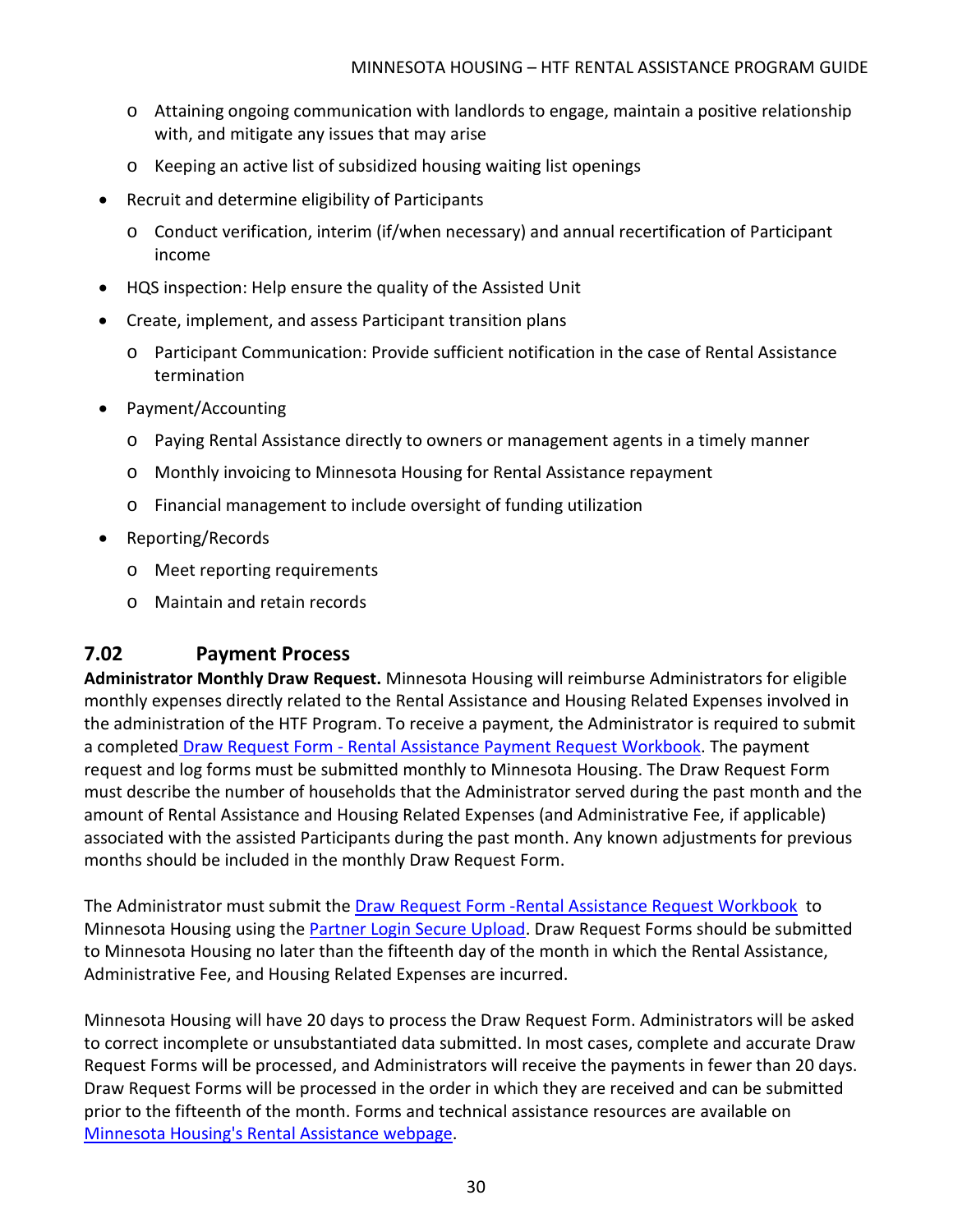Questions and concerns can be submitted via e-mail at [MHFA.rental-assistance@state.mn.us.](mailto:MHFA.rental-assistance@state.mn.us) Emails should not contain specific household information such as names or addresses.

**Required Documentation for Monthly Draw Request.** The documentation required for each monthly payment includes a monthly Draw Request Form, monthly participation log for the applicable month, and eligibility and annual certification forms in the Participant file for every household experiencing activity such as a new admission, annual recertification, unit transfer, interim rent adjustment, or termination, etc., during the applicable reconciliation period. All other required forms and documents must also be maintained in the Participant's housing file.

**Rental Assistance Payment to Landlords.** The Administrator must ensure the timely payments of Rental Assistance funds to landlords on behalf of Participants. Payment must be made from the Administrator's accounts.

In the event of overpayment of Rental Assistance, all excess funds paid to the Administrator must be returned to Minnesota Housing prior to the closeout of the grant term.

### <span id="page-32-0"></span>**7.03 Data Privacy, Data Entry, and Reporting**

**Data Privacy.** In working with applicants and Participants, the Administrator and any subgrantees or Partnering Service Providers must comply with applicable data privacy laws and regulations, including the Minnesota Government Data Practices Act. The [Minnesota Housing Government Data Practices Act](http://www.mnhousing.gov/download/MHFA_002380)  [Disclosure Statement](http://www.mnhousing.gov/download/MHFA_002380) is available online. This form must be completed at initial occupancy by each adult in the household and retained in the Participant's file. Additionally, the Administrator must use their own Release of Information (ROI) forms to share Participant information and complete income verification inquiries. Finally, any households entered into the Homeless Management Information System (HMIS) need to sign another required ROI form to allow their Participant data to be entered into HMIS. This form is available on the **HMIS website.** 

All ROIs that are signed by the Participant must be kept in Administrator, subgrantee and/or Partnering Service Provider files, as applicable.

**Homeless Management Information System (HMIS).** The Administrator must agree that it will utilize HMIS on behalf of all assisted household(s). The Administrator must agree that it will cooperate in good faith with the HMIS Lead Agency, the Institute for Community Alliance (ICA), and any successors and/or assigns of the HMIS Lead Agency rights and responsibilities regarding the HMIS database to:

- Participate in and receive any training which the HMIS Lead Agency may require, from time to time, to become trained and maintain user license(s) for HMIS, and
- Satisfy other reasonable requirements which may be imposed by the HMIS Lead Agency and Minnesota Housing in connection with HMIS, and
- Request HMIS identified information from HPH or LTH households that it serves through the HTF Program, and
- Input such information into HMIS in a timely manner, and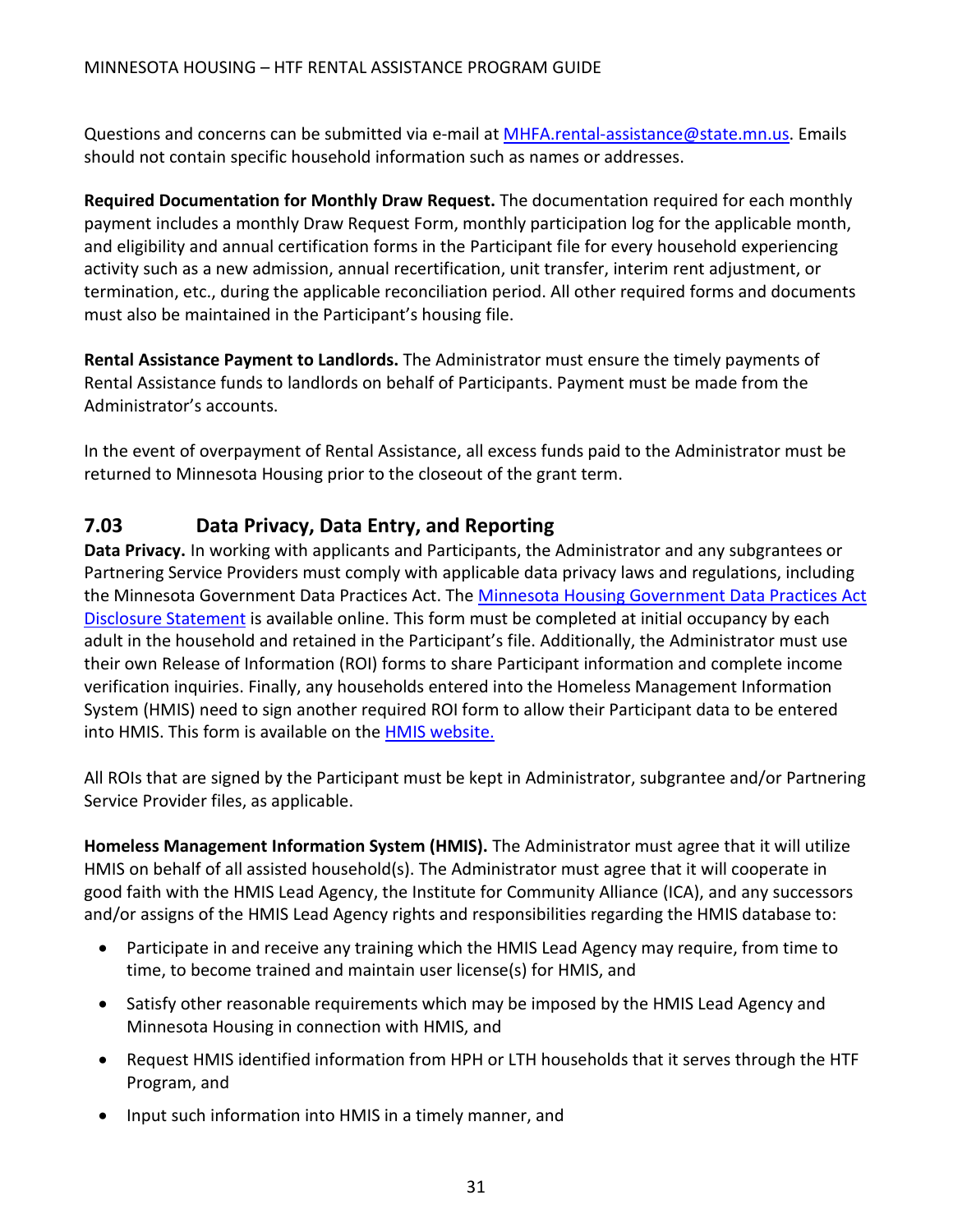- Run reports and test data for accuracy, as directed by the HMIS Lead Agency and Minnesota Housing, and
- Obtain any and all necessary disclosures, releases, and consents in connection with the HTF Program to permit Minnesota Housing to access information and receive periodic reports from the HMIS Lead Agency.

The Administrator may contract with their service provider and/or other entity to complete HMIS data entry requirements. Such an arrangement must be agreed upon in writing and the contract must be made available to Minnesota Housing. Additional information on HMIS is available at [www.hmismn.org.](http://www.hmismn.org/)

**Reports.** Semi-annual self-sufficiency matrix reports must be submitted to Minnesota Housing. All adults in each participating household must have a [self-sufficiency matrix assessment](https://www.hmismn.org/s/MN-Self-Sufficiency-Matrix-Short-Form.doc) for all LTH and HPH Participants served during the year at entry, interim assessments every six months, and an exit assessment when Participants leave the program

An annual progress report must be submitted to Minnesota Housing by the established due dates in the template Minnesota Housing provides. These reports will include actual program results compared to objectives outlined in each Grant Contract Agreement's Program Summary.

# <span id="page-33-0"></span>**7.04 Applicant/Participant Records**

Each Administrator will establish files for applicants and Participants. Minnesota Housing requires that these files contain copies of all applicant, Participant, and property related forms listed below. Many of the following forms are available on Minnesota Housing's website at [https://www.mnhousing.gov/sites/multifamily/htf.](https://www.mnhousing.gov/sites/multifamily/htf) Some of the following required documents do not have a specific form, as noted below, and Administrators are expected to provide documentation in a format that contains the required elements. Administrators are responsible for using the most current version of the required forms.

Required file documentation:

| Form                                                                                       | Required-<br><b>Specific</b><br><b>Format</b> | Required-<br><b>Various</b><br><b>Formats</b><br><b>Accepted</b> | <b>Required</b><br><b>Annually</b> |
|--------------------------------------------------------------------------------------------|-----------------------------------------------|------------------------------------------------------------------|------------------------------------|
| HPH or LTH Verification                                                                    | X                                             |                                                                  |                                    |
| Income and asset verification forms                                                        |                                               | x                                                                | x                                  |
| Participant Rent and Rental Assistance calculation<br>form for each income recertification |                                               | x                                                                | x                                  |
| Certificate of Participation - Statement of Participant<br><b>Obligations</b>              |                                               | χ                                                                |                                    |
| Participant letter of understanding                                                        |                                               | χ                                                                |                                    |
| <b>Government Data Practices Act Disclosure Statement</b>                                  | х                                             |                                                                  |                                    |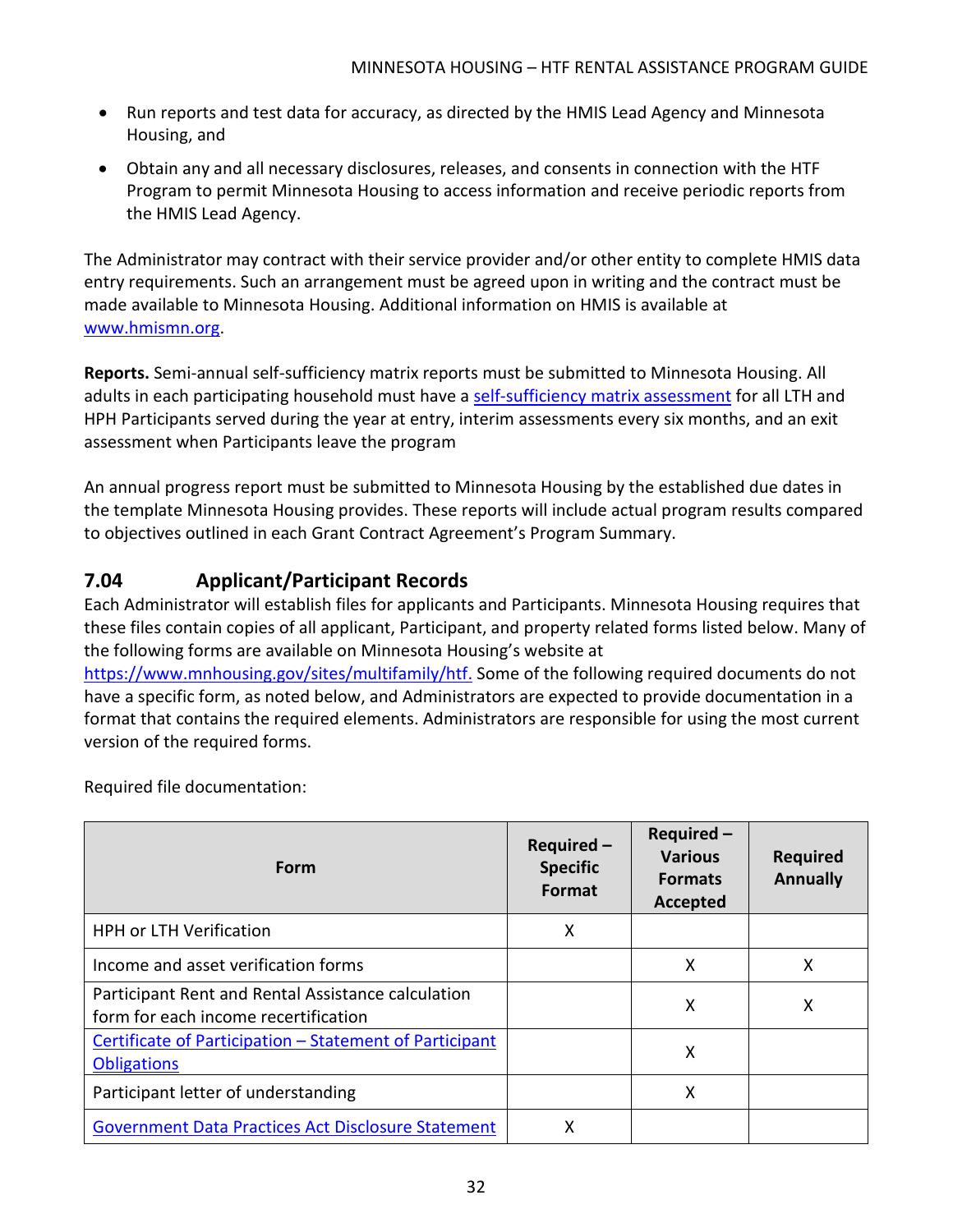| Form                                                                                                                                                                                 | Required-<br><b>Specific</b><br>Format | Required-<br><b>Various</b><br><b>Formats</b><br><b>Accepted</b> | <b>Required</b><br><b>Annually</b> |
|--------------------------------------------------------------------------------------------------------------------------------------------------------------------------------------|----------------------------------------|------------------------------------------------------------------|------------------------------------|
| (signed by all adults 18 or older on lease)                                                                                                                                          |                                        |                                                                  |                                    |
| <b>Request for Payment Standard Waiver (if applicable)</b>                                                                                                                           | X                                      |                                                                  |                                    |
| <b>Request for Lease Approval</b>                                                                                                                                                    | X                                      |                                                                  |                                    |
| Executed Lease (must be one to 12-month term) and<br>Lease renewals                                                                                                                  |                                        | X                                                                |                                    |
| Rental Subsidy Contract (Tenant-Based or Sponsor-<br>Based)                                                                                                                          | X                                      |                                                                  | $\mathsf{X}$                       |
| Lease Addendum (Tenant-Based or Sponsor-Based)                                                                                                                                       | $\boldsymbol{\mathsf{X}}$              |                                                                  | $\mathsf{X}$                       |
| <b>Amendment to the Lease Addendum</b>                                                                                                                                               | X                                      |                                                                  |                                    |
| <b>Housing Quality Standards Inspection Form</b>                                                                                                                                     | X                                      |                                                                  | $\mathsf{X}$                       |
| <b>Housing Quality Standards Signature Page</b>                                                                                                                                      | X                                      |                                                                  | $\mathsf{x}$                       |
| Lead-based Paint Certification (if applicable)                                                                                                                                       |                                        | X                                                                |                                    |
| <b>Annual Recertification Notice</b>                                                                                                                                                 |                                        | X                                                                | $\mathsf{X}$                       |
| Eligibility/ineligibility notices sent to applicants by<br>Administrator or subgrantee/Partnering Service<br>Provider                                                                |                                        | X                                                                |                                    |
| Letters and notifications of outcome from informal<br>hearings                                                                                                                       |                                        | X                                                                |                                    |
| Document and correspondence concerning the<br>Participant's application and participation in the HTF<br>Program including evidence of communication<br>regarding the transition plan |                                        | X                                                                |                                    |
| Notice of Termination                                                                                                                                                                |                                        | X                                                                |                                    |

The main file for each applicant and Participant is kept by the Administrator. The Administrator may share any documentation that may be needed by subgrantee or Partnering Service Provider in carrying out its responsibilities to provide supportive services or rental administration, provided an ROI has been completed. Both the Administrator and the subgrantee or Partnering Service Provider need to retain a copy of the ROI in its permanent records. The sharing of information and documents must be outlined in the subgrantee contract or Partnering Service Provider MOU.

# <span id="page-34-0"></span>**7.05 Monitoring and Evaluation**

Minnesota Housing will conduct ongoing evaluations of the financial reports and Participant files submitted by the Administrator. If the grant award is over \$250,000, annual monitoring will be required. If the grant award is less than that amount, monitoring will be required once during the biennium.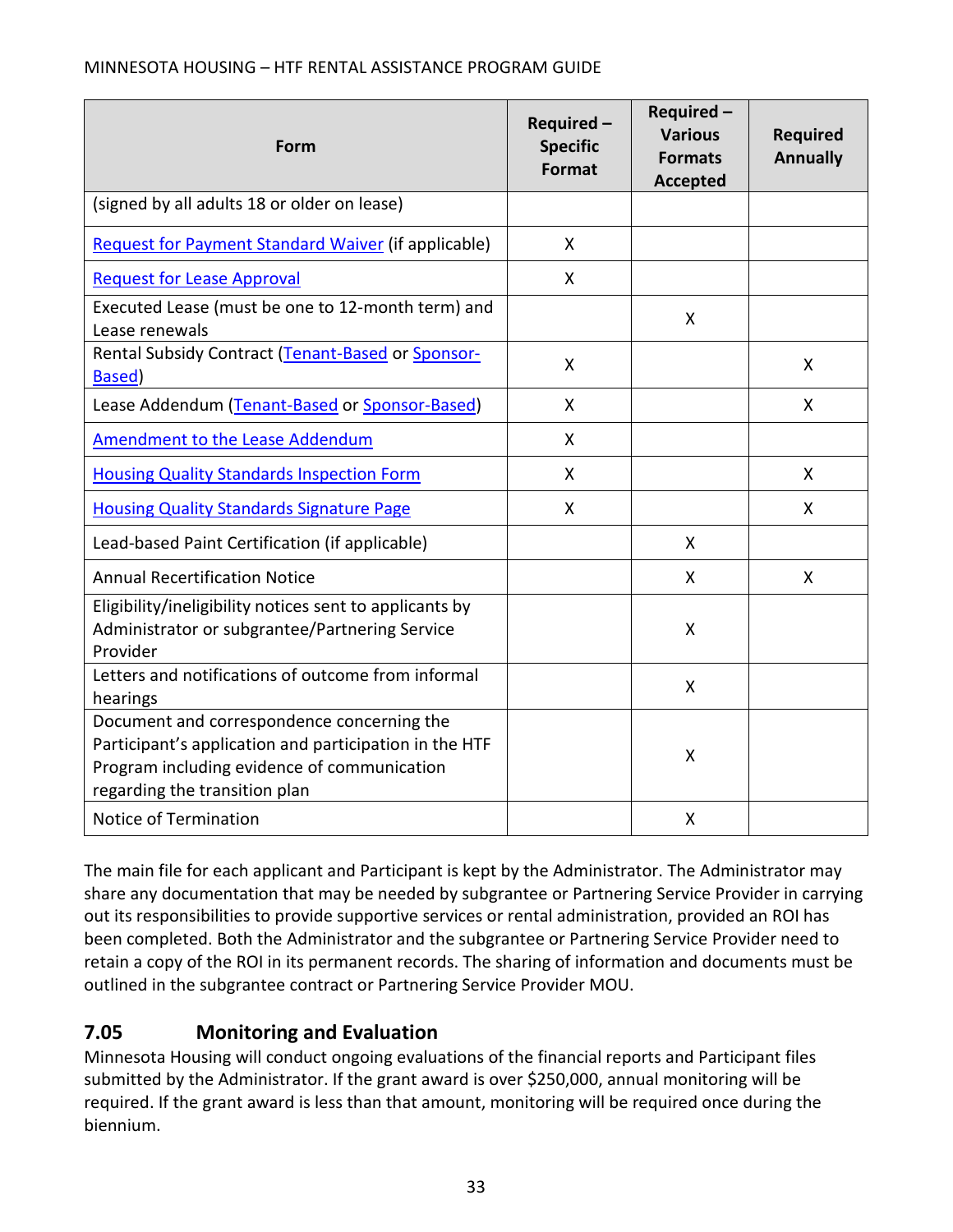Minnesota Housing will review Participant files kept on site by the Administrator during site visits or through an audit of requested files. The review may contain the following components:

- Participant files:
	- o Verification of income and eligibility
	- o Calculation of Participant Rent
	- o Payment Standards and Utility Allowance
	- o Lease and contracts
	- o Housing Quality Standards (HQS)
	- o Additional information as required
- Financial records detailing:
	- o Expenditures for Rental Assistance payments to landlords
	- o Security deposits
	- o Application fees
	- o Utility connection fees
	- o Other fees including vacancy payments, damage claims, and other fees approved by Minnesota Housing
	- o Balance sheet and check register
- Memorandum of Understanding:
	- o Partnership, roles, and communication
	- o Management of capacity and funds
	- o Administrator adherence to this HTF Program Guide
- Administrator Performance:
	- o Timely submission of draw requests to Minnesota Housing
	- o Management and effective utilization of HTF Program funds
	- o Administrator's ability to link, coordinate, partner with, and/or provide appropriate services so Participants avoid future episodes of homelessness and successfully maintain stable housing
	- o Administrator's ability to provide the necessary supports and referrals so that Participants exit from the program to permanent affordable housing, self-sufficiency, etc.
	- o Administrator's timely and accurate data and outcome reported in HMIS
	- o Administrator's participation in Administrator meetings
	- o The extent to which Assisted Units are in compliance with HQS or the local housing maintenance code, as applicable
	- o Fair and consistent application of the program administrative policies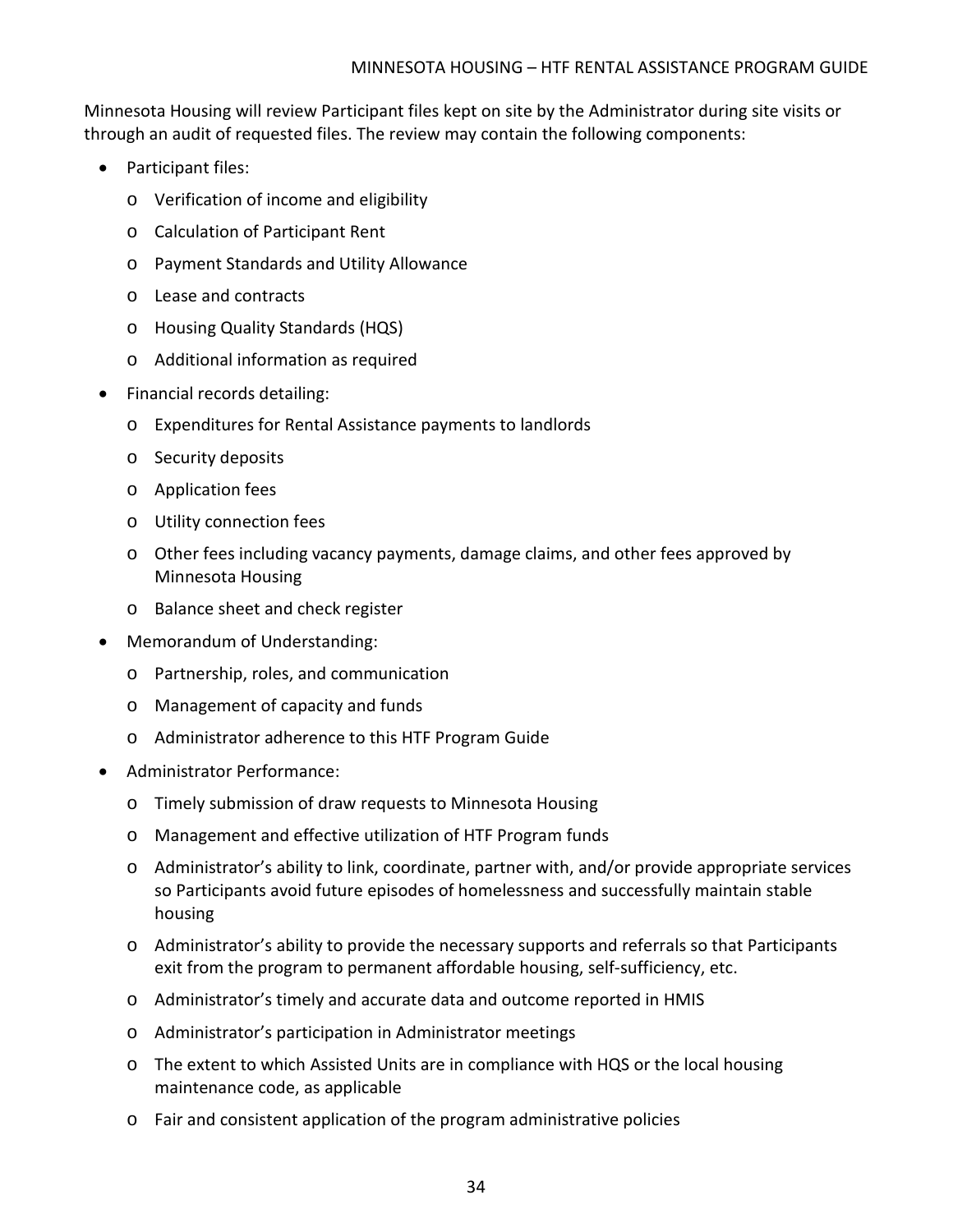#### MINNESOTA HOUSING – HTF RENTAL ASSISTANCE PROGRAM GUIDE

- o Maintenance of Participant files
- o Consistent adherence to Administrator policies and procedures, which may include:
	- Tenant selection process
	- **Transition plan goals**
	- Annual income and interim re-certification processes
	- **Unit inspection procedures**
	- **Security deposit policy**
	- **Termination process**
	- **Program application form**
	- Participant letter of understanding form

**State Monitoring of Administrators**: Administrators and subgrantees are responsible for maintaining financial records that document the use of all HTF Program funds and that include all eligible payments. Administrators will be required to provide Minnesota Housing with a monitoring summary on the annual narrative report, which will include information on subgrantees. After completion of the grant term, Administrators and subgrantees are expected to maintain all records for a minimum of six years after the grant term has ended. In addition to program financial records, Participant records must also be maintained for a minimum of six years after the grant term has ended. In addition, Minnesota Housing reserves the right to review financial and client records during this period, and records must be made available upon request.

**Administrator Monitoring of Subgrantees**: Administrators are expected to monitor subgrantee activities as defined in the formal agreement. Subgrantees should not receive advanced payment; rather, they should be required to submit an invoice with supporting documentation for services and assistance prior to receiving reimbursement from Administrators. Administrators must determine that the Participants meet all eligibility requirements prior to the subgrantee providing assistance. Subgrantees that provide Rental Assistance calculations, verification of income and HQS inspections must submit results to Administrators before Administrators can request from Minnesota Housing a rental payment for the Participant. Any payments made in error to an unqualified Participant, or incorrectly calculated, will be the responsibility of the Administrator. Minnesota Housing is not responsible for reimbursement of ineligible, erroneous or incorrectly calculated payments made to subgrantees.

In addition, if subgrantees are responsible for maintaining Participant files, Administrators must, at a minimum, monitor these files annually to help ensure proper procedures are followed and documentation is collected (refer to Participant file requirements for details).

Administrators must communicate, in a timely manner, with Minnesota Housing staff any concerns that arise regarding the performance of a subgrantee, through monitoring or any other means. Minnesota Housing may recommend Administrators take further action such as providing additional monitoring or developing a performance improvement plan with subgrantees.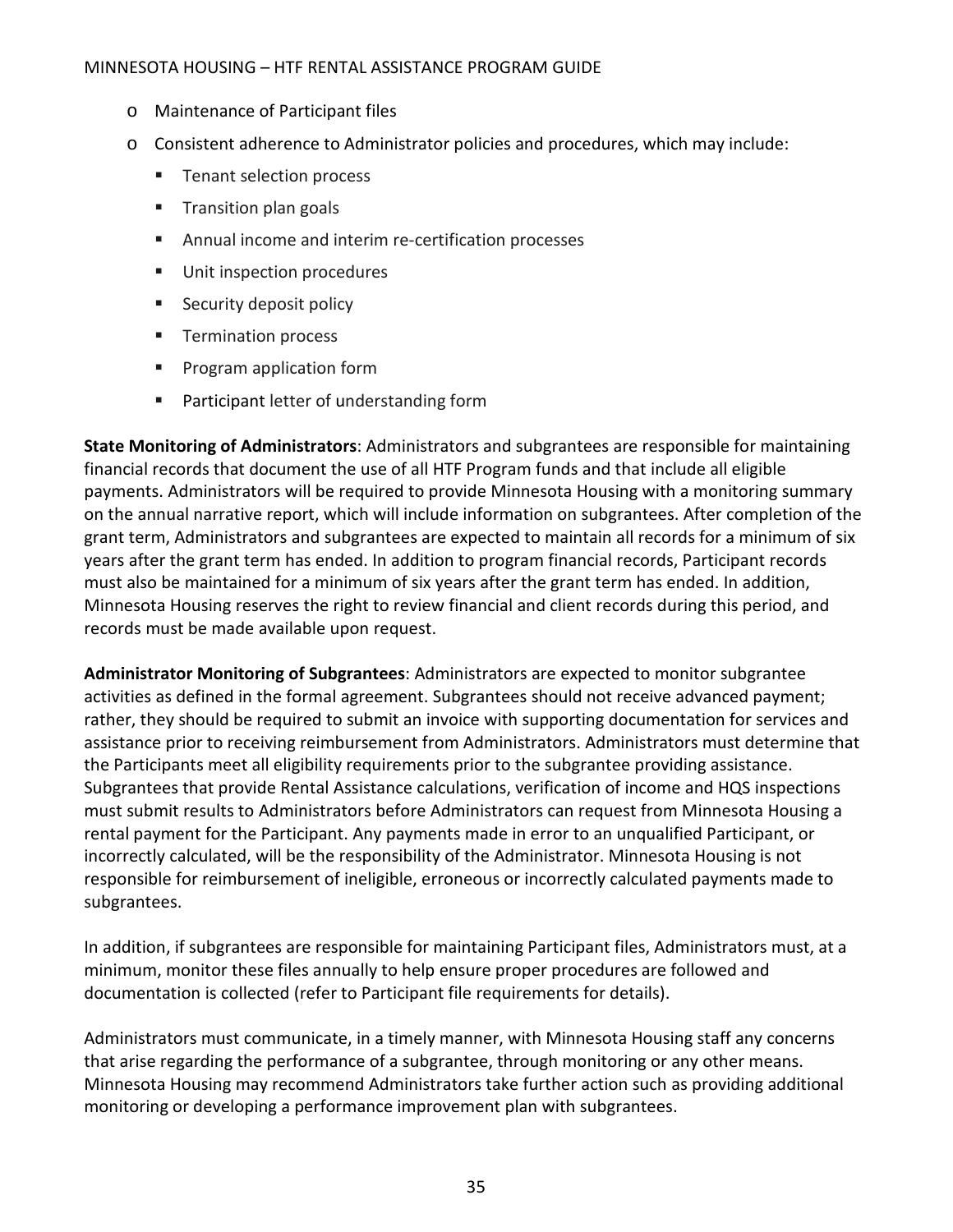### <span id="page-37-0"></span>**7.06 Financial Management/Records**

The Administrator must establish one or more separate bank accounts (checking or savings) for HTF Program payments from Minnesota Housing. The Administrator may combine these funds with other funds in a consolidated account, provided that the Administrator's banking system can adequately segregate the various restricted funds within one account. Any interest earned on these funds may be retained locally and may be used in paying administrative expenses. Minnesota Housing will request financial information at least once during the biennium due to financial reconciliation requirements. The Administrator must maintain and make available records of payments to landlords.

### <span id="page-37-1"></span>**7.07 Funding Reimbursement**

Administrators will prepare and submit to Minnesota Housing monthly draw requests that detail actual expenditures and Participant information for the previous month. The required Draw Request Form is available on [Minnesota Housing's website.](http://www.mnhousing.gov/sites/multifamily/rentalassistance) The information collected on the Draw Request Form includes:

- Actual expenses incurred in the payment of rent and eligible Housing Related Expenses for the previous month
- A monthly Participant log for the previous month, which consists of information such as Participant name, unit address, move-in date, move-out date, Contract Rent, Participant Rent, Rental Assistance amount, and security deposit amount, if paid from HTF Program funds.

Minnesota Housing will use the monthly Draw Request Form data to determine the reimbursement amount to be sent to the Administrator. The Administrator should submit the request for funds to Minnesota Housing no later than the  $15<sup>th</sup>$  of each month, unless other arrangements have been approved by Minnesota Housing. At the end of the Grant Contract Agreement, the Administrator must refund any excess HTF Program funds.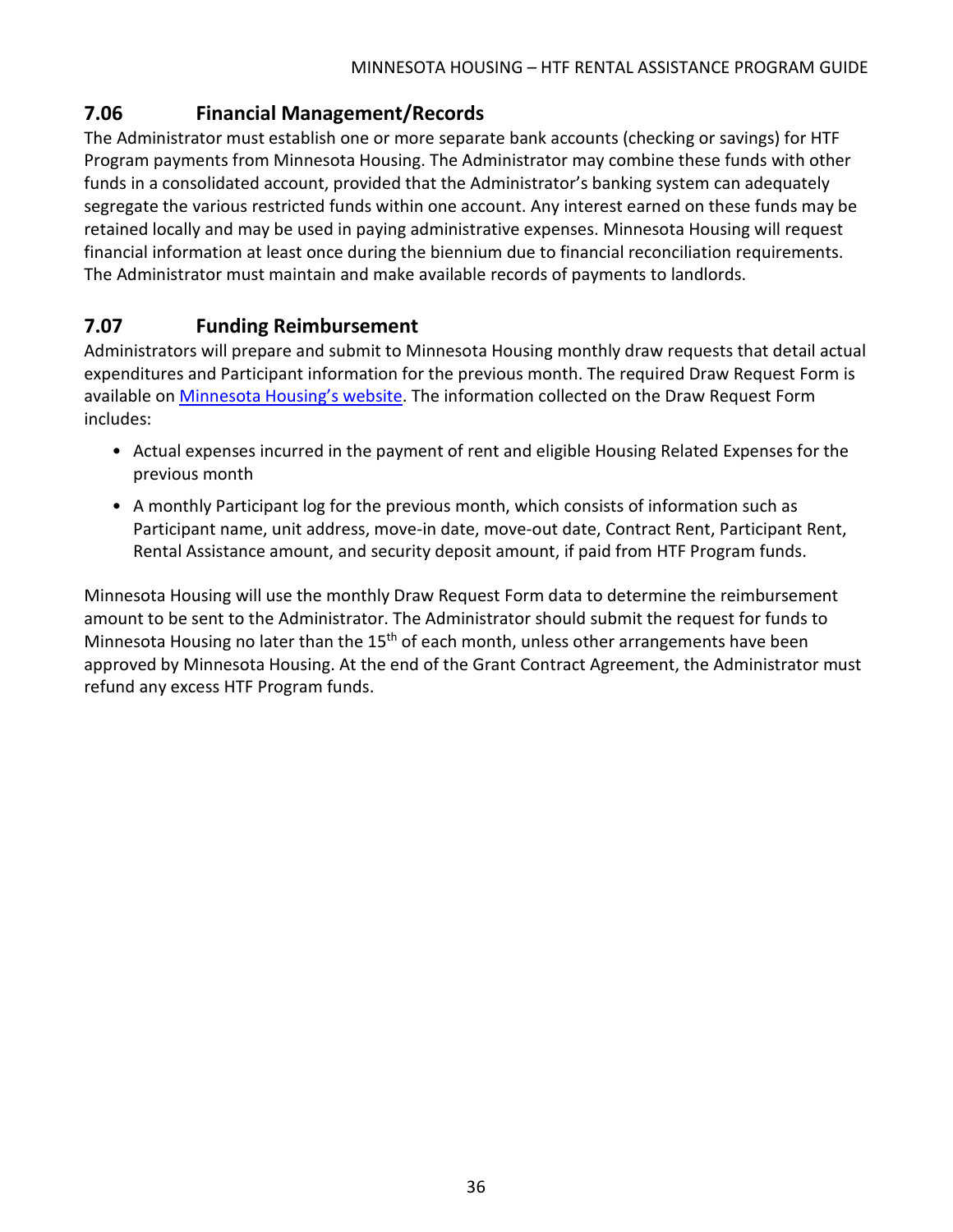# <span id="page-38-0"></span>**Chapter 8 – Termination of Administrators**

### <span id="page-38-1"></span>**8.01 Termination**

Minnesota Housing may terminate an Administrator for failure to comply with any terms and obligations pursuant to the HTF Program.

#### **Termination of Subgrantee or Partnering Service Provider**

Expectations that Minnesota Housing requires of Administrators that are further extended to a subgrantee or Partnering Service Provider must have a fully executed MOU or formal agreement in effect during the term of the Grant Contract Agreement. If the Administrator's MOU or formal agreement with a subgrantee or Partnering Service Provider is terminated by either party, the Administrator must communicate this change to Minnesota Housing at least 60 days prior to the termination. Minnesota Housing will work with the Administrator to develop a plan to help ensure contractual and bidding requirements are being met.

### <span id="page-38-2"></span>**8.02 Notification to Participants of Termination**

If Minnesota Housing terminates an Administrator, the Administrator must give written notice to all applicable Participants and landlords that the Rental Assistance will end on the last day of the second month following the month in which the notice is given.

### <span id="page-38-3"></span>**8.03 Notification to Participants of Lack of Funding**

If Minnesota Housing does not approve an extension of funding for an Administrator, the Administrator must provide written notice to all applicable Participants and landlords that the Rental Assistance will end. This notice must be given no fewer than six months before the Rental Assistance will end.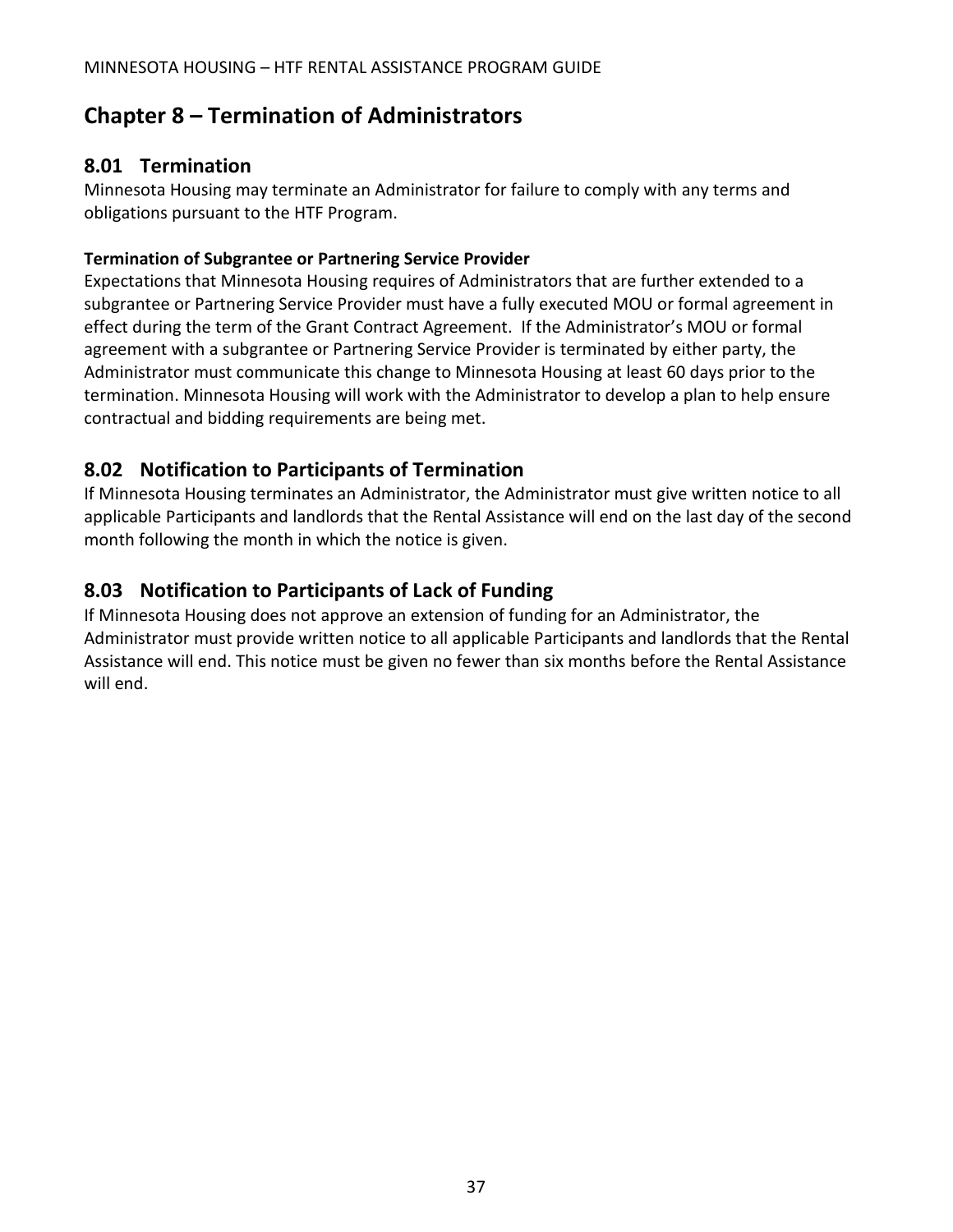# <span id="page-39-0"></span>**Chapter 9 – Fair Housing Policy**

It is the policy of Minnesota Housing to affirmatively further fair housing in all its programs so that individuals of similar income levels have equal access to Minnesota Housing programs, regardless of race, color, creed, religion, national origin, sex, marital status, status with regard to public assistance, disability, familial status, gender identity or sexual orientation.

Minnesota Housing's fair housing policy incorporates the requirements of the Fair Housing Act, Title VIII of the Civil Rights Act of 1968, as amended by the Fair Housing Amendment Act of 1988, as well as the Minnesota Human Rights Act. Housing providers are expected to comply with the applicable statutes, regulations, and related policy guidance. Housing providers should make sure that admissions, occupancy, marketing and operating procedures comply with non-discrimination requirements.

In part, the Fair Housing Act and the Minnesota Human Rights Act make it unlawful, because of protected class status, to:

- Discriminate in the selection/acceptance of applicants in the rental of housing units;
- Discriminate in terms, conditions or privileges of the rental of a dwelling unit or services or facilities;
- Engage in any conduct relating to the provision of housing that otherwise makes unavailable or denies the rental of a dwelling unit;
- Make, print or publish (or cause to make, print or publish) notices, statements or advertisements that indicate preferences or limitations based on protected class status;
- Represent a dwelling is not available when it is in fact available;
- Deny access to, or membership or participation in, associations or other services, organizations or facilities relating to the business of renting a dwelling or discriminate in the terms or conditions of membership or participation; or
- Engage in harassment or quid pro quo negotiations related to the rental of a dwelling unit.

Minnesota Housing has a commitment to affirmatively further fair housing for individuals with disabilities by promoting the accessibility requirements set out in the Fair Housing Act, which establish design and construction mandates for covered multifamily dwellings and requires housing providers to make reasonable accommodations and to allow persons with disabilities to make reasonable modifications.

Applicants will be required to submit an Affirmative Fair Housing Marketing Plan at the time of application, to update the plan regularly and to use affirmative fair housing marketing practices in soliciting renters, determining eligibility and concluding all transactions.

As a condition of funding through Minnesota Housing, housing providers are not permitted to refuse to lease a unit to, or discriminate against, a prospective resident solely because the prospective resident has a housing choice voucher or other form of tenant-based rental assistance.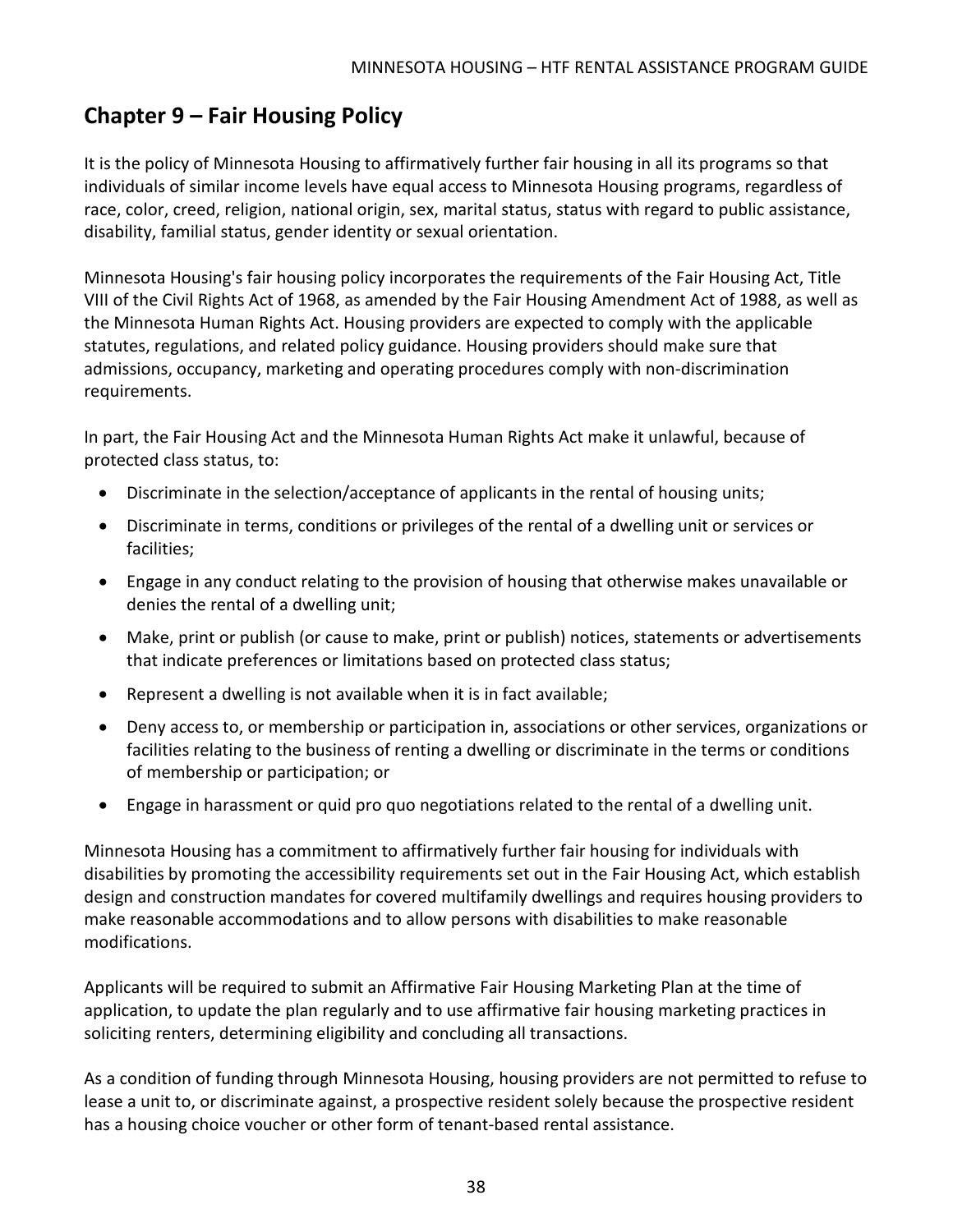# <span id="page-40-0"></span>**Chapter 10 – Fraud, Misuse of Funds, Conflict of Interest, Suspension, and Disclosure and Reporting**

### <span id="page-40-1"></span>**10.01 Fraud**

Fraud is any intentionally deceptive action made for personal gain or to damage another.

Any person or entity (including its employees and affiliates) that enters into an agreement with Minnesota Housing and witnesses, discovers evidence of, receives a report from another source, or has other reasonable basis to suspect that fraud or embezzlement has occurred must immediately make a report through one of the ways described in section 10.05.

### <span id="page-40-2"></span>**10.02 Misuse of Funds**

A loan or grant agreement is a legal contract between Minnesota Housing and the borrower or grantee. The borrower or grantee promises to use the funds to engage in certain activities or procure certain goods or services while Minnesota Housing agrees to provide funds to the borrower or grantee to pay for those activities, goods, or services. Regardless of the Minnesota Housing program or funding source, the borrower or grantee must use Minnesota Housing funds as agreed, and the borrower or grantee must maintain appropriate documentation to prove that funds were used for the intended purpose(s).

A misuse of funds shall be deemed to have occurred when: (1) Minnesota Housing funds are not used as agreed by a borrower or grantee; or (2) A borrower or grantee cannot provide adequate documentation to establish that Minnesota Housing funds were used in accordance with the terms and conditions of the loan or grant agreement.

Any borrower or grantee (including its employees and affiliates) of Minnesota Housing funds that discovers evidence, receives a report from another source, or has other reasonable basis to suspect that a misuse of funds has occurred must immediately make a report through one of the ways described in section 10.05.

# <span id="page-40-3"></span>**10.03 Conflict of Interest**

A conflict of interest, actual, potential, or perceived, occurs when a person has an actual or apparent duty or loyalty to more than one organization and the competing duties or loyalties may result in actions which are adverse to one or both parties. A potential or perceived conflict of interest exists even if no unethical, improper, or illegal act results from it.

An individual conflict of interest is any situation in which one's judgment, actions or non-action could be interpreted to be influenced by something that would benefit them directly or through indirect gain to a friend, relative, acquaintance or business or organization with which they are involved.

Organizational conflicts of interest occur when:

• A contracting party is unable or potentially unable to render impartial assistance or advice to Minnesota Housing due to competing duties or loyalties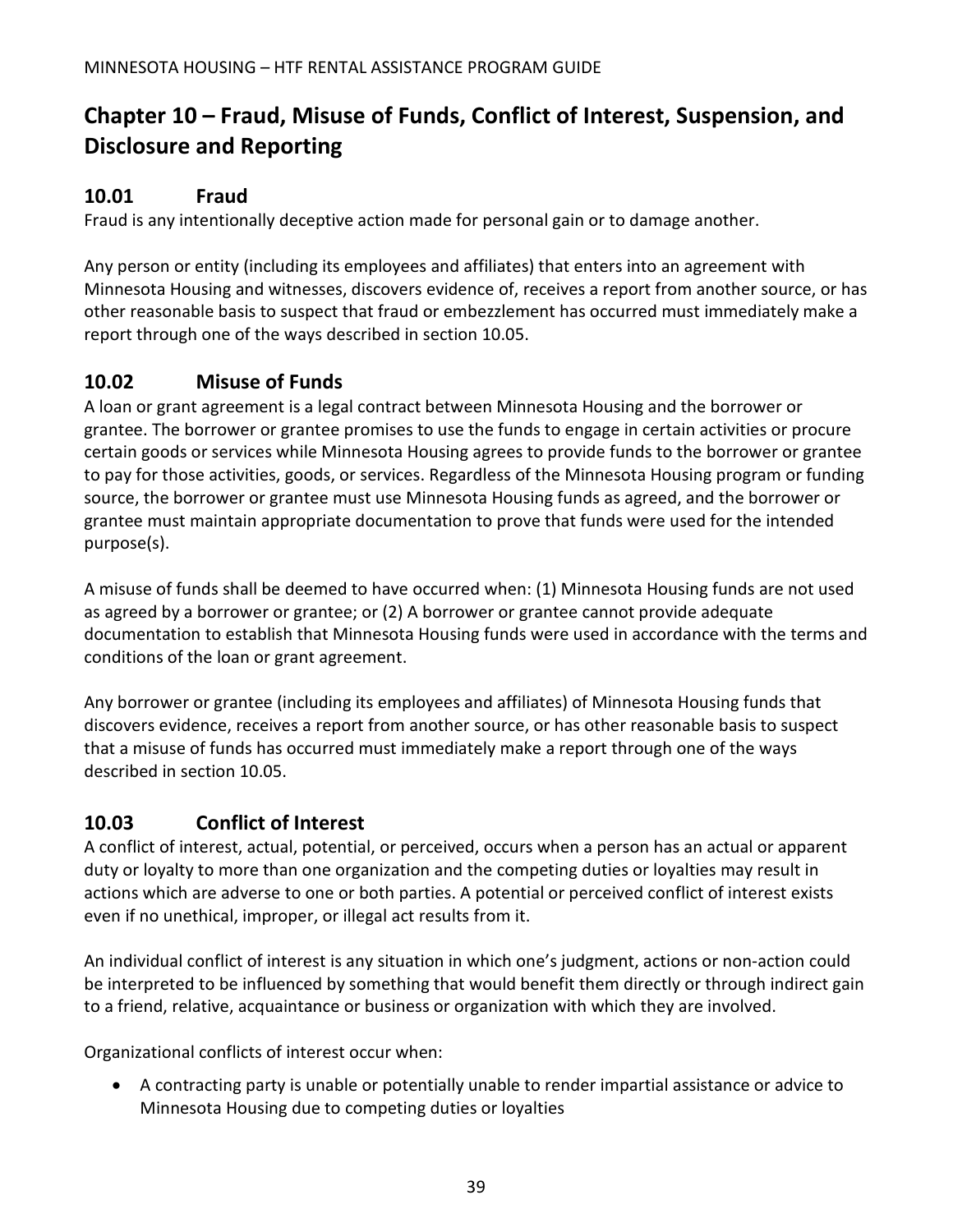- A contracting party's objectivity in carrying out the grant award is or might be otherwise impaired due to competing duties or loyalties
- A contracting party has an unfair competitive advantage through being furnished unauthorized proprietary information or source selection information that is not available to all competitors

Once made aware of a conflict of interest, Minnesota Housing will make a determination before disbursing any further funds or processing a grant award. Determinations could include:

- Revising the contracting party's responsibilities to mitigate the conflict
- Allowing the contracting party to create firewalls that mitigate the conflict
- Asking the contracting party to submit an organizational conflict of interest mitigation plan
- Terminating the contracting party's participation

Any person or entity (including its employees and affiliates) that enters into an agreement with Minnesota Housing must avoid and immediately disclose to Minnesota Housing any and all actual, perceived or potential conflicts of interest through one of the ways described in section 10.05.

A contracting party should review its contract agreement and request for proposals (RFP) material, if applicable, for further requirements.

### <span id="page-41-0"></span>**10.04 Suspension**

By entering into any agreement with Minnesota Housing, a contracting party represents that the contracting party (including its employees or affiliates that will have direct control over the subject of the agreement) has not been suspended from doing business with Minnesota Housing. Refer to Minnesota Housing's website for a list of [suspended individuals and organizations.](https://www.mnhousing.gov/sites/np/suspensions)

### <span id="page-41-1"></span>**10.05 Disclosure and Reporting**

Minnesota Housing promotes a "speak-up, see something, say something" culture whereby internal staff, external business partners (e.g., grantees, borrowers) and the general public are encouraged to report instances of fraud, misuse of funds, conflicts of interest, or other concerns without fear of retaliation. You may report wrongdoing or other concerns by contacting:

- Minnesota Housing's chief risk officer
- Any member of Minnesota Housing's [Servant Leadership Team](https://www.mnhousing.gov/sites/np/leadership)
- [EthicsPoint,](https://secure.ethicspoint.com/domain/media/en/gui/30639/index.html) the Minnesota Housing hotline reporting service vendor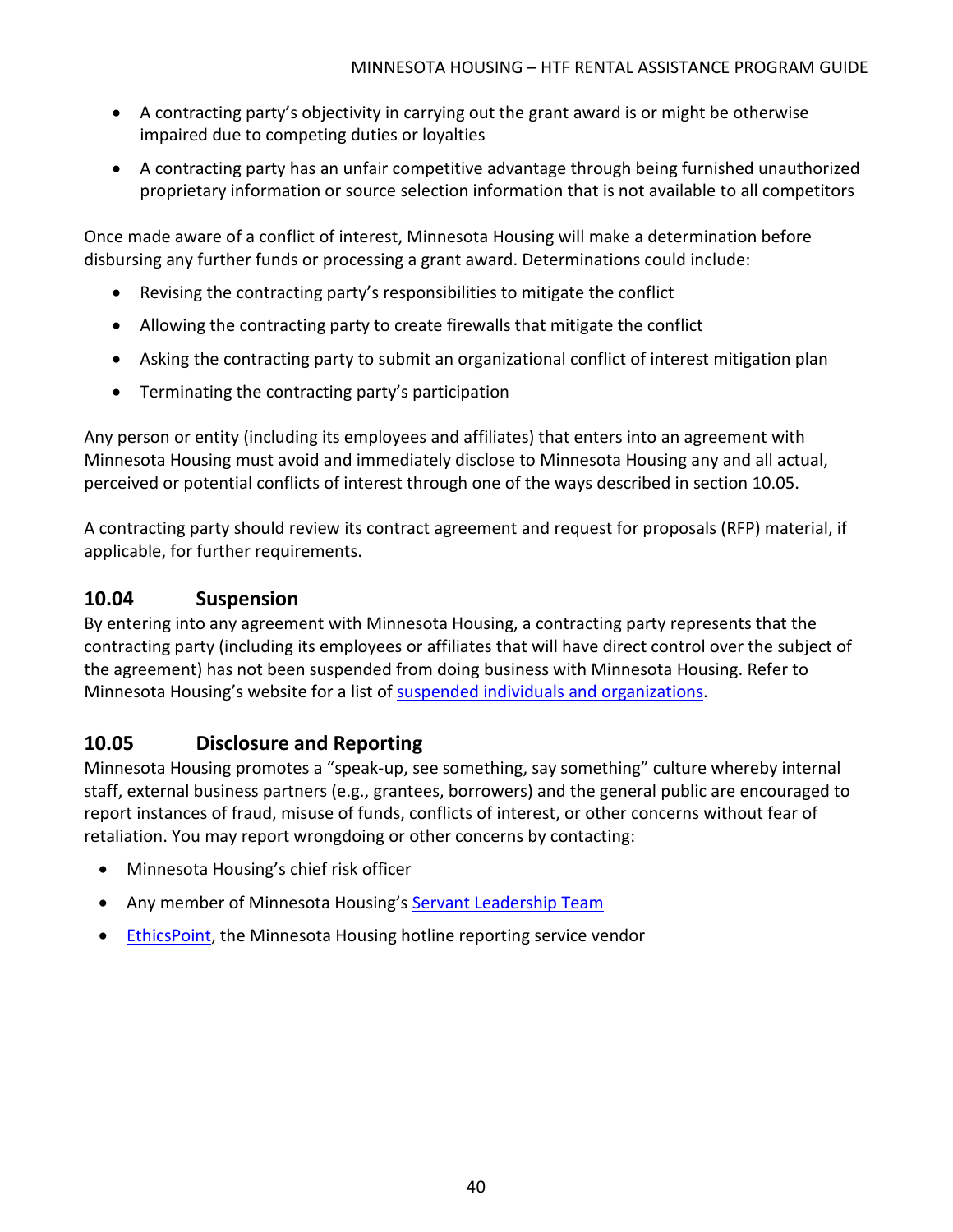# <span id="page-42-0"></span>**Appendix A: Terms**

**Administrative Fee:** A fee paid to an Administrator by Minnesota Housing for administering its Local Program. The Administrator of a Tenant-Based or Sponsor-Based Rental Assistance program may be eligible to request a monthly Administrative Fee for each month in which an eligible household resides in a rental housing unit. Minnesota Housing approves the applicant's Administrative Fee, based on the applicant's proposed budget, not to exceed the Administrative Fee schedule listed in Chapter 7.

**Administrator:** An entity that has applied for and has been awarded funds from the HTF Program.

**Assisted Unit:** An eligible unit that is occupied by a Participant, who has executed an approved Lease with the landlord and is receiving Rental Assistance from the HTF Program.

**Continuum of Care (CoC):** A CoC is a local planning body that coordinates housing and services planning and funding for homeless families and individuals. A CoC plan is required to be eligible for HUD McKinney Vento Homeless Assistance funds.

**Contract Rent:** Total amount of rent listed on the Lease due monthly to landlord.

**Coordinated Entry (CE):** CE means a centralized or coordinated process for conducting a needs assessment and referrals to housing and services for people seeking housing assistance. A CE system is easily accessible in the geographic area of the CoC and includes a comprehensive and standardized assessment tool. The goal of CE is to match people to the most appropriate service(s) based on the person's needs and to prioritize households with the highest need.

**Exception Payment Standard:** Rent paid for a unit under the HUD HCV program that is higher than the Payment Standard and that is established by a public housing authority by requesting a waiver from HUD.

**Excess Utility Expense:** Excess Utility Expense is the difference between 30% of the Gross Monthly Household Income and the Utility Allowance. A Local Program may choose to establish policies in alignment with HTF Program criteria to cover this expense through HTF Program funds.

**Grant Contract Agreement:** The agreement between Minnesota Housing and the Administrator that governs the Administrator's use of the HTF Program funds.

**Gross Annual Household Income:** The total annual household income received by all household members age 18 and older from all sources, including but not limited to wages, salaries, tips, interest, dividends, self-employment, and subject to exclusions as approved by Minnesota Housing board members and available to applicants in writing.

**Gross Monthly Household Income:** The total household income received in a calendar month by all household members age 18 and older from all sources, including but not limited to wages, salaries, tips, interest, dividends, self-employment, and subject to exclusions as approved by Minnesota Housing board members and available to applicants in writing.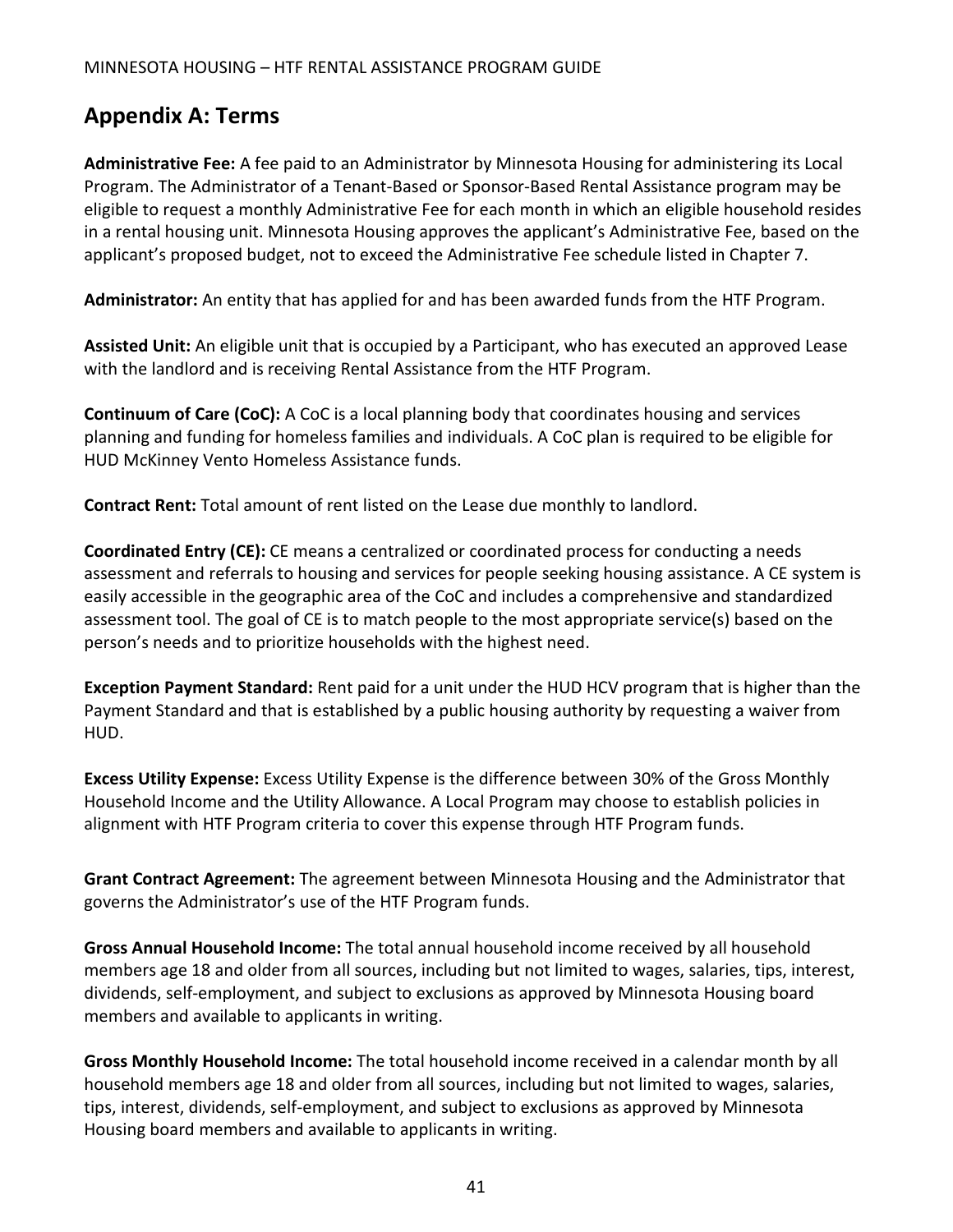**Gross Rent:** The sum of the rent paid to the landlord for an eligible unit under the HTF Program by the Administrator, the Participant, and any other source, plus the Utilities for which the Participant is Responsible.

**High Priority Homeless (HPH):** Households prioritized for PSH by the CE system. All households served with HTF Program funds after October 1, 2019 should be HPH.

**Homeless Management Information System (HMIS):** Minnesota's HMIS is a local web-based information technology system used to collect client-level data and data on the provision of housing and services to individuals and families experiencing or at risk of homelessness.

**HMIS Lead Agency:** The HMIS Lead Agency is responsible for managing the HMIS for the geographic area, in accordance with the requirements prescribed by HUD. The Institute for Community Alliance (ICA) is the designated HMIS Lead Agency for the State of Minnesota.

**Housing Choice Voucher Section 8 (HCV):** The housing assistance programs created by and administered in accordance with Section 8 of the United States Housing Act of 1937, as amended.

**Housing First:** A homeless assistance approach that prioritizes providing permanent housing to people experiencing homelessness, thus ending their homelessness and serving as a platform from which they can pursue personal goals and improve their quality of life.

**Housing Quality Standards (HQS):** The HQS adopted by HUD in its regulations, which are set forth at 24 CFR § 982.401.The HTF Program requires eligible units to pass HQS inspection or the local housing maintenance code.

**Housing Related Expenses:** Housing Related Expenses may include security deposits, application fees, utility connection fees, damage claims, vacancy payments, and other fees, as approved in writing by Minnesota Housing, that are necessary to obtain landlord participation or to prevent repeat episodes of homelessness.

**HTF Program:** Minnesota Housing's Housing Trust Fund Rental Assistance Program.

**HUD:** The United States Department of Housing and Urban Development.

**Lease:** A written agreement between a landlord and a Participant for the lease of a particular housing unit.

**Lease Addendum:** Minnesota Housing requires the landlord and Participant to enter into a lease addendum provided on Minnesota Housing's format. The lease addendum is available on Minnesota Housing's website at [http://www.mnhousing.gov/get/MHFA\\_006233.](http://www.mnhousing.gov/get/MHFA_006233)

**Local Program:** The Rental Assistance program established by each Administrator for its Service Area and approved by Minnesota Housing.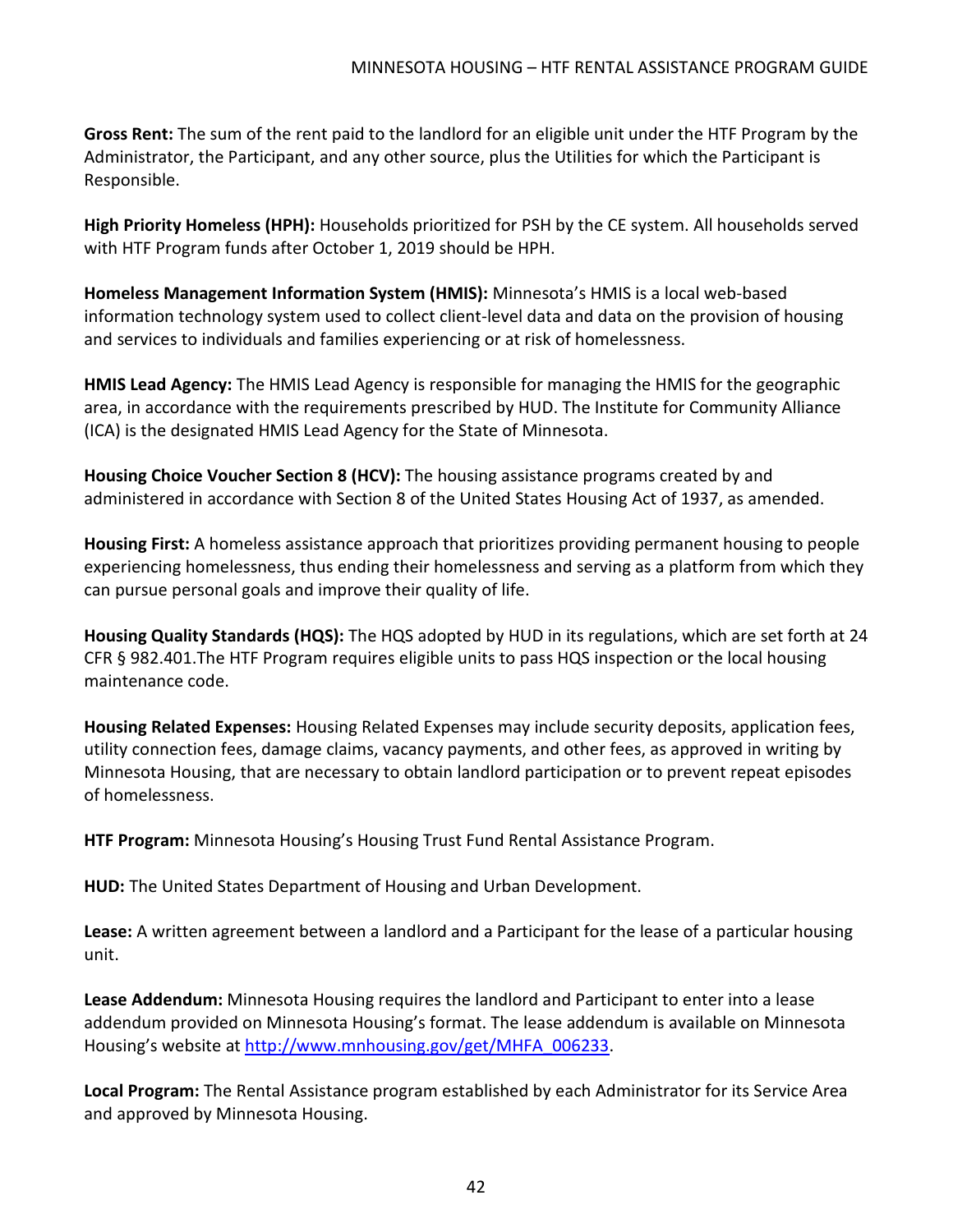#### MINNESOTA HOUSING – HTF RENTAL ASSISTANCE PROGRAM GUIDE

**Long-Term Homeless (LTH):** Households experiencing Long-Term Homelessness (LTH) means individuals, unaccompanied youth, or families with children who lack a permanent place to live continuously for a year or more or at least four times in the past three years. Any period of institutionalization or incarceration must be excluded from the determination of the duration of homelessness. NOTE: This definition does not require that the person have a disabling condition.

**Memorandum of Understanding (MOU):** The MOU is an agreement that is used when multiple entities partner to deliver the essential components of supportive housing. The MOU promotes a mutual understanding between the sponsor/owner, management agent and partnering service provider. The MOU outlines roles and responsibilities, scope of services and the purpose of the development. An MOU is required between entities if the Administrator is not also the service provider.

**Minnesota Housing:** The Minnesota Housing Finance Agency.

**Participant:** A person who eligible to participate in the HTF Program.

**Participant Rent:** A portion (30% unless the Minnesota Housing Payment Standard Waiver form is completed) of the rent payable by the Participant to the landlord.

**Partnering Service Provider:** If the Administrator is not the primary service provider, the Administrator must enter into an MOU or other formal agreement with Partnering Service Provider(s) to make services available to participating households as described in the Administrator's Program Summary.

**Payment Standard:** The maximum monthly rent paid for a unit under the HUD HCV program. Public housing authorities establish Payment Standard amounts by unit size between 90% and 110% of the [Fair Market Rents](https://www.huduser.gov/portal/datasets/fmr/fmrs/FY2021_code/select_Geography.odn) (FMRs) published annually by HUD.

**Permanent Supportive Housing (PSH):** Permanent rental housing affordable to the population served where supportive services are available to participants. PSH is available to individuals and families with multiple barriers to obtaining and maintaining housing, including those who are homeless and those with mental illness, substance abuse disorders, and other disabilities.

**Program Summary:** A summary of the Local Program included as an exhibit in the Tenant-Based or Sponsor-Based Rental Assistance Grant Contract Agreement.

**Project-Based Rental Assistance:** Rental Assistance provided for a household that resides in a specific housing development owned by the Administrator of the Project-Based Rental Assistance. Minnesota Housing is not currently funding Project-Based rental assistance through the HTF Program.

**Release of Information (ROI):** Administrator-created form signed by the Participant to allow sharing of the Participant's personal information.

**Rental Assistance:** A portion of the Gross Rent paid to a landlord on behalf of a Participant by Minnesota Housing under the HTF Program.

**Service Area:** The geographic area in which an Administrator will operate its HTF Program.